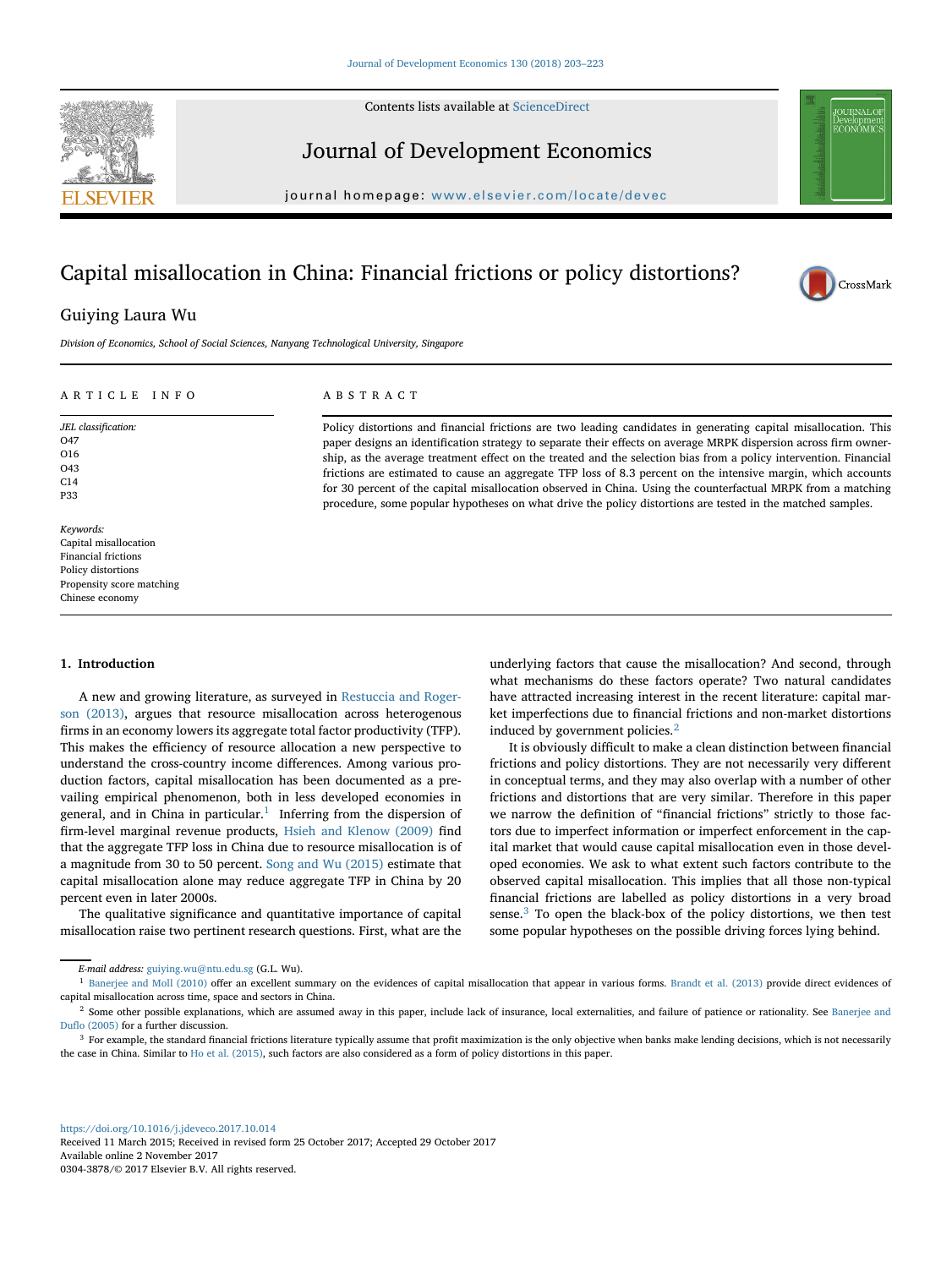A stylized fact on Chinese economy is that the average marginal revenue product of capital (MRPK) differs significantly across firms with different ownership [\(Dollar and Wei, 2007; Song et al., 2011;](#page-20-7) [Brandt et al., 2013,](#page-20-4) among many others). This distinct phenomenon has often been taken as a direct evidence of policy distortions in capital allocation. After all, ownership should not matter for MRPK in a world without policy distortions, had ownership been orthogonal to other firm characteristics that may affect MRPK. However, as a less developed economy, China also has a less developed capital market with a lagged legal, auditing and contracting environment. If firms with different ownership do systematically differ in other characteristics, such as age and size, and if such characteristics do affect MRPK because of financial frictions, even in the absence of policy distortions, these firms could still have different MRPK under an imperfect capital market. Meanwhile, the effect of policy distortions on capital misallocation could be exacerbated or mitigated by the presence of financial frictions, if those firm characteristics through which financial frictions affect MRPK are themselves affected by policy distortions. This implies that the observed MRPK dispersion across firm ownership could be the consequence of both policy distortions and financial frictions.

The unique institutional feature on firm ownership and MRPK dispersion in China inspires us to design the following identification strategy. Imagine an investment promoting program which offers favorable treatment to some firms. The treatment status of a firm depends on its ownership. The exact treatment may take various forms, for example, an investment tax credit, or a special bank loan with low interest rate. The effect of the treatment is to lower the generalized user cost of capital, or the mirror image of the MRPK of those treated firms. Firms differ not only in their treatment status but also in a set of firm characteristics, known as covariates in an evaluation problem, through which financial frictions operate to affect their MRPK. The average treatment effect of the program on MRPK dispersion can then be decomposed into the average treatment effect on the treated (ATT) and the selection bias (SB). The ATT is the difference between the actual MRPK of those treated and the counterfactual MRPK of those treated had they not received the treatment, which identifies the effect of policy distortions on the average MRPK dispersion across ownership. The SB is the MRPK difference between the treated and the untreated in the absence of treatment, which captures the effect of financial frictions on the average MRPK dispersion across ownership.

Estimating how much the observed capital misallocation can be accounted by financial frictions is of particular interest. Financial frictions may reduce TFP through two channels – preventing entry of productive firms and misallocating capital among existing firms. Although there is a general agreement on the importance of the extensive margin, whether financial frictions would cause large TFP loss on the intensive margin remains unsettled. On one hand, there is a large literature, such as [Buera and Shin \(2013\)](#page-20-8) and [Caselli and Gennaioli \(2013\),](#page-20-9) that simulates substantial TFP loss from various models of financial frictions. On the other hand, [Midrigan and Xu \(2014\)](#page-20-10) find that a collateral constraint model consistent with Korean plant-level data only implies a fairly small loss (5–10 percent), where the key mechanism that undoes the capital misallocation is self-financing. Using firm-specific borrowing costs for U.S. manufacturing firms directly from the interest rate spreads on their outstanding publicly-traded debt, [Gilchrist et al. \(2013\)](#page-20-11) also find a very modest loss (up to 3.5 percent).

More recently, the literature has pointed out some potential reasons that may drive the wide range of the effects. The reasons include the concavity of the revenue function [\(Banerjee and Moll, 2010\)](#page-20-3); the microfoundations in modeling financial frictions [\(Moll et al., 2014\)](#page-20-12); the persistence of the productivity shocks (Buera and Shin, 2011; Moll, [2014\); and whether the effect is on transition dynamics or steady state](#page-20-13) [\(Jeong and Townsend, 2007; Buera and Shin, 2013; Moll, 2014\)](#page-20-14). All these findings suggest that in discipling the effect of financial frictions on aggregate TFP using micro-level data, the combination of a structural model and a non-parametric estimation approach might have its unique value. A structural model reveals the mechanisms that generate capital misallocation, while a non-parametric estimation avoids the potential parametric misspecification.

In this paper, we consider a structural model with both policy distortions and financial frictions. To nest those microfoundations that have been the most common building blocks of the recent literature on financial frictions and aggregate TFP, we allow for two types of highly synthesized reduced-form financial constraints. The aggregate TFP loss in our model economy depends on the dispersion of the firmspecific MRPK, which is determined by some joint distribution of a set of parameters. These parameters govern the magnitude of firm-specific policy distortions and financial frictions, and characterize the states of firm productivity and internal funds. We then conduct propensity score matching based on a set of covariates that are suggested by the model through which financial frictions may affect MRPK, even in the absence of policy distortions. These covariates are exactly the same as those that appear in the vast theoretical and empirical literature on financial frictions. However, by matching firms that have different treatment status but are otherwise similar in terms of these covariates, we do not have to take a stand on the functional relations among these observed covariates and MRPK; neither do we need to specify the exact causal direction between the treatment status and the observed covariates.

We use a detailed firm-level panel data from China's Annual Industrial Survey to obtain point effect estimates on the ATT and the SB across different firm ownership. For example, not surprisingly, a stateowned firm on average has an MRPK 42 percent lower than that of a domestic private-owned firm, where policy distortions and financial frictions lower its MRPK by 22 and 20 percent, respectively. More interestingly, the average MRPK of a foreign-owned firm is 2 percent lower than that of a domestic private-owned firm. But without policy distortions, its MRPK would be 20 percent higher than that of a domestic private-owned firm due to financial frictions. This suggests that foreignowned firms in fact receive similar level of favorable policy distortions as state-owned firms.

Although such estimates are interesting in their own right, what truly helps to answer our research questions is a by-product of the matching procedure – a counterfactual MRPK of those treated firms had they not received the treatment. Using this information, we calculate the aggregate TFP losses in a hypothetical economy without policy distortions, which turn out to vary from 7.3 to 9.4 percent over year 2000–2007. Thus our estimates on the effect of financial frictions on aggregate TFP loss are in line with [Midrigan and Xu \(2014\).](#page-20-10) In contrast, the annual average aggregate TFP loss in the actual economy reaches 27.5 percent. This implies that 70 percent of the aggregate TFP loss can be attributed to policy distortions. We also find that the policy distortions have reduced the average MRPK of China by 15.5 percent, which provides one possible explanation to China's unusually high investment rate.

This paper also complements a large literature on policy distortions and aggregate TFP. [Restuccia and Rogerson \(2008\)](#page-20-15) offer a seminal framework to quantify the impact of distortions on aggregate TFP. [Hsieh and Klenow \(2009\)](#page-20-1) provide an innovative approach to indirectly measure the size of distortions from micro-level data. However, the policy distortions in both papers are only modeled in an abstract and generic way. To offer specific policy implications, it is important to identify specific institutional factors that have distorted capital allocation.

Using matched samples made of firms with balanced covariates, we then evaluate some popular hypotheses on why there are policy distortions in China after all. These hypotheses include that the investment promoting program favors firms (i) contributing more tax revenue, (ii) exporting, (iii) belonging to upstream industries, (iv) having a lower beta and (v) being politically connected with the Communist Party. We find that hypothesis (i) is always rejected; (ii), (iii), and (v) are always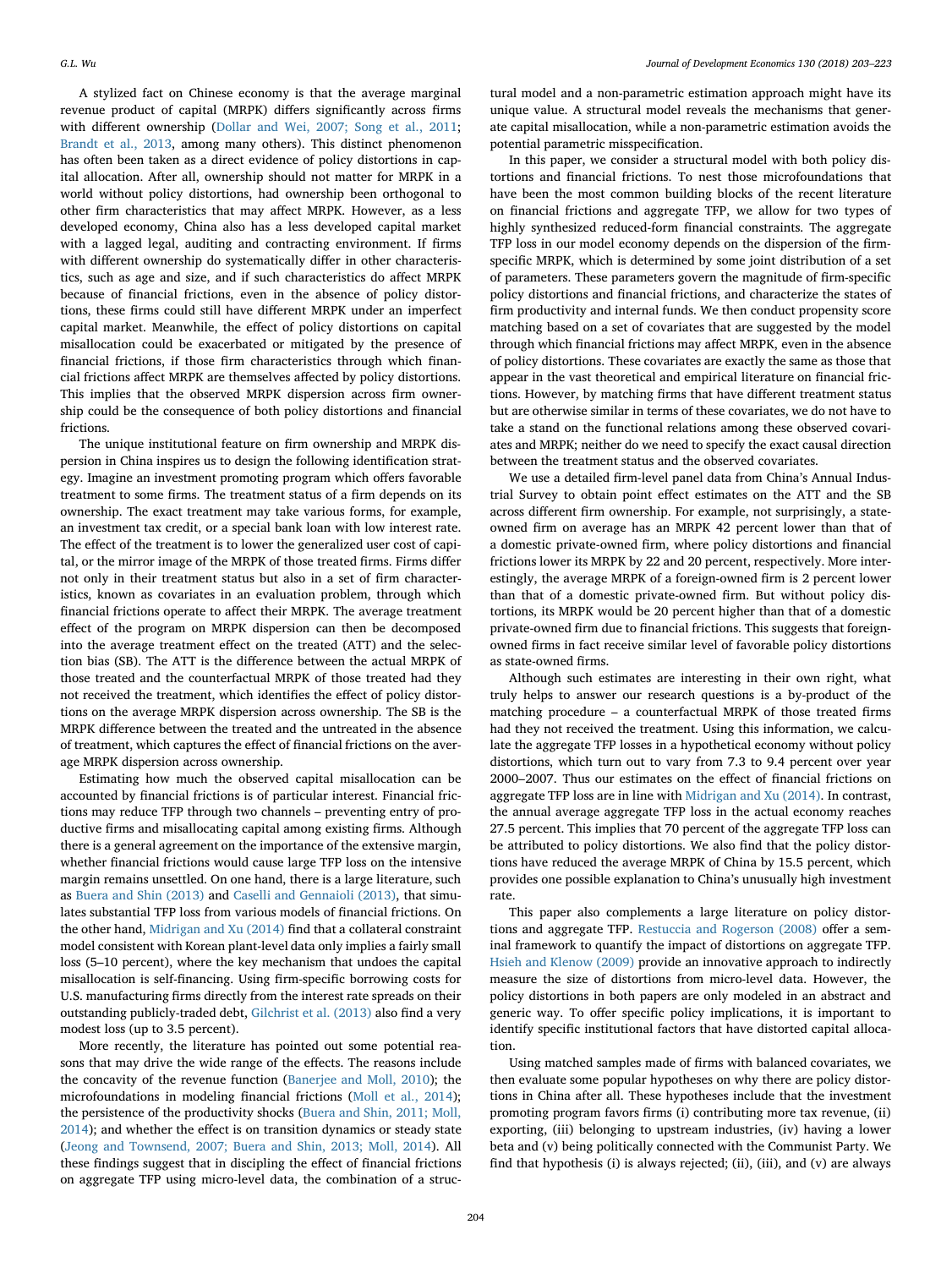confirmed; while (iv) is verified only in earlier years.

The rest of the paper develops as follows. Section [2](#page-2-0) outlines a simple model with both policy distortions and financial frictions. Section [3](#page-3-0) presents the distribution of MRPK, ownership and firm characteristics and how they are correlated with each other. Section [4](#page-6-0) discusses our identification strategy. Empirical findings are reported in Section [5.](#page-8-0) Section [6](#page-12-0) concludes.

#### <span id="page-2-0"></span>**2. Model**

This section presents a theoretical framework to illustrate how policy distortions and financial frictions may cause capital misallocation. To highlight the implications in a highly heuristic and intuitive way, we start with a static model and leave the dynamic settings to [Appendix A.](#page-13-0) The focus of our analyses is on the transition dynamics and on the intensive margin.<sup>[4](#page-2-1)</sup> We consider a very general setting. First, financial frictions operate through the channel of financial constraint as usual; however, the frictions are allowed to be firm-specific. Second, policy distortions may affect both the desired capital stock regardless whether the firms are financially constrained or not; and the financial constraint when the firms do raise capital from the external capital market. We show that in this simple model economy, the aggregate TFP loss arising from capital misallocation depends on the joint distribution of a set of parameters, which will be quantified by our empirical exercises.

#### *2.1. Common assumptions*

The firm *i* receives a stochastic investment opportunity denoted by *Zi* . It employs capital *Ki* and labor *Li* to produce heterogenous products, and competes in the Dixit-Stiglitz type of monopolistic competition environment. This leads to a revenue function

$$
R_i = Z_i^{\eta_i} \left( K_i^{\alpha_i} L_i^{1-\alpha_i} \right)^{1-\eta_i}
$$

where  $\eta_i$  is the inverse of the demand elasticity and  $\alpha_i$  is the capitaloutput elasticity. Denote  $w_i$  as the wage rate. Notice that to account for the potential frictions/distortions in the product market, technology adoption and labor market, the model has allowed the  $\eta_i$ ,  $\alpha_i$  and  $w_i$  all to be firm-specific.<sup>[5](#page-2-2)</sup>

For a given capital stock  $K_i$ , the firm chooses variable inputs  $L_i$  to maximize its instantaneous gross profits

$$
\pi_i = \max_{L_i} \{ R_i - w_i L_i \}.
$$

The solved-out profit function is given by

,

$$
\pi_i = c_i Z_i^{\gamma_i} K_i^{1-\gamma_i},\tag{1}
$$

where

$$
\gamma_i \equiv \frac{\eta_i}{\eta_i + \alpha_i(1 - \eta_i)},
$$

and

$$
c_i = \left[\eta_i + \alpha_i(1-\eta_i)\right] \left[\frac{\left(1-\alpha_i\right)(1-\eta_i)}{w_i}\right]^{\frac{\left(1-\alpha_i\right)(1-\eta_i)}{\eta_i+\alpha_i(1-\eta_i)}}
$$

.

The first-order condition for optimal choice of labor yields

$$
\frac{w_i L_i}{R_i} = (1 - \alpha_i) (1 - \eta_i).
$$

It implies that the gross profit is always a constant share of the sales revenue in this model,

<span id="page-2-6"></span>
$$
\frac{\pi_i}{R_i} = \eta_i + \alpha_i (1 - \eta_i). \tag{2}
$$

To make the capital investment, firm *i* effectively pays a firmspecific after-tax capital goods price

$$
P_i^K = P^K \left( 1 + \tau_i \right) = 1 + \tau_i,
$$

where *P<sup>K</sup>* is the average capital goods price of the economy and is normalized to unity.  $\tau_i$  denotes the firm-specific rate of investment tax credit. For example, if  $\tau_i = -0.1$ , firm *i* faces favorable distortions and receives a 10 percent subsidy from the government for its investment expenditure.

Besides the investment opportunity, firm *i* also has an amount *Wi* of internal funds available for investment. Consider the interesting case when  $W_i$  is less than the desired capital stock  $\widetilde{K}_i$ , where  $\widetilde{K}_i$  is defined as  $\pi_K(Z_i, \widetilde{K}_i) = (1 + \tau_i)$ . This implies an amount  $(K_i - W_i)$  has to be raised externally, via new issues of debt, equity or some other financial claims, where  $W_i \leq K_i \leq \widetilde{K}_i$  and  $K_i$  solves out the optimal investment problem specified below.

#### *2.2. Financial constraint*

There is a wide variety of approaches in modeling financial frictions.[6](#page-2-3) Since the interest of the paper is to quantify the overall effect of various forms of financial frictions on capital misallocation, we consider two highly synthesized reduced-form models according to their nature on the constraint – a cost constrained model and a quantity constrained model. These models are by no means to exhaust all possible mechanisms of financial frictions. Nevertheless, they do encompass those microfoundations that have been the most common building blocks of the recent literature on financial frictions and aggregate TFP.

#### *2.2.1. A cost constrained model*

In a typical cost constrained model, there is a deadweight cost associated with using external financing. This makes issues of financial claims unattractive at some point, although the amount of new issues is effectively not limited. Assume that the cost function of external financing takes the form of  $\theta_i \Lambda(K_i, W_i)$ , where  $\Lambda_K > 0$ ,  $\Lambda_{KK} > 0$ ,  $\Lambda_W < 0$ and  $\Lambda_{KW}$  < 0. [Stein \(2003\)](#page-20-16) demonstrates that this simple reducedform cost constraint model can be mapped precisely into a variant of the [Townsend \(1979\)](#page-20-17) costly state verification model; and a reparameterized [Myers and Majluf \(1984\)](#page-20-18) adverse selection model can lead to essentially the same reduced form. Asymmetric information, and in particular costly state verification, has been widely applied to a large group of macro literature on financial frictions.<sup>[7](#page-2-4)</sup>

The costly external financing model implies the following optimization problem

$$
\max_{K_i} V_i = \pi \left( Z_i, K_i \right) - \left( 1 + \tau_i \right) K_i - \theta_i \Lambda \left( K_i, W_i \right),
$$

<span id="page-2-5"></span>whose first-order condition is given by

$$
\pi_K\left(Z_i, K_i\right) = \left(1 + \tau_i\right) + \theta_i \lambda\left(K_i, W_i\right),\tag{3}
$$

<span id="page-2-1"></span><sup>4</sup> The literature has consensus on the importance of financial frictions on capital misallocation on the extensive margin; and the unimportance of financial frictions on capital misallocation on the intensive margin at the steady state. Whether financial frictions cause large capital misallocation on the intensive margin during transition dynamics is still unclear.

<span id="page-2-2"></span> $^5$  Here we have considered a very general scenario where  $\eta_i,~\alpha_i$  and  $w_i$  could all be firm-specific. It turns out that, in the solved out model, the firm-specific wage rate *wi* does not affect the marginal or average revenue product of capital since it affects both the revenue and the capital in the same way. The firm-specific demand elasticity  $\eta_i$  and output elasticity  $\alpha$ , will cause a difference between the marginal and the average revenue product of capital. Section [3.2.1](#page-4-0) discusses our underlying assumptions and empirical strategies to infer marginal revenue product of capital from the average revenue product of capital with firm-specific  $\eta_i$  and  $\alpha_i$ .

<span id="page-2-3"></span><sup>6</sup> [Stein \(2003\)](#page-20-16) and [Sannikov \(2012\)](#page-20-19) provide useful surveys for the microfounda[tions of financial frictions and their implications to corporate finance.](#page-20-20) Brunnermeier et al. (2012) survey the macroeconomic implications of financial frictions.

<span id="page-2-4"></span><sup>7</sup> For example, [Bernanke and Gertler \(1989\), Castro et al. \(2009\), Greenwood et al.](#page-20-21) (2010, 2013) and [Cole et al. \(2015\).](#page-20-22)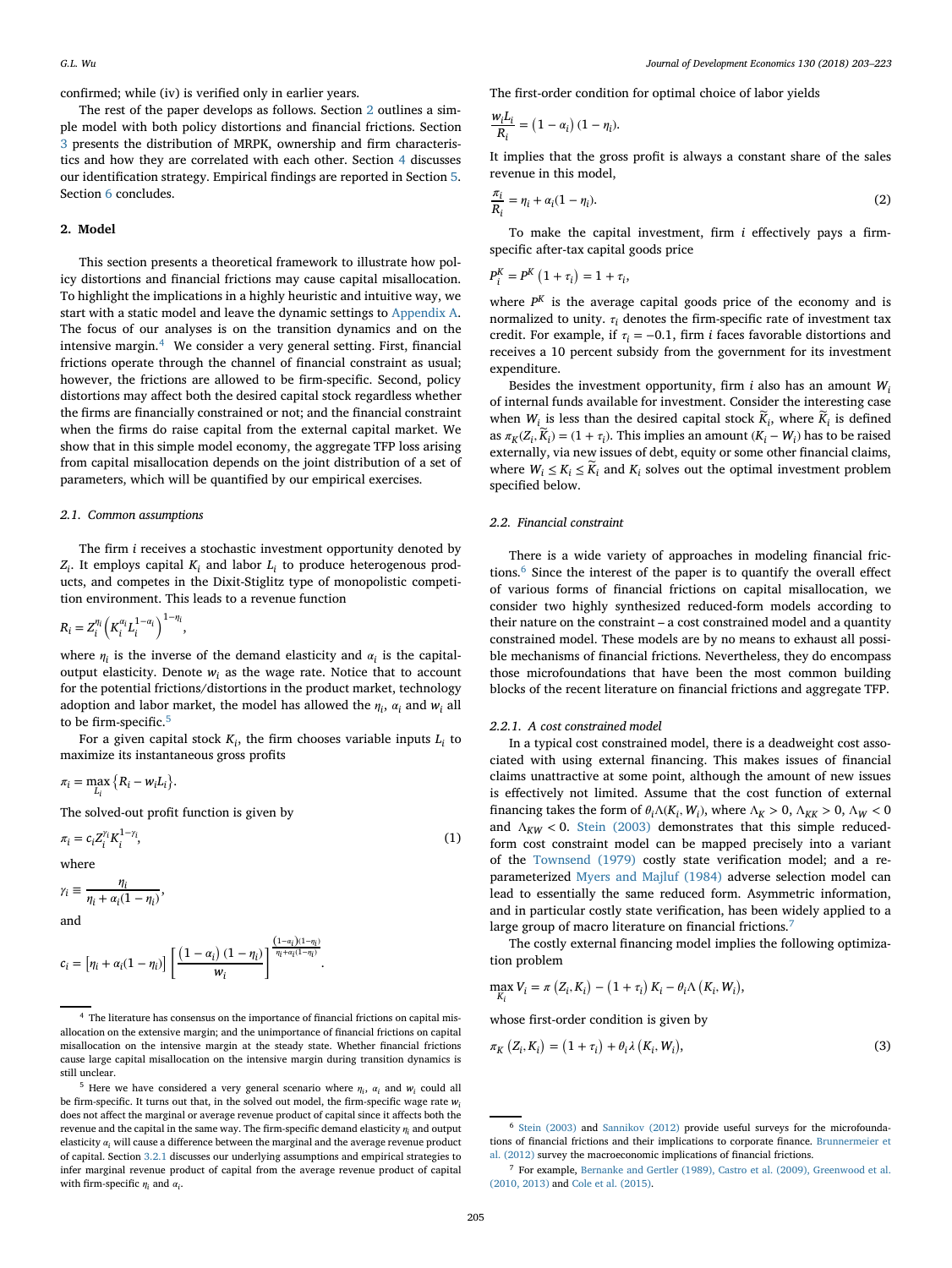where  $\theta_i \lambda(K_i, W_i) \equiv \theta_i \Lambda_K(K_i, W_i) > 0$  is the marginal cost of external financing, with  $\lambda_K > 0$  and  $\lambda_W < 0$ .

The firm-specific cost parameter  $\theta_i$  measures the degree of financial frictions facing firm *i*. For example, all else being equal, an older and larger firm has a smaller  $\theta_i$ , which captures the empirical regularity that older and larger firms pay a lower cost in issuing financial claims. Meanwhile,  $\theta_i$  may also depend on the extent of policy distortions operating on firm *i*. For example, all else being equal, some institutional arrangements grant a policy favored firm a lower cost to access the capital market. Without loss of generosity, denote  $\theta_i = \theta(\theta_i^f, \theta_i^p)$ , where  $\theta_i^f$ and  $\theta_i^p$  represent those firm-specific factors operating through financial frictions and policy distortions, respectively, in determining the cost of external financing facing firm *i*.

#### *2.2.2. A quantity constrained model*

In a typical quantity constrained model, firms issue financial claims at the market-prevailing rate of return, but the amount of new issues is limited to a certain point. Assume the quantity constraint takes the form of  $K_i - W_i \leq (1 - \phi_i)K_i$ , where  $0 \leq \phi_i \leq 1$ . As surveyed in Brun[nermeier et al. \(2012\), this simple collateral constraint is consistent](#page-20-20) with the limited pledgeability assumption as in [Hart and Moore \(1994\).](#page-20-23) In the extreme case where  $\phi_i = 1$ , firm *i* faces a credit rationing as in [Stiglitz and Weiss \(1981\).](#page-20-24) Most of the existing macro literature on financial frictions has either explicitly or implicitly adopted this form of financial constraint.[8](#page-3-1)

The optimization problem of the firm is now

$$
\max_{K_i} V_i = \pi \left( Z_i, K_i \right) - \left( 1 + \tau_i \right) K_i,
$$

subject to the quantity constraint

$$
K_i - W_i \leq (1 - \phi_i) K_i.
$$

Define  $\mu(Z_i, W_i) > 0$ , the Lagrangian multiplier associated with the quantity constraint, where  $\mu_Z > 0$  and  $\mu_W < 0$ . The first-order condition for the optimal capital investment is given by

$$
\pi_K (Z_i, K_i) = (1 + \tau_i) + \phi_i \mu (Z_i, W_i).
$$
\n(4)

The microfoundations of the quantity constrained model imply that the firm-specific constraint parameter  $\phi_i$  is a natural function of the pledgeability of the firm's assets or the volatility level of the firm's revenue. At the same time, a firm with favorable policy distortions may also face a smaller  $\phi_i$ , for example, when the political connection serves as an additional implicit collateral.  $\phi_i$  can therefore be written as  $\phi_i = \phi(\phi_i^f, \phi_i^p)$ , where  $\phi_i^f$  and  $\phi_i^p$  represent those firm-specific factors operating through financial frictions and policy distortions, respectively, in determining the quantity constraint facing firm *i*.

#### *2.3. Capital misallocation and aggregate TFP*

To highlight the sources of capital misallocation, we rewrite Equations [\(3\) and \(4\)](#page-2-5) as follows:

$$
MRPK_i \equiv \pi_K (Z_i, K_i) = (1 + \tau_i) + \theta_i \lambda (K_i, W_i) \equiv UC_i
$$
  

$$
MRPK_i \equiv \pi_K (Z_i, K_i) = (1 + \tau_i) + \phi_i \mu (Z_i, W_i) \equiv UC_i
$$

where the left hand side of the equations are the MRPK of firm *i*, and the left hand side are its generalized user cost of capital. Thus despite different forms of financial constraint, these two types of model essentially deliver the same implications on capital misallocation: a firm's

optimal investment will always equalize its MRPK with its generalized user cost of capital, while the latter depends on both the policy distortions  $(\tau_i, \theta_i^p, \phi_i^p)$  and the financial frictions  $(\theta_i^f, \phi_i^f)$  facing the firm, and the state of productivity and internal funds with the firm  $(Z_i, W_i)$ .

Under the first-best allocation, there would be neither frictions nor distortions so that  $\tau_i = \theta_i = \phi_i = 0$ . Optimal investment guarantees equalized MRPK across all firms given that  $MRPK<sub>i</sub> = 1$ , the normalized capital goods price, for each firm *i*.

In contrast, in the presence of financial frictions and policy distortions, the actual allocation depends on the firm-specific generalized user cost of capital, which is determined by some joint distribution  $G(\tau_i, \theta_i^p, \phi_i^p, \theta_i^f, \phi_i^f, Z_i, W_i)$ . With a large number of firms, the aggregate TFP loss can be approximated as proportional to the variance of the logarithm of the  $MRPK_i$ , which is a function of *G* in our model economy:

$$
\Delta \log TFP = \frac{1}{2} \frac{\alpha (1 - \eta) (1 - (1 - \alpha) (1 - \eta))}{\eta} Var \left( \log MRPK_i \right),
$$

where  $\eta$  and  $\alpha$  are respectively, the average values of the inverse of the demand elasticity and the capital-output elasticity.

#### <span id="page-3-0"></span>**3. Data**

This section presents the distribution and correlation of the MRPK, firm ownership and a set of firm characteristics in the data. The MRPK is the ultimate variable of our interest. We provide strong evidence on why firm ownership in China can be taken as the treatment status of an investment promoting program. We also discuss the rationale in choosing a set of firm characteristics through which financial frictions may affect MRPK. All together, they motivate the identification strategy discussed in Section [4.](#page-6-0)

### *3.1. China's industrial survey*

Our empirical exercises are based on a detailed firm-level panel data. It comes from the China's Industrial Survey conducted by the National Bureau of Statistics on a yearly base. The survey includes all industrial firms that are identified as state-owned or as non-state-owned firms with sales revenue above RMB 5 million. These firms account for about [9](#page-3-2)0 percent of the total industrial output in China.<sup>9</sup>

The survey contains basic firm identify information, such as industry, location and birth year, and values of input and output, based on which [Hsieh and Klenow \(2009\)](#page-20-1) and [Song and Wu \(2015\)](#page-20-2) quantify the resource misallocation and the aggregate TFP loss in China. In addition, the survey also reports detailed information from the income statement and the balance sheet. Such information allows us to construct a set of key variables which will serve our identification strategy and shed light on policy distortions.

Given that the interest of this paper is on the intensive margin, and that some firm-specific characteristics have to be estimated from a relatively long time-series, we only focus on those existing and ongoing firms. This yields a sample covering 12829 firms and spanning from year 1998–2007. Although our identification *per se* is from the crosssectional variation, using a balanced panel will allow us to explore how the effects of financial frictions and policy distortions have been evolving over time. [Appendix E](#page-13-0) also further explores the panel structure of the data to test the validity of the identification conditions.

<span id="page-3-1"></span><sup>8</sup> Leading examples include Kiyotaki and Moore (1997), Banerjee and Duflo (2005), [Jeong and Townsend \(2007\), Buera et al. \(2011\), Buera and Shin \(2013\), Caselli and](#page-20-25) Gennaioli (2013), Midrigan and Xu (2014) and [Moll \(2014\).](#page-20-26)

<span id="page-3-2"></span><sup>&</sup>lt;sup>9</sup> [Brandt et al. \(2012\)](#page-20-27) provide an excellent description on the survey and implement a series of consistency checks between the firm-level data and the aggregated industrylevel data reported in China Statistic Yearbooks. We implement the same procedure as in [Song and Wu \(2015\)](#page-20-2) to clean the data and construct the variables.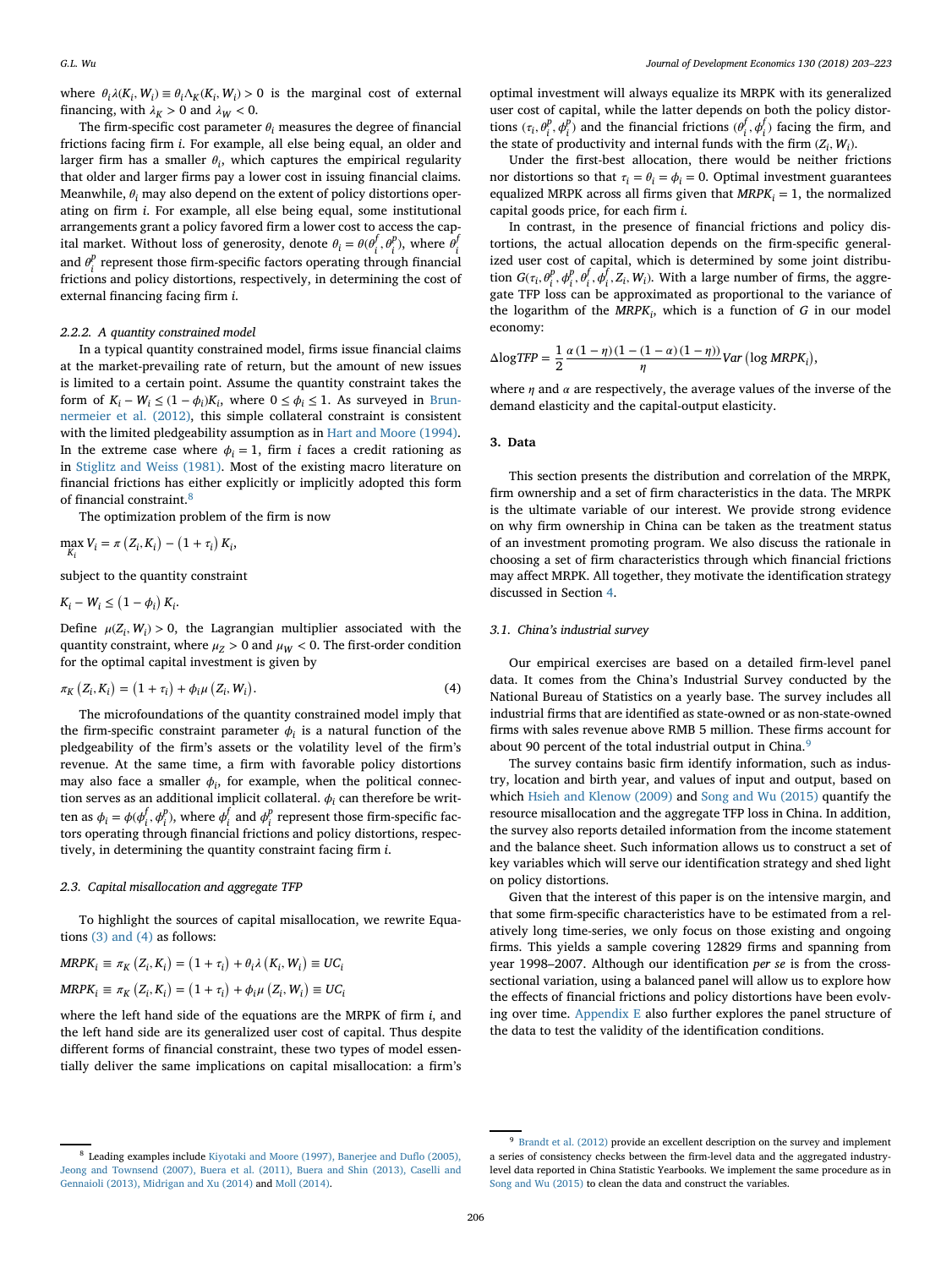| Variance of logarithm average and marginal revenue products of capital and aggregate TFP losses. |  |  |  |
|--------------------------------------------------------------------------------------------------|--|--|--|
|--------------------------------------------------------------------------------------------------|--|--|--|

<span id="page-4-3"></span>

|                             | 1998  | 1999  | 2000     | 2001     | 2002     | 2003     | 2004     | 2005     | 2006     | 2007     | Avg.     | TFP loss |
|-----------------------------|-------|-------|----------|----------|----------|----------|----------|----------|----------|----------|----------|----------|
| $(1)$ Var $(\text{arpk})$   | 2.250 | 2.374 | 2.168    | 1.913    | 1.800    | 1.566    | 1.303    | 1.227    | 1.186    | 1.111    | 1.690    | 0.692    |
| $(2)$ Var $(\text{arpk})$   | 1.164 | 1.104 | 1.060    | 1.038    | 1.009    | 0.991    | 0.970    | 0.989    | 1.008    | 1.018    | 1.035    | 0.424    |
| $(3)$ Var $(mrpk)$          | 0.783 | 0.732 | 0.693    | 0.688    | 0.680    | 0.673    | 0.683    | 0.688    | 0.714    | 0.739    | 0.707    | 0.289    |
| $(4)$ Var $(mrpk)$          | N.A.  | N.A.  | 0.672    | 0.672    | 0.672    | 0.656    | 0.656    | 0.672    | 0.689    | 0.723    | 0.672    | 0.275    |
| $(5)$ Var $(c$ _mrpk $)$    | N.A.  | N.A.  | 0.168    | 0.176    | 0.194    | 0.194    | 0.212    | 0.221    | 0.221    | 0.230    | 0.203    | 0.083    |
| $(6)$ Var(mrpk)-Var(c_mrpk) | N.A.  | N.A.  | 0.504    | 0.496    | 0.479    | 0.463    | 0.445    | 0.452    | 0.468    | 0.492    | 0.470    | 0.192    |
| $(7)$ E(mrpk)               | N.A.  | N.A.  | 0.009    | 0.012    | 0.014    | 0.012    | 0.012    | 0.007    | 0.015    | 0.014    | 0.012    |          |
| $(8)$ E(c_mrpk)             | N.A.  | N.A.  | 0.097    | 0.114    | 0.108    | 0.095    | 0.094    | 0.115    | 0.097    | 0.107    | 0.103    |          |
| $(9)$ E(mrpk) - E(c_mrpk)   | N.A.  | N.A.  | $-0.088$ | $-0.102$ | $-0.094$ | $-0.083$ | $-0.082$ | $-0.108$ | $-0.082$ | $-0.093$ | $-0.091$ |          |

Notes:

Row (1): variance of logARPK for all firms in China's Annual Survey of Industry.

Row (2): variance of logARPK for firms in the balanced panel.

Row (3): variance of normalized logMRPK for firms in the balanced panel.

Row (4): variance of normalized logMRPK for firms in the balanced panel and on common support.

Row (5): variance of counterfactual normalized logMRPK for firms in the balanced panel, on common support and in absence of policy distortions.

Row (6): difference between row (4) and (5).

Row (7): mean of normalized logMRPK for firms in the balanced panel and on the common support.

Row (8): mean of counterfactual normalized logMRPK for firms in the balanced panel, on common support and in absence of policy distortions.

Row (9): difference between row (7) and (8).

Avg. is the value of variance or mean averaged across years.

TFP Loss is the average aggregate TFP loss calculated by assuming  $\alpha = 1/3$  and  $\eta = 0.15$ .

#### *3.2. MRPK*

### <span id="page-4-0"></span>*3.2.1. Controlling for other frictions or distortions*

Although the dispersion of MRPK is a sufficient statistic for the capital misallocation in our model economy, there is a practical difficulty in bringing the model to the data – we don't observe the MRPK directly from the data. The literature has often utilized the revenue-to-capital ratio or the average marginal revenue product of capital (ARPK), which is directly observed from the data, as a proxy for MRPK. In our model, for any firm *i* and year *t*, the linear relationship between MRPK and ARPK can be established as:

<span id="page-4-1"></span>
$$
MRPK_{i,t} \equiv \frac{\partial R_{i,t}}{\partial K_{i,t}} = \alpha_i \left(1 - \eta_i\right) \frac{R_{i,t}}{K_{i,t}} \equiv \alpha_i \left(1 - \eta_i\right) ARPK_{i,t}.
$$
 (5)

Equation [\(5\)](#page-4-1) highlights the fact that ARPK will be a valid proxy for MRPK in inferring aggregate TFP loss only if  $\alpha_i(1 - \eta_i)$  is common across firms, which may not be true in general due to the firm-specific  $\alpha_i$  and  $\eta_i$ . For example, some firms might be more capital intensive due to frictions/distortions in technology adoption; other firms might have more market power due to product market frictions/distortions. To rule out these alternative frictions/distortions, we adopt the following strategy.

Taking log on both sides of Equations [\(2\) and \(5\),](#page-2-6) and applying a first-order Taylor expansion for  $log\alpha_i(1 - \eta_i)$  around  $log(\eta_i + \alpha_i(1 - \eta_i))$ , we derive an approximation for log  $MRPK<sub>i</sub>$ <sup>t</sup>,

$$
\log MRPK_{i,t} \simeq \log ARPK_{i,t} + \log \frac{\pi_{i,t}}{R_{i,t}} - \eta_i \frac{R_{i,t}}{\pi_{i,t}}.
$$

We then obtain an estimate for  $log MRPK_{i,t}$  as the residual from the following regression:

<span id="page-4-2"></span>
$$
\log ARPK_{i,t} = a_0 + a_1 \cdot \log \frac{\pi_{i,t}}{R_{i,t}} + a_2 \cdot \frac{R_{i,t}}{\pi_{i,t}} + a_3 \cdot CIC4d_{i,t}
$$
  
+  $a_4 \cdot PROVINCE_{i,t} + \xi_{i,t}$ , (6)

where  $\log$  *ARPK<sub>i,t</sub>* is the logarithm of revenue-to-capital ratio;  $\log \frac{\pi_{i,\ell}}{R_{i,\ell}}$ 

is the logarithm of profit-to-revenue ratio;  $\frac{R_{i,t}}{n_{i,t}}$  is the inverse of profitto-revenue ratio; and  $CIC4d_{i,t}$  and  $PROVINCE_{i,t}$  include the four-digit industry dummies and province dummies, respectively. There are two implicit assumptions for the residual from Equation [\(6\)](#page-4-2) to be a good proxy for log MRPK<sub>it</sub>. First, firms within narrowly defined industries (there are 490 four-digit industry dummies) and provinces (there are 30 province dummies) share the same production technology so that  $a_3 \cdot CIC4d_{i,t} + a_4 \cdot PROVINCE_{i,t}$  controls for firm-specific capital-output elasticity  $\alpha_i$ . Within these narrowly defined industries and provinces  $a_1 \cdot \log \frac{\pi_{i,t}}{R_{i,t}} + a_2 \cdot \frac{R_{i,t}}{\pi_{i,t}}$  controls for firm-specific inverse of demand elasticity  $\eta_i$ . Second, with a relatively short panel, it is not possible to infer a firm-specific  $\eta_i$  from Equation [\(6\)](#page-4-2) using heterogeneous panel techniques. Thus we do not impose any restrictions on  $a_1$  and let  $a_2$  to capture the average effect of  $\eta_i$ .

Under these two assumptions, there are two advantages with this measure of log  $MRPK_{i,t}$ . First, it has properly controlled for heterogeneities in production technology and market power more than most of the works in the literature. Hence it only reflects the firmspecific user cost of capital, a quantity of our true interest. Second, as the residual from a regression, it naturally has a zero sample average. Hence the value itself provides an intuitive economic implication. For example, if  $log MRPK_{i,t} = -0.25$ , the MRPK of firm *i* in year *t* is 25% lower than the average MRPK in the economy of that year. One potential downside of this measure, of course, is the functional form assumption imposed in the model. If one believes that the misspecification could be a more severe concern than heterogeneity, he may prefer using  $\log ARPK_{i,t}$  to  $\log MRPK_{i,t}$ . In [Appendix D,](#page-13-0) one of our empirical exercises also employes log *ARPKi,<sup>t</sup>* as the outcome variable as a robustness check. We find stronger average effects for both policy distortions and financial frictions, but the relative importance is very similar to the benchmark case in using  $log$  *MRPK<sub>it</sub>*.

#### *3.2.2. Empirical distribution of MRPK*

Row (3) of [Table 1](#page-4-3) reports the variance of log *MRPKi,<sup>t</sup>* over our sample period. As expected, one salient feature of this data is the large dispersion in log  $MRPK_{i,t}$ . If  $\alpha = 1/3$  and  $\eta = 0.15$ , standard values imposed by the literature, such as [Midrigan and Xu \(2014\)](#page-20-10) and [Gilchrist et al. \(2013\),](#page-20-11) with an average variance of log  $MRPK_{i,t}$  around 0.71 across years, the aggregate TFP loss in China is about 29 percent due to capital misallocation. Furthermore, although the dispersion gradually declines over time from 1998 to 2003, it has been rather persistent since 2004. Explaining what has been causing such large and persistent capital misallocation is the ultimate goal of this paper.

As a comparison, row (1) and (2) in [Table 1](#page-4-3) also presents the variance of log *ARPKi,<sup>t</sup>* calculated using all the firms from the industrial survey and firms from our balanced panel only. Thus the difference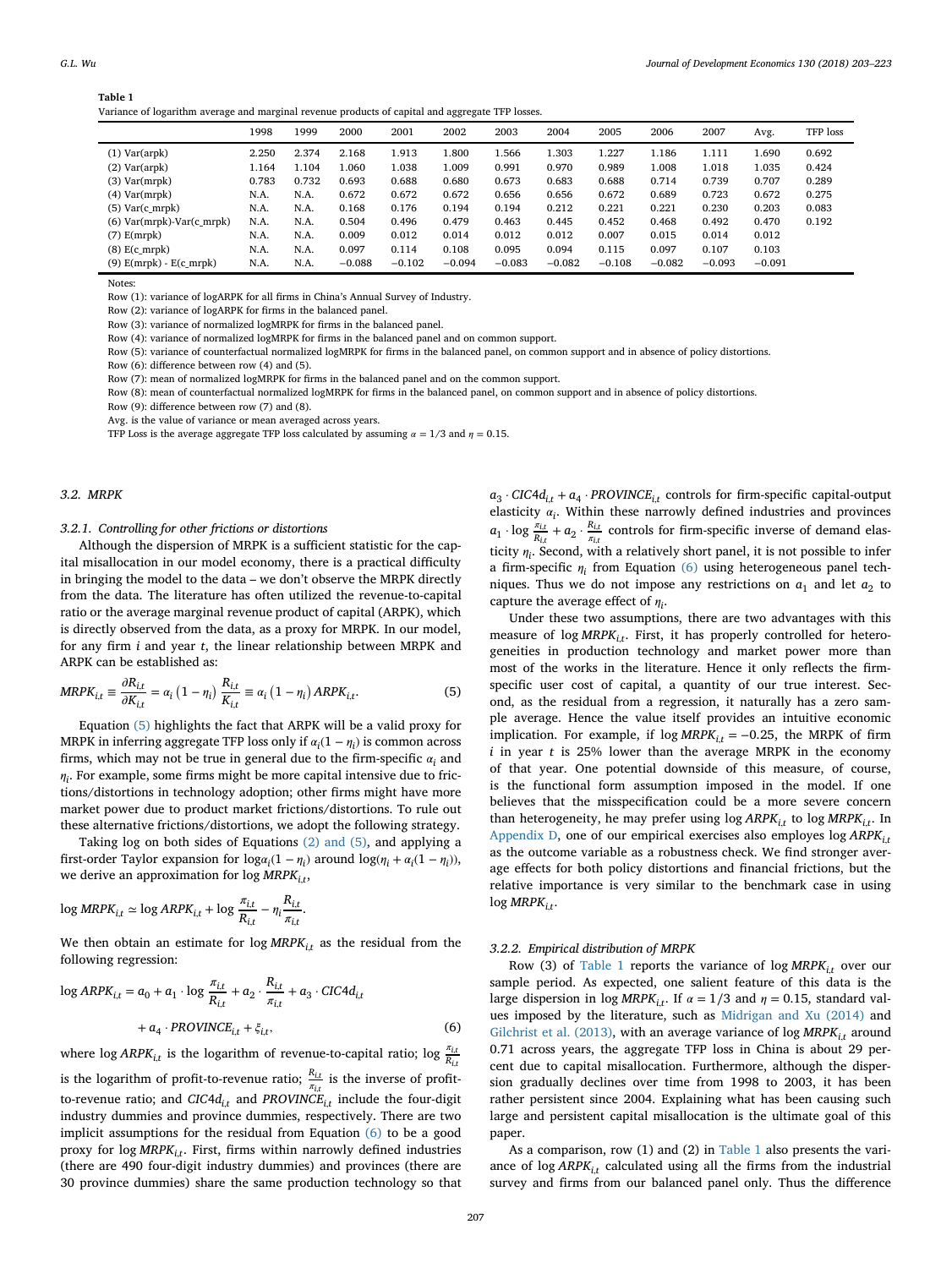between row (2) and (3) highlights the existence and importance of firm-specific production technology and market power. Had we not controlled for such heterogeneities, we would overestimate the aggregate TFP loss by 13 percent, a point emphasized in [Song and Wu \(2015\).](#page-20-2) The difference between row (1) and (2) indicates that in addition to the intensive margin, there is also a substantial aggregate productivity loss via the extensive margin, a consensus of the recent misallocation literature.

### *3.3. Ownership*

# *3.3.1. Ownership as a proxy for policy distortions*

We refer those non-market factors that are induced by rules, regulations and institutions and will cause a dispersion in MRPK as policy distortions, which are captured by firm-specific parameters  $(\tau_i, \theta_i^p, \phi_i^p)$ in our model. Of course, there are so many factors which one might reasonably imagine to fall into this category that it is nearly infeasible to quantify the importance for each of them. However, one well-known institutional feature in China is that most of such factors may work through firm ownership. For example, compared with other ownership type firms, a state-owned firm may receive low interest rate loans from the state-owned banking system and have easier access to the highlyregulated stock market. A firm whose contributed capital comes from outside mainland China may enjoy special investment tax breaks and subsidies when it brings in foreign direct investment. Inspired by the indirect approach as discussed in [Restuccia and Rogerson \(2013\),](#page-20-0) we thus take ownership as a proxy for the bundle of policy distortions and ask to what extent firm ownership can explain capital misallocation in China.

#### *3.3.2. Definition of ownership*

This strategy implies the importance of a reliable definition for firm ownership. The China's Industrial Survey provides firm ownership with two different sources. First, the basic firm identity section records the ownership type according to registration. Second, the balance sheet breaks down a firm's total contributed capital into shares from different owner's types (state, collective, domestic private individual, investors from Hong Kong, Macau and Taiwan, foreign investors and legal person). Cross checking using both sources indicates that the actual ownership does not always correspond to the registered ownership. For example, some firms that registered as collective-owned are effectively wholly owned by domestic private individuals. There are also some firms that are registered as Hong Kong, Macau and Taiwan or foreign-owned, but more than 50 percent of their contributed capital in effect comes from domestic private individuals. A similar pattern of inconsistency is also found in [Dollar and Wei \(2007\).](#page-20-7) For these reasons we define ownership of a firm according to its owner's type for the majority contributed capital. Results in which ownership is defined according to registration are reported as a robustness check in [Appendix D.](#page-13-0)

By this criterion, there are six mutually exclusive ownership groups, namely state-owned firms (SOEs), collective-owned firms (COEs), domestic private-owned firms (DPEs), Hongkong, Macau and Taiwanowned firms (HMTs) and foreign-owned firms (FIEs), if share of contributed capital from the corresponding owner's type is larger than 50 percent, together with mixed ownership (MIXs), if none of the owners contributes more than 50 percent of capital.

[Table 2.1](#page-5-0) displays the proportion of firms under each ownership group over our sample period. On one hand, the proportion of HMTs and FIEs are relatively stable. On the other hand, consistent with the national-scale privatization from late 1990s to early 2000s, the proportion of SOEs and COEs has been sharply declining over time while more and more firms become DPEs and MIXs.

**Table 2.1** Proportion of firms under each ownership group (%).

<span id="page-5-0"></span>

|      | <b>SOE</b> | COE  | DPE. | HMT  | FIE  | <b>MIX</b> |
|------|------------|------|------|------|------|------------|
| 1998 | 18.2       | 21.0 | 16.0 | 14.9 | 13.0 | 17.0       |
| 1999 | 17.1       | 19.1 | 17.4 | 15.8 | 12.4 | 17.3       |
| 2000 | 15.3       | 17.9 | 20.4 | 15.5 | 12.3 | 18.7       |
| 2001 | 13.8       | 15.8 | 23.5 | 16.4 | 12.0 | 18.1       |
| 2002 | 13.1       | 14.2 | 25.7 | 15.8 | 12.6 | 18.7       |
| 2003 | 12.3       | 12.0 | 27.4 | 16.2 | 12.4 | 19.8       |
| 2004 | 10.6       | 11.3 | 28.3 | 15.7 | 12.8 | 21.3       |
| 2005 | 9.7        | 9.5  | 29.4 | 15.9 | 12.8 | 22.7       |
| 2006 | 8.9        | 9.2  | 29.6 | 16.1 | 12.6 | 23.6       |
| 2007 | 8.2        | 9.1  | 29.5 | 16.1 | 12.8 | 24.3       |

Notes: SOE, COE, DPE, HMT, FIE and MIX means a firm is state-owned, collectiveowned, domestic private-owned, Hong Kong, Macau and Taiwan-owned, foreignowned, and mixed-owned, respectively.

**Table 2.2** Log (MRPK) and ownership dummies.

<span id="page-5-1"></span>

|            | Coefficient | Robust standard error |
|------------|-------------|-----------------------|
| SOE.       | $-0.455$    | 0.008                 |
| COE.       | $-0.028$    | 0.008                 |
| <b>HMT</b> | $-0.098$    | 0.007                 |
| FIE.       | $-0.055$    | 0.008                 |
| <b>MIX</b> | $-0.017$    | 0.007                 |

Notes: Dependent variable is log (MRPK). Baseline group is DPE.

#### *3.3.3. Ownership and MRPK*

[Table 2.2](#page-5-1) shows the results for a regression of log  $MRPK_{i,t}$  over ownership dummies, where DPE is taken as the baseline group. Consistent with the literature, such as [Dollar and Wei \(2007\)](#page-20-7) and Brandt et al. [\(2013\), firms in China with different ownership are found to have sig](#page-20-4)nificantly different level of log *MRPKi,t*. Recall that the MRPK is a mirror image of the user cost of capital. The regression thus suggests that all else being equal, a SOE on average has a user cost of capital 45.5% lower than a DPE, while the user cost of capital for HMTs, FIEs, COEs and MIXs are in the middle of the rank with an increasing magnitude.

The significant role of ownership has been often taken as a direct evidence of policy distortions, for example [Liu and Siu \(2012\).](#page-20-28) After all, ownership of a firm shouldn't matter in a world without policy distortions, had firms with different ownership been completely comparable in other characteristics. However, firms with different ownership do differ in other characteristics, through which financial frictions may lead to different MRPK even in the absence of policy distortions.

#### *3.4. Firm characteristics*

#### *3.4.1. Measures on financial frictions*

We refer those market forces that are driven by the capital market imperfections and will cause a dispersion in MRPK even in the absence of policy distortions as financial frictions. Our theoretical framework predicts heterogenous MRPK due to firm-specific parameters on financial constraint  $(\theta_i^f, \phi_i^f)$  and state variables  $(Z_i, W_i)$ .

An important theme of corporate finance is to examine how various frictions in raising external capital can generate financial constraints for firms. The vast majority of the empirical literature is explicitly or implicitly based on the cost constrained model. This literature has been prolific in developing possible measures on the severity of financial constraints. They include investment-cash flow sensitivities, the Kaplan and Zingales index of constraints, the Whited and Wu index of constraints, and a variety of different sorting criteria based on firm characteristics, such as payout ratio, leverage, financial slack, and bond rating.

To address the considerable debate with respect to the relative merits of each approach, [Hadlock and Pierce \(2010\)](#page-20-29) provide an evaluation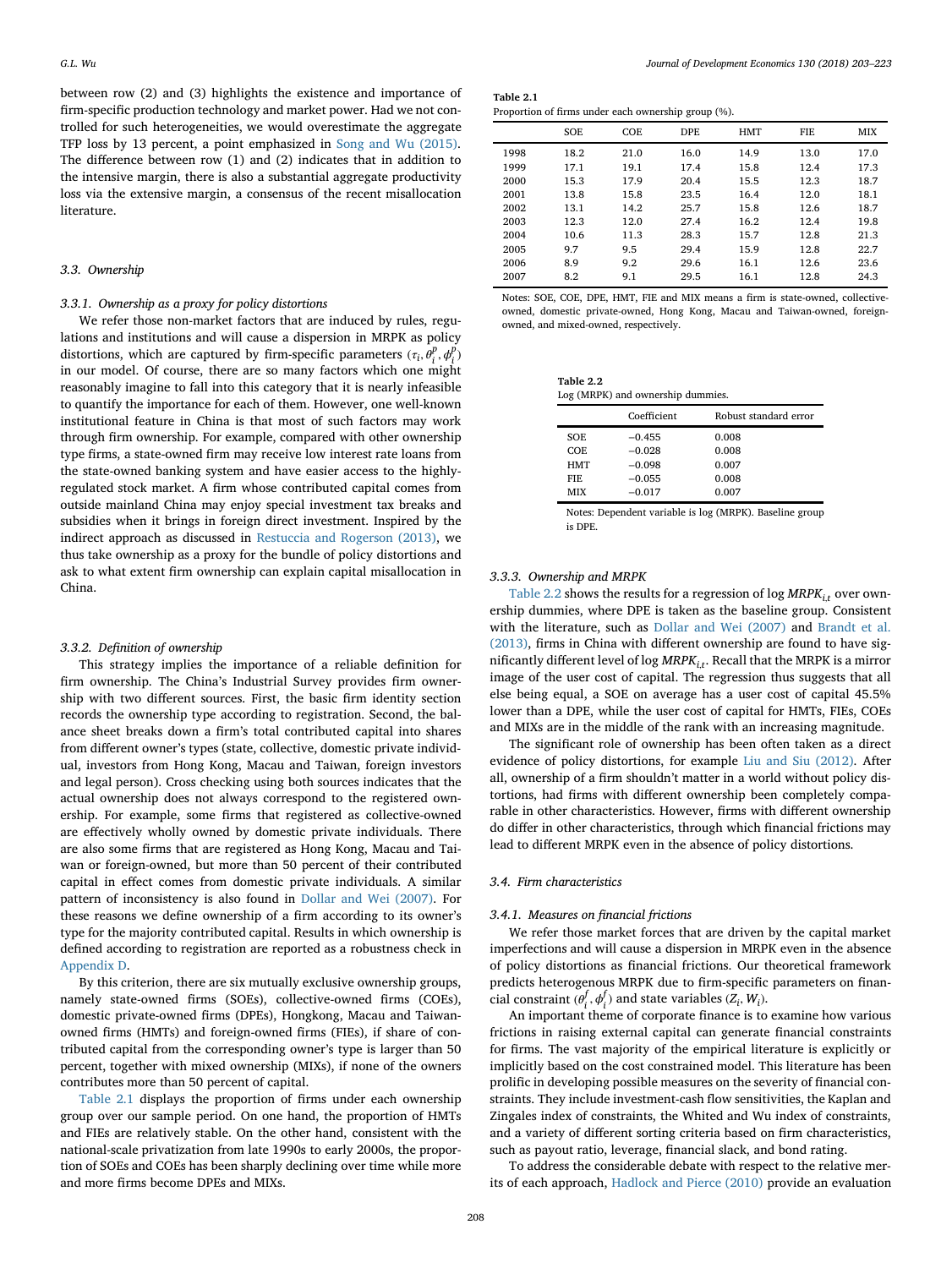on some most commonly used measures in the literature. Their findings either cast doubt or offer mixed evidences on the validity of such measures due to the endogeneity problem. Instead, they find firm size and age, two relatively exogenous firm characteristics, are particularly useful and robust predictors of financial constraint levels, and therefore recommend a measure solely on firm size and age. Following their suggestions, we use firm age, according to the number of years since birth, and firm size, according to number of employees, as proxies for  $\theta_i^f$ . Using an alternative measure of firm size which is based on total assets delivers very similar results. See [Appendix D.](#page-13-0)

Another strand of the empirical literature that is consistent with the quantity constrained model focuses on the assets pledgeability, such as [Benmelech et al. \(2005\), Gan \(2007\)](#page-20-30) and Almeida and Campello [\(2007\). This literature finds that firms with more pledgeable assets have](#page-20-31) higher collateral value and face less severe constraint, where pledgeable assets are those assets that are more redeployable and have higher market values on liquidation. We follow [Berger et al. \(1996\)](#page-20-32) to construct a firm-specific measure on assets pledgeability, which is cash holdings + 0.715  $\times$  receivables + 0.547  $\times$  inventory + 0.535  $\times$  physical capital, scaled by total assets. An alternative measure of pledgeability is the ratio of tangible assets to total assets. [Appendix D](#page-13-0) shows that using such measure produces almost the same results.

To nest the economic rationale of credit rationing, we also include a firm-specific measure on the volatility level of the firm's revenue. [Stiglitz and Weiss \(1981\)](#page-20-24) show that if there are multiple observationally distinguishable firms, those firms with high volatility are more likely to be 'red lined'. [Appendix B](#page-13-0) explains how we may back out such measure using the standard deviation of within-group real revenue growth rate. Thus the pledgeability of assets and the volatility of revenue are employed as proxies for  $\phi_i^f$ .

The proxies for the two state variables are more straightforward. Following the empirical literature on corporate finance, we use the real revenue growth rate to proxy the investment opportunity  $Z_i$  and the difference between total assets and total liabilities scaled by total assets to proxy the net worth *Wi*. A common alternative measure of net worth in the literature is cash flow to capital stock ratio. A robustness check is implemented in [Appendix D](#page-13-0) and generates almost the same results.

To sum, we come up with a set of firm characteristics through which financial frictions may affect MRPK. They include firm age, size, pledgeability, volatility, revenue growth and net worth. While we cannot prove that this set of characteristics is complete or exclusive in measuring the importance of financial frictions, it has many advantages, including its intuitive appeal, its solid theoretical foundations, and its consistency with the extensive empirical evidences. In [Appendix D](#page-13-0) we deduct some of the characteristics and add additional characteristic to check the robustness of our findings in using this particular set of variables.

#### *3.4.2. Ownership and firm characteristics*

[Table 2.3](#page-6-1) presents the mean value for these firm characteristics for

the whole sample and by ownership groups. On average, firms in our sample are 17.4 years old and have 419 employees. However, there is a considerable heterogeneity across different ownership in terms of age and size. While domestic firms are nearly 20 years or even older, HMTs and FIEs are only about 10 years old. SOEs, HMTs and FIEs are of a size of more than 500 employees on average while COEs and DPEs have less than 300 employees. With respect to revenue volatility and asset pledgeability, the difference across ownership groups is much less obvious. On average the standard deviation of within-group real revenue growth rate is 0.257 and the pledgeability is 0.62. The growth rate and net worth also witness substantial heterogeneities across ownership. As a whole the real revenue of these firms grows at 8 percent annually, but the growth rate varies from 9.7 percent for DEPs to 5.6 percent for HMTs. The mean value of net worth is around 43 percent. HMTs and FIEs have a net worth more than 50 percent, while this ratio is below 40 percent for the domestic firms.

A simple comparative static analysis for Equations [\(3\) and \(4\)](#page-2-5) predicts on how each of these firm characteristics may affect the financial constraint and hence the MRPK. All else being equal, a firm, such as DPE, that is young, small, with high volatility and low pledgeability, grows fast and has low net worth tends to face more severer financial constraint and have a higher level of MRPK. And a firm, such as SOE, with opposite characteristics will face less severer financial constraint and have a lower level of MRPK. The systematic correlation between ownership and firm characteristics highlighted in [Table 2.3](#page-6-1) implies that the differences in MRPK across ownership should not be taken solely as a result of policy distortions. On the one hand, if such firm characteristics are exogenous to policy distortions, financial frictions may cause a dispersion in MRPK even in the absence of policy distortions. On the other hand, if such firm characteristics are themselves affected by policy distortions, the effect of policy distortions may be exacerbated or mitigated by the presence of financial frictions.

# <span id="page-6-0"></span>**4. Identification**

#### *4.1. The evaluation problem*

Given that ownership appears in categorical form, and the firm characteristics are correlated with both MRPK and ownership, the methodology of program evaluation provides a natural setup to design the identification. To employ this methodology, we first structure the observational data as if they have arisen from a particular policy intervention. The policy promotes investment by offering favorable treatment to those firms that satisfy certain criteria. The exact criteria are not specified here but will be investigated in Section [5.](#page-8-0) However, the strong association between ownership and MRPK found in [Table 2.2](#page-5-1) suggests that ownership can be taken as a useful proxy for the treatment status. Given that the DPEs have the highest MRPK, we take them as the control group, which does not receive any favorable treatment from the intervention. SOEs, COEs, HMTs, FIEs and MIXs are taken as the multi-

| Table 2.3                                              |  |
|--------------------------------------------------------|--|
| Mean value of firm characteristics by ownership group. |  |

<span id="page-6-1"></span>

|            |     |      | ivieail value of fifth characteristics by ownership group. |        |        |           |
|------------|-----|------|------------------------------------------------------------|--------|--------|-----------|
|            | Age | Size | Volatility                                                 | Pledge | Growth | Net worth |
| SOE        | 29  | 554  | 0.250                                                      | 0.612  | 0.061  | 0.387     |
| COE        | 19  | 292  | 0.255                                                      | 0.625  | 0.084  | 0.392     |
| <b>DPE</b> | 18  | 279  | 0.256                                                      | 0.614  | 0.097  | 0.389     |
| HMT        | 11  | 557  | 0.268                                                      | 0.621  | 0.056  | 0.509     |
| <b>FIE</b> | 10  | 546  | 0.250                                                      | 0.623  | 0.077  | 0.522     |
| MIX        | 18  | 408  | 0.260                                                      | 0.621  | 0.087  | 0.423     |
| Average    | 17  | 419  | 0.257                                                      | 0.619  | 0.080  | 0.431     |
|            |     |      |                                                            |        |        |           |

Notes: Age: number of years since birth; Size: number of employees; Volatility: standard deviation of within-group real revenue growth rate; Pledge: assets pledgeability defined following Berger et al. [\(1996\); Growth: real revenue growth rate; Net worth: \(total assets - total liabilities\)/total assets.](#page-20-32)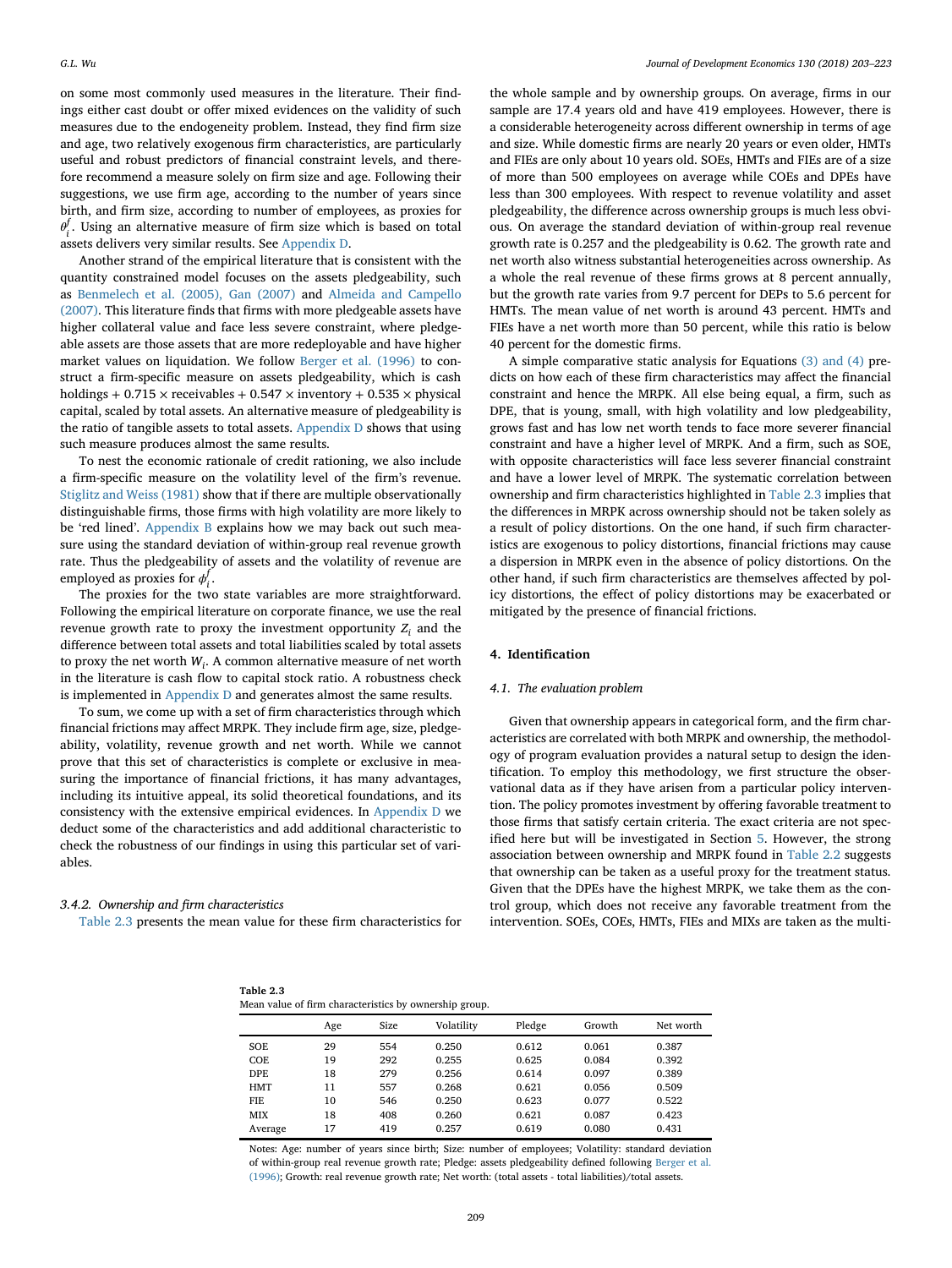| $D_{i,t} \longrightarrow Y_{i,t}$ | $D_{i,1} \longrightarrow$<br>$Y_{i,t}$     |
|-----------------------------------|--------------------------------------------|
|                                   |                                            |
| $X_{i,t-1}$                       | $X_{i,t-1}$                                |
| Case A: ATE, ATT and SB           | Case B: Total, Direct and Indirect Effects |

**Fig. 1.** Possible causal chains between *D*, *X* and *Y*.

ple treatment groups, which receive favorable treatment with different levels of strength. [Appendix D](#page-13-0) shows that using alternative choices on the control and treatment groups delivers almost the same results.

Let  $D_{i}$ <sup>*t*</sup> denote the observed treatment status, where  $D_{i}$ <sup>*t*</sup> = 0 if firm  $i$  in year  $t$  is untreated (ownership = DPE) and 1 if treated (ownership = other types). Define  $Y_{i,t}^1$  and  $Y_{i,t}^0$  as the potential treated and untreated outcome, which in our application, correspond to the potential  $\log MRPK_{i,t}$  if firm *i* in year *t* receives or does not receive the treatment. The observed outcome is thus  $Y_{i,t} \equiv D_{i,t} Y_{i,t}^1 + (1 - D_{i,t}) Y_{i,t}^0$ . Finally, label  $X_i$ , as the set of observed firm characteristics, or the covariates in the terminology of program evaluation. In the following, subscript *i, t* is often omitted to simplify presentation.

#### *4.2. Two possible causal chains*

Following [Lee \(2005\),](#page-20-33) [Fig. 1](#page-7-0) illustrates two possible causal chains between *D*, *X* and *Y*, where each arrow means 'causing' or 'affecting'. In case A, the set of pre-treatment firm characteristics  $X$  is a 'common factor' for *D* and *Y*. On the one hand, *X* affects *Y* due to financial frictions. On the other hand, *X* may simultaneously affect the treatment status *D*. For example, it is well-known that the reform of the stateowned enterprises from late 1990s to early 2000s has followed a strat[egy called 'grasp the Large, and let go of the small' \(Hsieh and Song,](#page-20-34) 2014). This implies that the single most important determinant for the treatment status could be firm size, one of the covariates in *X*. If the arrow between *D* and *Y* were removed, there would be no causal effect from *D* to *Y*. However, *Y* could still be different across the control and treatment groups, if *X* are unbalanced between the two groups. To estimate the causal effect from *D* to *Y*, we have to control for *X*.

In case B, *D* affects *Y* both directly as well as indirectly through *X*. For example, a favorable policy intervention in the form of an investment tax credit directly reduces the user cost of capital or *Y*. With a lower user cost of capital, the desired capital stock of those treated firms increases. This implies all else being equal treated firms will on average have larger firm size. But firm size is one of the covariates in *X*, which will also affect *Y* through the channel of financial frictions. Since *X* itself is the outcome of *D*, controlling for *X* will show the net effect of *D* on *Y*.

A familiar analogy to case A is the evaluation on a job training pro-gram, such as in [Dehejia and Wahba \(1999\).](#page-20-35)<sup>[10](#page-7-1)</sup> To employ this evaluation framework, we conceptualize our data as if in every year *t*, firm *i* is selected into either the control or the treatment group  $D_{i,t}$  according to  $X_{i,t-1}$ , its pre-treatment characteristics in year  $t-1$ . And those who are allocated into the treatment group receives a favorable policy treatment in year *t*. In this case, the effect of policy distortions and financial frictions on the average MRPK dispersion across firm ownership can be transformed into the average treatment effect on the treated and the selection bias, respectively.

<span id="page-7-0"></span>The causal chain in case B is similar to the one used for analyzing gender wage gap, such as in Nopo  $(2008).<sup>11</sup>$  $(2008).<sup>11</sup>$  $(2008).<sup>11</sup>$  To use this setup, we restrict our sample to those firms with constant ownership throughout our sample period so that the observed firm characteristics *Xi,t*−<sup>1</sup> will be the consequence rather than the cause for treatment status  $D_{i,1}$ . In this case, the total effect of the policy intervention on  $Y_{it}$  can be decomposed into a direct effect and an indirect effect, which correspond to the effects of policy distortions and financial frictions on the average MRPK dispersion across firm ownership, respectively. Since the two causal chains share the same identification conditions and estimation approach, we take case A as the benchmark and present case B as an alternative design in [Appendix E.](#page-13-0)

#### *4.3. ATT and selection bias*

Estimating the effect of policy distortions on capital misallocation is now transformed into evaluating the effectiveness of this policy intervention. We ask 'on average how much has the MRPK of those firms receiving the favorable treatment been reduced compared to what their MRPK would have been without receiving the treatment'. The answer is the so-called average treatment effect on the treated,

$$
ATT \equiv E(Y^1 - Y^0 | D = 1).
$$

The fundamental problem of causal inference arises because  $E(Y^0|D=1)$ , the average counterfactual MRPK for those treated, is not observed. Instead, we observe a corresponding quantity for the untreated  $E(Y^0|D = 0)$ . The regression in [Table 3,](#page-8-1) which compares the difference in the observed MRPK between those treated and untreated, effectively computes the average treatment effect,

$$
ATE \equiv E(Y^{1} | D = 1) - E(Y^{0} | D = 0).
$$

The ATE and ATT are in general not equal to each other due to the presence of selection bias,

$$
ATE = ATT + SB,
$$

where the selection bias is the difference between the average counterfactual MRPK of those firms who receive the treatment and the average observed MRPK of those who don't, had there been no policy intervention at all,

$$
SB \equiv E(Y^{0}|D = 1) - E(Y^{0}|D = 0).
$$

In the context of our application, selection bias arises because *X*, the firm characteristics of the treated and untreated are different. Therefore even in the absence of policy intervention, the average MRPK of those treated and untreated could have been different, due to the effect of financial frictions. This implies that by design the selection bias captures the effect of financial frictions on the average MRPK dispersion across firm ownership.

<span id="page-7-1"></span><sup>&</sup>lt;sup>10</sup> The fact that the average post-training earnings of the treated are lower than the controls does not necessarily imply the ineffectiveness of a job training program. This is because those with poorer labor market characteristics are more likely to choose to join the training program. Even in the absence of the training, they would have lower earnings than those who don't receive the training, due to their differences in the labor market characteristics.

<span id="page-7-2"></span> $11$  The fact that women are paid substantially lower wages than men may be the result of wage discrimination in the labour market. However, part of this wage gap may be also due to differences in education, experience and other skills, whose distribution differs between men and women.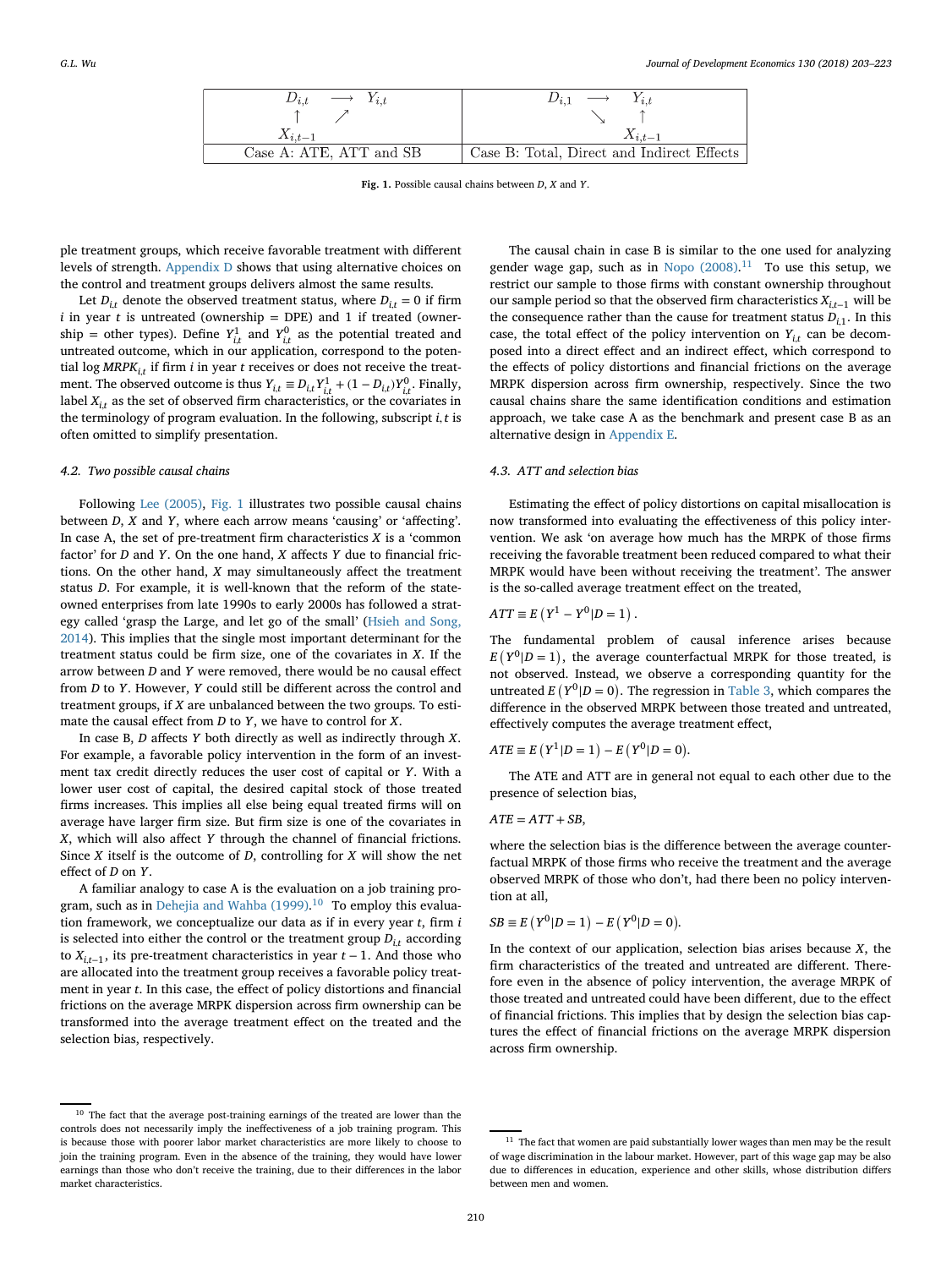#### *4.4. Propensity score matching*

We adopt the propensity score matching, a widely used method for causal inference in observational studies, to estimate the quantities of our interest. Matching has been a popular method in labor, health and development economics. It also started to appear in many other areas of economics, such as international economics [\(Chang and Lee, 2011\)](#page-20-37), monetary economics [\(Angrist and Kuersteiner, 2011\)](#page-20-38) and financial economics [\(Campello et al., 2010\)](#page-20-39). The basic idea in our application is to impute the missing counterfactual MRPK for those firms who are treated by finding other firms in the data whose covariates are similar but who are untreated. In other words, those untreated firms serve as the 'matchers' to those treated firms but with similar covariates. Then the observed difference in average MRPK between those matched firms gives the ATT. [Appendix C](#page-13-0) presents this idea formally under the assumption of conditional independence and common support.

#### *4.5. Matching versus regression*

Consider a straightforward regression analysis that regresses the MRPK on ownership dummy and firm characteristics, for example,  $Y_i = \alpha_0 + \alpha_1 D_i + \alpha_2 X_i + \varepsilon_i$ . Matching makes the same main identification assumption, i.e. conditional independence, as OLS on the usual exogeneity assumption  $\varepsilon_i \perp D_i | X_i$ . However, propensity score matching has three obvious advantages compared with OLS, which are particularly important in our application.

First, the additional common support condition focuses on comparison of comparable firms. Our empirical exercises do find the nonoverlapping problem in the data, which would be masked by a regression analysis. Second, by conditioning on *X*, we do not need to model the structural relationship between *X* and *Y* and avoid the potential misspecification bias that may arise in a parametric approach. Finally, matching allows for the effects of policy intervention to be heterogeneous across firms and over years conditional on characteristics *X* in arbitrary ways.

### <span id="page-8-0"></span>**5. Results**

#### *5.1. Implementation of propensity score matching*

To explain how we implement the propensity score matching approach to obtain the estimates reported in [Table 4,](#page-10-0) we use DPE as the control group, SOE as the treatment group and year 2000 as an illustration. Results for other ownership types and other years are available upon request.

Since the true propensity score is unknown, the first step is to estimate it using a Probit model. The choice of the functional form in the Probit model makes the propensity score matching semi-parametric. [Table 3.1](#page-8-1) reports the regression results. All else being equal, a firm that is larger, older, with lower growth rate and higher net worth is more likely to be an SOE. We experiment with alternative functional forms by adding higher order terms and interaction terms of the covariates. The resulting propensity score and the estimated ATT are essentially the same.

In the second step, we use kernal as the matching algorithm to match the untreated firms to treated firms using the estimated propensity scores and impose the common support restriction. [Table 3.2](#page-8-2) summarizes the firms off and on support. In year 2000, there are 2558 DPEs and 1667 SOEs with non-missing score. Since the score for 19 SOEs is higher than the maximum or lower than the minimum propensity score of the DPEs, we discard these 19 observations.

The third step is to check whether the matching has built a good control group. A necessary condition of conditional independence requires that after matching the mean values of the covariates should not be significantly different across the control and treatment groups. [Table 3.3](#page-9-0)

| Table 3.1                      |  |
|--------------------------------|--|
| Results for probit regression. |  |

<span id="page-8-1"></span>

| Treat           | Coeff    | Std. Err. | Z.      | p >  z |
|-----------------|----------|-----------|---------|--------|
| Age 1999        | 0.036    | 0.002     | 23.06   | 0.000  |
| Size 1999       | 0.672    | 0.051     | 13.06   | 0.000  |
| Volatility 1999 | 0.500    | 0.217     | 2.30    | 0.021  |
| Pledge 1999     | 0.143    | 0.222     | 0.64    | 0.520  |
| Growth 1999     | $-0.361$ | 0.068     | $-5.28$ | 0.000  |
| Networth 1999   | 0.578    | 0.096     | 6.03    | 0.000  |
| Constant        | $-1.511$ | 0.163     | $-9.26$ | 0.000  |

Notes: Dependent variable:  $D = 1$  (0) if ownership = SOE (DPE) in year 2000.

**Table 3.2**

<span id="page-8-2"></span>

| Summary for number of firms off and on support. |  |
|-------------------------------------------------|--|
|-------------------------------------------------|--|

|                      | Common support |            |       |
|----------------------|----------------|------------|-------|
| Treatment assignment | Off Support    | On Support | Total |
| Untreated            |                | 2558       | 2558  |
| Treated              | 19             | 1648       | 1667  |
| Total                | 19             | 4206       | 4225  |

reports the mean values of the six covariates before and after the matching and the corresponding bias reduction. According to the test statistics of the biases, before matching the mean value of each covariate is significantly different across the DPEs and the SOEs. However, after matching on average the treated and untreated firms are no longer significantly different in any of these covariates.

Finally, we calculate the ATE and the ATT, key estimates of our interest. [Table 3.4](#page-9-1) presents the results. Before matching, the average MRPK of the SOEs is 47.0 percent lower than that of the DPEs. After matching, the difference is narrowed down to 19.2 percent but remains to be statistically significant.

The difference between the ATE and ATT gives the effect of SB, which means the MRPK of the SOEs would be 27.8 percent lower than DPEs even in the absence of policy distortions. Consistent with the predictions of the financing constraint model in Section [2,](#page-2-0) and as revealed in [Table 3.3,](#page-9-0) this is because SOEs are on average older and larger (lower  $\theta_i^f$ ), and having a lower volatility (lower  $\phi_i^f$ ), a lower growth rate (lower  $Z_i$ ) and a higher net worth (higher *W<sub>i</sub>*).

#### *5.2. Point estimates for ATT and SB*

[Table 4](#page-10-0) summarizes the yearly point estimates for the ATT and the SB from year 2000–2007.[12](#page-8-3) The effects listed under columns SOE, COE, HMT, FIE and MIX are obtained by using DPE as the control group and each corresponding ownership as the treatment group, respectively. The combined effects where all other ownership types are taken together as the treatment group are listed in the last column.

Not surprisingly, the ATEs are negative across all the columns. This implies that on average all the non-DPEs have a lower MRPK than that of DPEs, a pattern that we have seen in [Table 2.3](#page-6-1) but is once again confirmed under the common support restriction. Recall that the ATE can be decomposed into the ATT and the SB, which capture the effects of policy distortions and financial frictions. Interestingly, the decomposed effects are very heterogeneous across different columns. When SOE is taken as the treatment group,  $ATT = -0.22$  and  $SB = -0.20$  averaging across the 8 years. This means even in the absence of policy distortions, financial frictions will cause the MRPK of the SOEs to be 20 percent lower than that of the DPEs, due to the advantageous firm characteristics of SOEs. The policy distortions cause the MRPK of the SOEs to be

<span id="page-8-3"></span> $^{\rm 12}$  Our sample period spans from 1998 to 2007. Calculating revenue growth rate scarifies one year of observations and using lagged values to measure pre-treatment firm characteristics sacrifices another.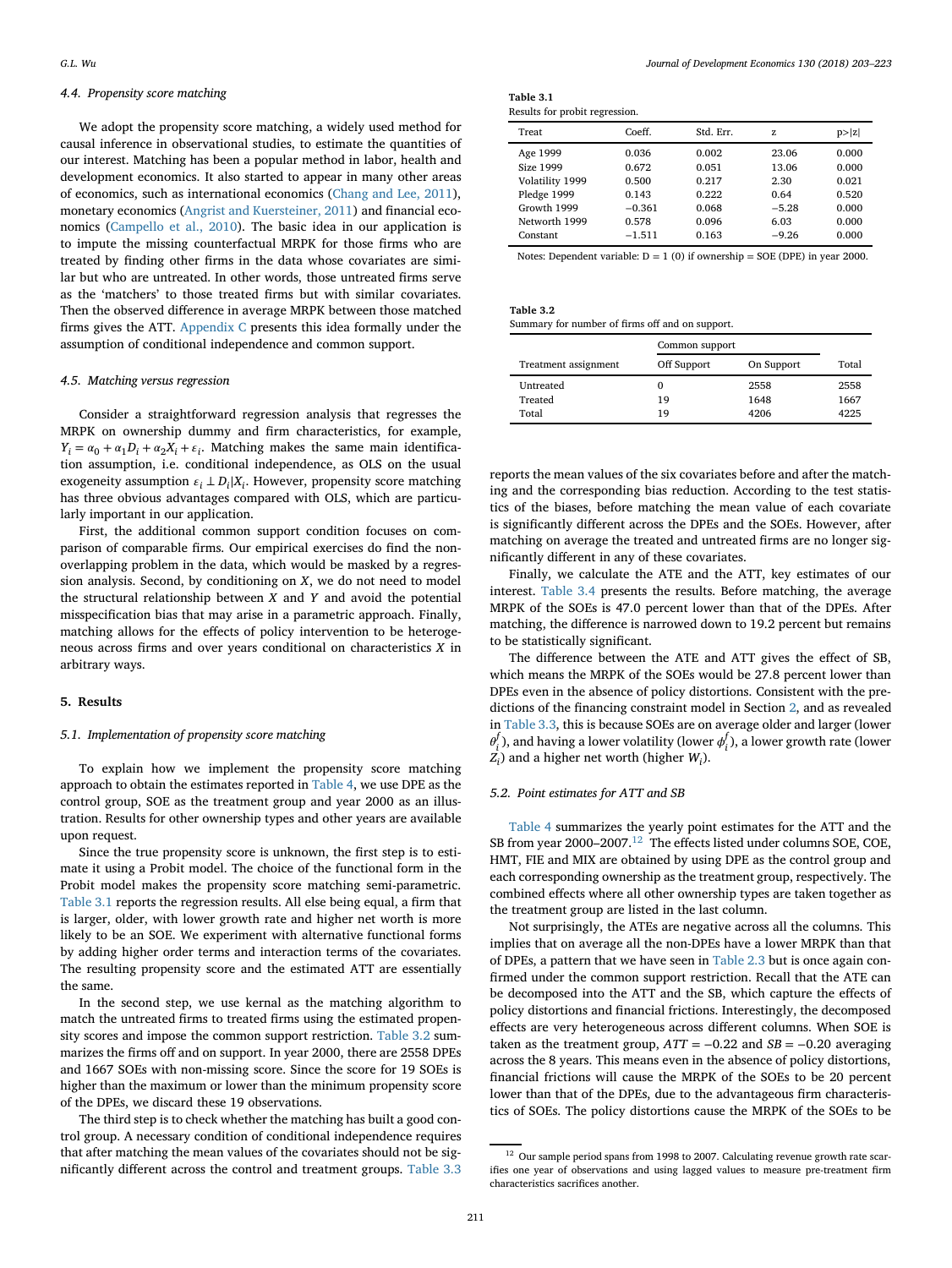| Table 3.3                                                    |
|--------------------------------------------------------------|
| Mean values of the covariates before and after the matching. |

<span id="page-9-0"></span>

|                  |           | Mean    |         |         |                     | t-test  |       |
|------------------|-----------|---------|---------|---------|---------------------|---------|-------|
| Variable         | Sample    | Treated | Control | % Bias  | %   Bias  reduction |         | p> t  |
| Age 1999         | Unmatched | 25.381  | 13.514  | 90.3    |                     | 29.61   | 0.000 |
|                  | Matched   | 25.226  | 25.368  | $-1.1$  | 98.8                | $-0.27$ | 0.785 |
| Size 1999        | Unmatched | 0.637   | 0.237   | 49.5    |                     | 17.39   | 0.000 |
|                  | Matched   | 0.553   | 0.533   | 2.5     | 94.9                | 0.82    | 0.411 |
| Volatitlity 1999 | Unmatched | 0.239   | 0.257   | $-18.6$ |                     | $-5.91$ | 0.000 |
|                  | Matched   | 0.240   | 0.243   | $-3.2$  | 82.6                | $-0.90$ | 0.366 |
| Pledge 1999      | Unmatched | 0.610   | 0.616   | $-6.9$  |                     | $-2.19$ | 0.029 |
|                  | Matched   | 0.610   | 0.607   | 3.7     | 46.0                | 1.05    | 0.292 |
| Growth 1999      | Unmatched | 0.099   | 0.170   | $-24.3$ |                     | $-7.62$ | 0.000 |
|                  | Matched   | 0.100   | 0.098   | 0.6     | 97.5                | 0.18    | 0.855 |
| Networth 1999    | Unmatched | 0.391   | 0.371   | 9.5     |                     | 3.03    | 0.002 |
|                  | Matched   | 0.391   | 0.381   | 4.8     | 49.2                | 1.40    | 0.163 |

**Table 3.4** Results for the ATE and the ATT.

<span id="page-9-1"></span>

| Results for the Arric and the Arriv |                  |                      |                   |                      |                |                     |  |  |  |  |  |  |
|-------------------------------------|------------------|----------------------|-------------------|----------------------|----------------|---------------------|--|--|--|--|--|--|
| Variable                            | Sample           | Treated              | Controls          | <b>Difference</b>    | Std. Err.      | T-stat              |  |  |  |  |  |  |
| mrpk 2000                           | Unmatched<br>ATT | $-0.362$<br>$-0.357$ | 0.107<br>$-0.165$ | $-0.470$<br>$-0.192$ | 0.025<br>0.034 | $-18.80$<br>$-5.56$ |  |  |  |  |  |  |

32 percent further lower than that of the DPEs, so that the observed MRPK differences between SOEs and DPEs are enlarged to 42 percent. Although we don't detect significant ATT in the case when COE is taken as the treatment group, we do obtain negative and significant SB. In other words, within the domestic firms, policy distortions are not fully responsible for the observed MRPK dispersion, because the capital market also fails to allocate capital to the first-best due to the presence of financial frictions.

The patterns of the estimates are strikingly different when the treatment groups are HMT, FIE and MIX. Take the column of HMT as an example. Averaging across the 8 years, we estimate that *ATE* = −0.06,  $ATT = -0.24$  and  $SB = 0.18$ . This implies that had there been no policy distortions, the MRPK of HMTs would have been 18 percent higher than that of DPEs due to the differences in their firm characteristics through which financial frictions operate. However, since HMTs receive a large favorable policy intervention which dominates the effect of financial frictions, the observed MRPK of HMTs turns out to be 6 percent lower than that of DPEs. The opposite signs between the ATT and the SB are also found when the treatment groups are FIE and MIX.

The negative ATE when HMT and FIE are taken as the treatment groups implies that DPEs do face higher user cost of capital, which is consistent with the typical findings of the corporate finance literature on Chinese firms. However, it is indeed one of the contributions of this paper to disentangle financial frictions from policy distortions, the two fundamental causes of capital misallocation. The large and negative ATT when HMT and FIE are taken as the treatment groups indicate that these two type of firms receive strong favorable policy distortions. This interesting finding is consistent with the external evidences that investment from HMT and FIE is categorized as FDI. Under the regional GDP yardstick competition, local Chinese governments may use taxes and subsidies as effective tools in attracting FDI [\(Xu, 2011\)](#page-20-40).

The large and positive SB when HMT and FIE are taken as the treatment groups indicate that these two type of firms would be more financially constrained than DPE if there had been no policy distortions. This new finding is internally consistent with the firm characteristics listed in [Table 2.3.](#page-6-1) First, HMT and FIE are the youngest among all type of firms. This implies that they face the highest cost of external finance according to the costly-state-verification rationale. Second, HMT and

FIE have accumulated highest net worth among all type of firms. Notice that different from other firm characteristics, which are exogenous to a large extent, net worth is an endogenous state variable, which depends on firm's optimal consumption-investment decision. According to Equation [\(A.1\),](#page-13-1) if a firm faces persistently higher cost of external finance, it would be optimal for the firm to accumulate more internal funds as a self-financing device to undo the constraints, a mechanism highlighted in [Midrigan and Xu \(2014\)](#page-20-10) and [Moll \(2014\).](#page-20-26)

Recall that in our model economy, policy and market are two alternative mechanisms of capital allocation. Comparison of the ATT across different groups indicates that the policy has a clear preference in allocating capital, with an ascending order from DPEs to COEs, MIXs, FIEs, HMTs and SOEs. However, comparison of the SB implies that the capital market alone would treat these firms very differently. If the capital market were the only mechanism in allocating capital, for the given firm characteristics, it would charge a user cost of capital in a descending order from FIEs, to HMTs, MIXs, DPEs, COEs and SOEs.

### *5.3. Financial frictions and aggregate TFP loss*

The point estimates in [Table 4](#page-10-0) illustrate the effects of policy distortions and financial frictions in explaining the observed differences in the first moment of MRPK across different ownership groups. To seek for the contribution of policy distortions and financial frictions in generating capital misallocation and causing aggregate TFP loss, we need to look at the second moment of MRPK across the whole sample. Row (4) of [Table 1](#page-4-3) lists the variance of log  $MRPK_{i}$  for the factual economy, calculated for all the firms that are on the common support, i.e.  $Var(Y_{it})$ . The differences between row (3) and (4) highlight the importance of comparing only comparable firms. Since it is not possible to find the counterfactuals for some extreme firms in the treatment groups, we rule out these firms in calculating the variance.

Row (5) of [Table 1](#page-4-3) lists the variance of  $log MRPK_{i,t}$  for the hypothetical economy, in which there is no policy distortion in year *t*, i.e.  $Var(Y_{i,t}^0)$ . For those firms that are in the control group, the counterfactual and factual MRPKs are the same; for those firms that are in the treatment groups, we impute their missing counterfactual MRPK using the factual MRPK of those matched controls, a by-product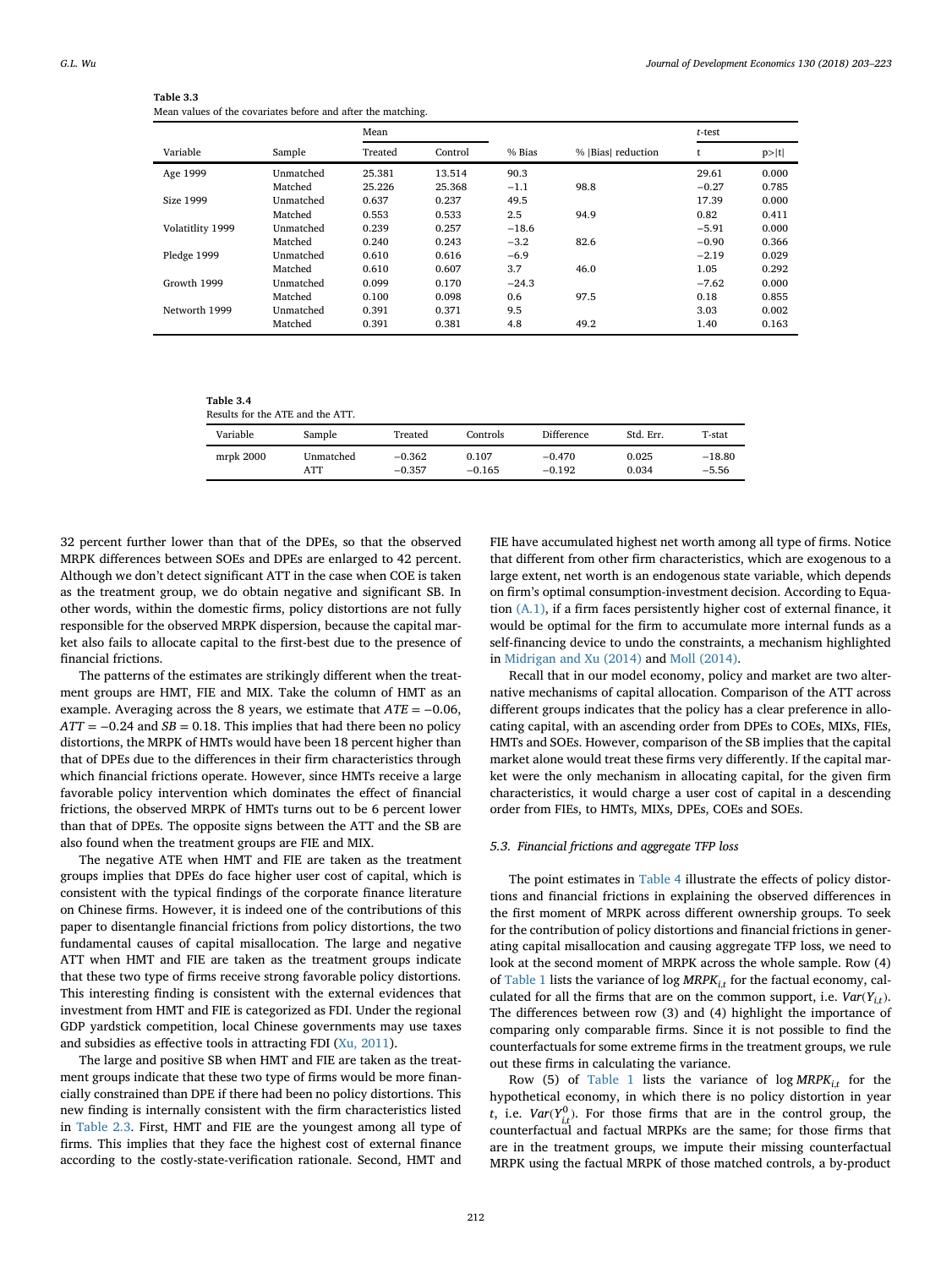<span id="page-10-0"></span>

|      | <b>SOE</b>                                                                                                                                                                                                                                                                                                                                                                                                                                                                                                                  |                      |          | COE     |         |          | <b>HMT</b> |         |          | FIE     |         |          | <b>MIX</b> |         |          | <b>COMBINE</b> |         |          | Std (log MRPK) |         |
|------|-----------------------------------------------------------------------------------------------------------------------------------------------------------------------------------------------------------------------------------------------------------------------------------------------------------------------------------------------------------------------------------------------------------------------------------------------------------------------------------------------------------------------------|----------------------|----------|---------|---------|----------|------------|---------|----------|---------|---------|----------|------------|---------|----------|----------------|---------|----------|----------------|---------|
|      | ATE                                                                                                                                                                                                                                                                                                                                                                                                                                                                                                                         | $\operatorname{ATT}$ | $\rm SB$ | ATE     | ATT     | $\rm SB$ | ATE        | ATT     | $\rm SB$ | ATE     | ATT     | $\rm SB$ | ATE        | ATT     | $\rm SB$ | ATE            | ATT     | $\rm SB$ | Unmatched      | Matched |
| 2000 | $-0.47$                                                                                                                                                                                                                                                                                                                                                                                                                                                                                                                     | $-0.19$              | $-0.28$  | $-0.04$ | 0.02    | $-0.06$  | $-0.11$    | $-0.24$ | 0.12     | $-0.06$ | $-0.22$ | 0.16     | $-0.01$    | $-0.02$ | 0.01     | $-0.13$        | $-0.11$ | $-0.02$  | 0.82           | 0.41    |
| 2001 | $-0.43$                                                                                                                                                                                                                                                                                                                                                                                                                                                                                                                     | $-0.22$              | $-0.21$  | $-0.02$ | 0.01    | $-0.03$  | $-0.08$    | $-0.25$ | 0.18     | $-0.03$ | $-0.22$ | 0.20     | $-0.04$    | $-0.05$ | 0.02     | $-0.11$        | $-0.14$ | 0.03     | 0.82           | 0.42    |
| 2002 | $-0.39$                                                                                                                                                                                                                                                                                                                                                                                                                                                                                                                     | $-0.21$              | $-0.18$  | 0.00    | 0.04    | $-0.03$  | $-0.06$    | $-0.26$ | 0.20     | $-0.02$ | $-0.23$ | 0.21     | $0.00\,$   | $-0.03$ | 0.03     | $-0.08$        | $-0.13$ | 0.05     | 0.82           | 0.44    |
| 2003 | $-0.43$                                                                                                                                                                                                                                                                                                                                                                                                                                                                                                                     | $-0.27$              | $-0.16$  | 0.02    | 0.04    | $-0.02$  | $-0.02$    | $-0.22$ | 0.20     | 0.02    | $-0.18$ | 0.21     | 0.03       | 0.00    | 0.03     | $-0.06$        | $-0.12$ | 0.06     | 0.81           | 0.44    |
| 2004 | $-0.43$                                                                                                                                                                                                                                                                                                                                                                                                                                                                                                                     | $-0.23$              | $-0.20$  | 0.00    | 0.02    | $-0.02$  | $-0.05$    | $-0.23$ | 0.18     | 0.03    | $-0.17$ | 0.20     | $0.00\,$   | $-0.02$ | 0.02     | $-0.06$        | $-0.12$ | 0.05     | 0.81           | 0.46    |
| 2005 | $-0.43$                                                                                                                                                                                                                                                                                                                                                                                                                                                                                                                     | $-0.25$              | $-0.18$  | $-0.04$ | $-0.02$ | $-0.02$  | $-0.05$    | $-0.25$ | 0.19     | $-0.03$ | $-0.25$ | 0.22     | $-0.02$    | $-0.05$ | 0.03     | $-0.08$        | $-0.16$ | 0.07     | 0.82           | 0.47    |
| 2006 | $-0.40$                                                                                                                                                                                                                                                                                                                                                                                                                                                                                                                     | $-0.21$              | $-0.19$  | $-0.04$ | $-0.04$ | 0.00     | $-0.05$    | $-0.20$ | 0.15     | 0.00    | $-0.18$ | 0.17     | $-0.01$    | $-0.03$ | 0.02     | $-0.07$        | $-0.12$ | 0.05     | 0.83           | 0.47    |
| 2007 | $-0.37$                                                                                                                                                                                                                                                                                                                                                                                                                                                                                                                     | $-0.20$              | $-0.17$  | $-0.01$ | 0.01    | $-0.02$  | $-0.06$    | $-0.24$ | 0.18     | $-0.03$ | $-0.25$ | 0.21     | 0.00       | $-0.03$ | 0.03     | $-0.06$        | $-0.13$ | 0.07     | 0.85           | 0.48    |
| Avg. | $-0.42$                                                                                                                                                                                                                                                                                                                                                                                                                                                                                                                     | $-0.22$              | $-0.20$  | $-0.02$ | 0.01    | $-0.03$  | $-0.06$    | $-0.24$ | 0.18     | $-0.02$ | $-0.21$ | 0.20     | $-0.01$    | $-0.03$ | 0.02     | $-0.08$        | $-0.13$ | 0.05     | 0.82           | 0.45    |
|      | COMBINE is the combined effect of the five evaluations using different treatment groups.<br>ATE: average treatment effect.<br>ATT: average treatment effect on the treated.<br>SB: selection bias, which is calculated as the difference between ATE and ATT.<br>Average is the value of estimates averaged across years.<br>Estimates in Italic are not statistically different from zero at 5% significance level.<br>All other estimates for ATE and ATT are statistically different from zero at 5% significance level. |                      |          |         |         |          |            |         |          |         |         |          |            |         |          |                |         |          |                |         |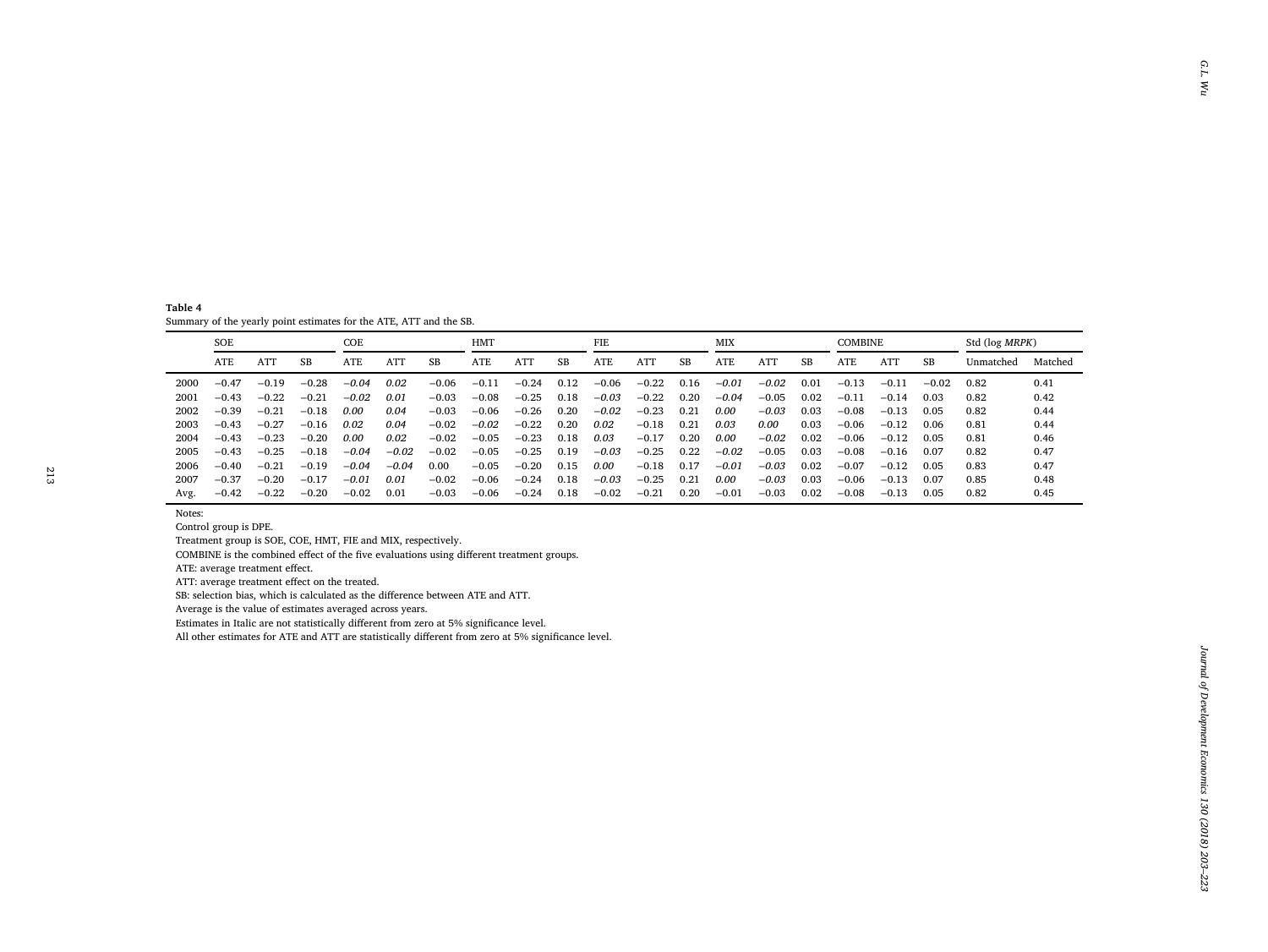# **Table 5**

Test on possible factors underlying policy distortions.

<span id="page-11-2"></span>

|                   | 2000     | 2001     | 2002     | 2003     | 2004     | 2005     | 2006     | 2007     | Average  |
|-------------------|----------|----------|----------|----------|----------|----------|----------|----------|----------|
| Net tax/sale      | 0.155    | 0.170    | 0.145    | 0.145    | 0.154    | 0.157    | 0.147    | 0.145    | 0.152    |
| <b>EXPORT</b>     | $-0.137$ | $-0.147$ | $-0.180$ | $-0.149$ | $-0.141$ | $-0.127$ | $-0.110$ | $-0.132$ | $-0.140$ |
| <b>UPSTREAM</b>   | $-0.034$ | $-0.023$ | $-0.013$ | $-0.021$ | $-0.039$ | $-0.014$ | $-0.038$ | $-0.028$ | $-0.026$ |
| Beta              | 0.030    | 0.016    | 0.005    | 0.027    | 0.017    | $-0.001$ | $-0.013$ | $-0.026$ | 0.007    |
| <b>LABORUNION</b> | $-0.126$ | $-0.173$ | $-0.173$ | $-0.180$ | $-0.125$ | $-0.122$ | $-0.147$ | $-0.148$ | $-0.149$ |

Notes:

Dependent variable is the difference between factual and counterfactual log (MRPK) of those treated firms.

Net tax is (tax-subsidies)/revenue.

 $EXPORT = 1$  if a firm is an exporter.

 $UPSTREAM = 1$  if a firm belongs to the upstream industries.

Beta is risk of a firm proxied by the cyclicity of its revenue growth.

LABORUNION  $= 1$  if a firm has a labor union.

Average is the value of estimates averaged across years.

Estimates in Italic are not statistically different from zero at 5% significance level.

All other estimates are statistically different from zero at 5% significance level.

of the propensity score matching procedure. Row (5) thus tells how large the variance of log  $MRPK_{i,t}$  would be, had there been no policy distortions. Notice that in this hypothetical economy, capital market is the only mechanism in allocating capital. Therefore if there is no model misspecification and no measurement error in data, row (5) gives the effect of financial frictions on capital misallocation. The differences between row (4) and (5) then yield the additional capital misallocation as a consequence of policy distortions, which is documented in row (6).

Averaging across years, the variance of log  $MRPK_{i,t}$  in row (4), (5) and (6) is 0.672, 0.203 and 0.470, respectively. This implies on average about 70 percent of the capital misallocation is due to policy distortions. In our hypothetical economy without policy distortions, financial frictions alone would predict a variance of  $log MRPK_i$ *t* of 0.203. This implies an aggregate TFP loss of 8.3 percent, under values of  $\alpha$  and  $\eta$  standard in the literature. Thus although the aggregate TFP loss in China is substantial, on the order of 27.5 percent, policy distortions are the major contributor to the large efficiency loss.

#### *5.4. An explanation to China's unusually high investment rate*

The counterfactual MRPK generated from the propensity score matching also allows us to calculate the average MRPK of this economy, had there been no policy distortions, i.e.  $E(Y_{i,t}^0)$ . These mean values are reported in row (8) of [Table 1.](#page-4-3) As a comparison, row (7) gives the mean values of the factual MRPK in this economy, i.e. *E*(*Yi,t*). Recall that these logarithm MRPKs are backed out as the residual of a regression. Therefore they are normalized to zero by definition. The slight difference between the values in row (7) and zero reflects the restriction of common support. The difference between row (7) and row (8) then tells the effect of policy distortions on the average MRPK, which is documented in row (9). Interestingly though not surprisingly, the values in row (9) are all negative and are averaged to −0.091. This implies that the policy distortions have reduced the average MRPK of this economy by 9.1 percent.

Recall that MRPK is simply the mirror image of the generalized user cost of capital, as a consequence of firm's optimal investment-financing decision. With various policy distortions, those firms receive favorable treatment respond to a lower than otherwise user cost of capital and over-invest compared with the second-best benchmark – where there is still imperfect information or imperfect enforcement but no policy distortion. China has long been criticized for having an unusually high investment rate. $13$  This paper therefore suggests that policy distortions could be one of the possible explanations.

#### *5.5. Factors underlying policy distortions*

Our identification strategy so far has taken ownership as a proxy for the bundle of policy distortions. Using this proxy, we find that the majority of the aggregate TFP loss in China can be attributed to policy distortions. To offer specific suggestions on how to improve capital allocative efficiency, it is important to unblock those specific factors that are proxied by ownership and have caused substantial aggregate efficiency loss.<sup>[14](#page-11-1)</sup>

#### *5.5.1. Hypotheses*

We consider several popular hypotheses on why the Chinese government have introduced various rules, regulations and institutions that favor certain firms. From the public finance perspective, the first possible reason for a government to favor a firm is that the firm contributes a large tax revenue.

Second, a government may also distort capital allocation in order to pursue specific industrial policies. For example, China is well known to adopt an export-led growth strategy from the ever beginning of the 'reform and opening' policy [\(Lin and Yifu, 2012\)](#page-20-41). More recently, China is suggested to practice a form of state capitalism in a vertical industrial structure: SOEs are explicitly or implicitly allowed to monopolize key industries in the upstream, whereas the downstream industries are largely open to private competition [\(Li et al., 2014\)](#page-20-42). Under these two hypotheses, firms that are exporting and are in the upstream industries may expect to receive favorable policy distortions.

Third, the well-known trade-off between growth and stability facing the government has often been taken as an argument to justify policy distortions. To minimize social unease and reduce resistance to reform, the government may have a strong political motivation to maintain employment stability. For example, to avoid laying off workers or shutting down factories during an economic downturn, the government usually asked the state-owned banks to bail out loss-making SOEs [which created a problem known as the 'soft-budget constraint' \(Qian](#page-20-43) and Roland, 1998; Brandt and Zhu, 2001). Under this rationale, we may regard the government as a risk-averse social planner who optimally allocates capital according to the capital asset pricing model. If so, firms that are counter-cyclic have a smaller beta and only need to offer a lower required rate of return on capital.

<span id="page-11-0"></span><sup>&</sup>lt;sup>13</sup> The aggregate investment to GDP ratio in China is about 45 percent during our sample period, while the world average is only about 22 percent (World Economic Outlook Database, IMF).

<span id="page-11-1"></span><sup>&</sup>lt;sup>14</sup> We recognize that such policy distortions may reflect certain objectives beyond the static allocative efficiency, as we discuss in this section. To the extent that such objectives are present, our results can be interpreted as measuring the cost of pursuing them in terms of allocative efficiency.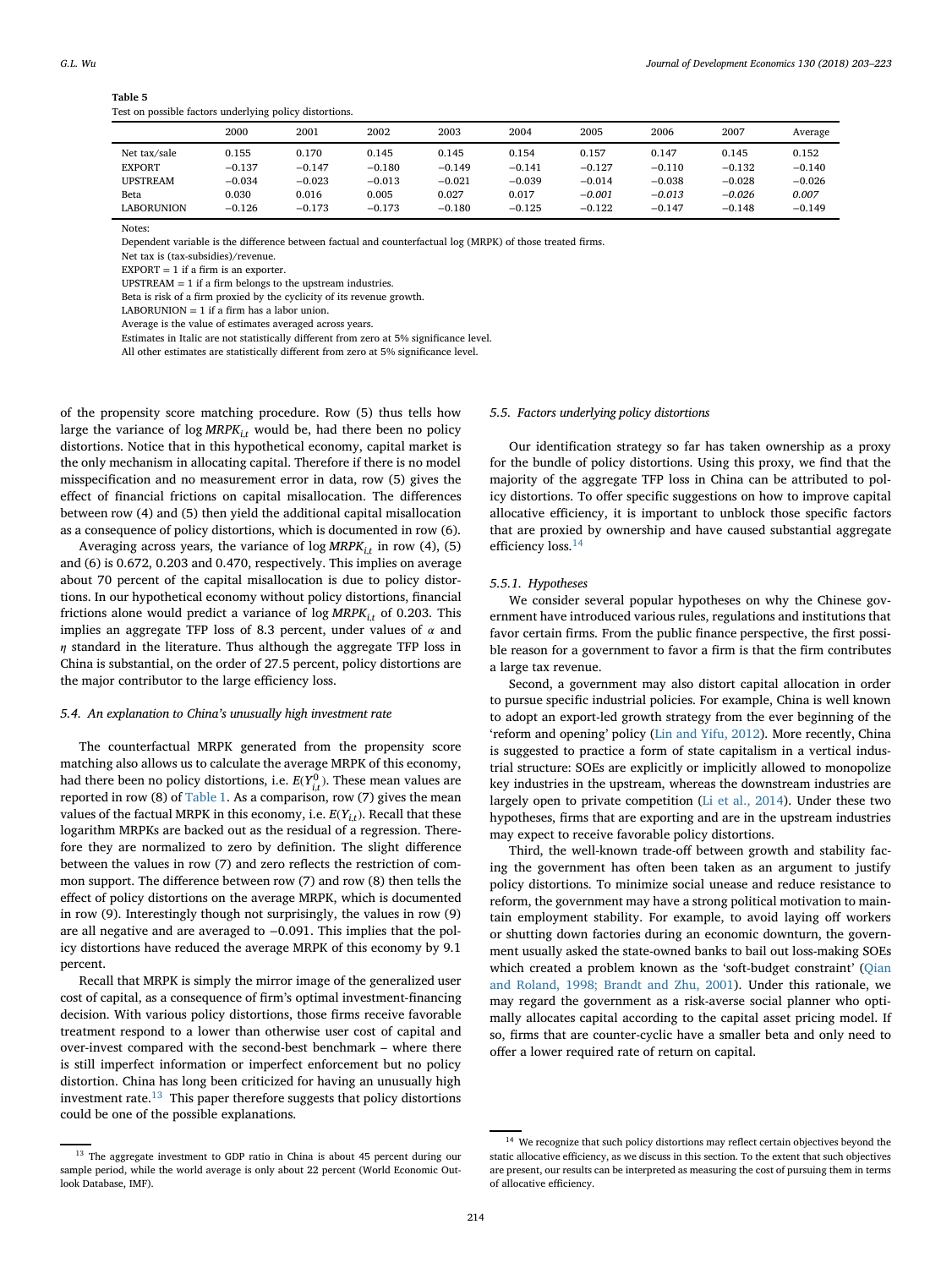Finally, different from all the above hypotheses which assume a benevolent government, an alternative hypothesis is that the government prefers firms with a political connection. For example, Party membership has been found to help private entrepreneurs to obtain loans from banks or other state institutions [\(Li et al., 2008; Guo et al., 2014\)](#page-20-44). Firms with government-appointed or government-connected chief executive officers are found to face much less severe financial constraints (Fan et al., 2007; Cull et al., 2015). Since there is no information regarding the entrepreneur or chief executive officer in our dataset, we use whether the firm has a labor union as an alternative measure of political connection. Different from the labor unions in most western countries, which help workers to collectively bargain higher wages and better working conditions with the firms, a labor union in China passes on the ideology of the Communist Party to the workers and watch out whether the firm is politically correct or at least consistent with the Communist Party.

#### *5.5.2. Empirical findings*

To test these interesting hypotheses, the following regression is implemented using the restricted sample made of matched firms only,

 $\Delta_{it} = b_0 + b_1 \cdot net \, tax_{it} + b_2 \cdot EXPORT_{it} + b_3 \cdot UPSTREAM_{it}$  (7)

$$
b_4 \cdot beta_i + b_5 \cdot LABORUNION_i + \varsigma_{i,t}.
$$

In Equation [\(7\),](#page-12-1) the dependant variable is  $\Delta_{i,t} \equiv (Y_{i,t}^1 | D_{i,t} = 1)$  –  $(Y_{i,t}^0 | D_{i,t} = 1)$ , the difference between the actual MRPK of firm *i* in year *t* and its counterfactual MRPK had firm *i* not received the favorable treatment in year *t*. The independent variables include the six factors inferred from the popular hypotheses. By testing whether the strength of the firm-specific treatment can be explained by the variation in those firm-specific factors of our interest, Equation [\(7\)](#page-12-1) thus provides a device to explore the fundamental motivation underlying the policy distortions.

Here net tax is the difference between tax and subsidies, as a share of revenue. EXPORT, UPSTREAM, and LABORUNION are dummy variables which take value 1 if firm *i* in year *t* is an exporter, belongs to the upstream industries, and has a labor union in the firm, respectively. Beta measures the risk of firm *i*, inferred from the covariance between the revenue growth rate of firm *i* and the aggregate revenue growth rate over our sample period. [Appendix B](#page-13-0) provides further details on how we define and calculate beta.

[Table 5](#page-11-2) summarizes our empirical findings for Equation [\(7\).](#page-12-1) First, net tax turns out to have a positive sign. The direct interpretation is that the actual MRPK of those firms who contribute high tax revenue is in fact higher than their counterfactual MRPK. This denies the first hypothesis that firms receive favorable policy distortions in capital because they contribute more tax revenue. Instead, it suggests that those firms who have received favorable policy distortions in capital also receive favorable tax treatment, such as tax breaks or direct subsidies. Second, the estimates for the three dummy variables all turn out to be negative and are all statistically significant. Averaging across

the years, all else being equal, a firm that is an exporter, belongs to the upstream industries, and has a labor union has an MRPK 14.0 percent, 2.6 percent, and 14.9 percent respectively, lower than otherwise. Finally, beta is the only variable whose estimates change the signs from significantly positive to insignificantly negative over our sample period. A positive coefficient on beta is consistent with the capital asset pricing model thus verifies the motivation of policy distortions as a trade-off between risk and return. The fact that beta becomes irrelevant since 2005 seems to indicate that employment stability is no longer a major concern of the government in more recent years. The same pattern is highlighted in [Hsieh and Song \(2014\)](#page-20-34) from a different set of evidences.

Three conclusions can be draw from our empirical exercises. First, favorable policy distortions in capital go hand-in-hand with favorable tax treatment. Second, pursuing an export-led growth strategy and practicing state capitalism are two important factors that drive policy distortions. Political connection with the Communist Party is another reason for firms to receive favorable treatment. Finally, the concern on the trade-off between return and risk also leads to policy distortions but is only relevant in early years.

### <span id="page-12-1"></span><span id="page-12-0"></span>**6. Conclusion**

Market and policy are two most important mechanisms in allocating resources. Capital market has been known as an imperfect market due to various financial frictions for a long time. From an investment model with a very general specification on financial frictions and using a nonparametric estimation approach, we find the aggregate TFP loss caused by financial frictions is up to 9.4 percent in China. This magnitude itself is by no means trivial. However, it is much smaller than the actual capital misallocation observed in China, where policy has been playing a much bigger role in allocating capital.

This motivates us to investigate the specific factors that lie behind policy distortions. Our findings indicate that in addition to political connection, the policy distortions could be the consequence of undertaking specific development strategies, and balancing some important trade-offs facing a government in the process of economic development. Although it is hard to know the exact objective function of a benevolent government, the substantial efficiency loss caused by such distortions calls a serious re-evaluation of the rules, regulations and institutions in pursuing those non-efficiency objectives.

#### **Acknowledgements**

I would like to thank the editor Douglas Gollin and two anonymous referees for their constructive suggestions. I am also grateful to the helpful comments from Myoung-Jae Lee, Michael Zheng Song and Cheng Wang. Chanbora Ek provided excellent research assistance. The financial support from the New Silk Road Research Grant M4080405 and MOE AcRF Tier 1 Grant M4011314 at Nanyang Technological University is gratefully acknowledged.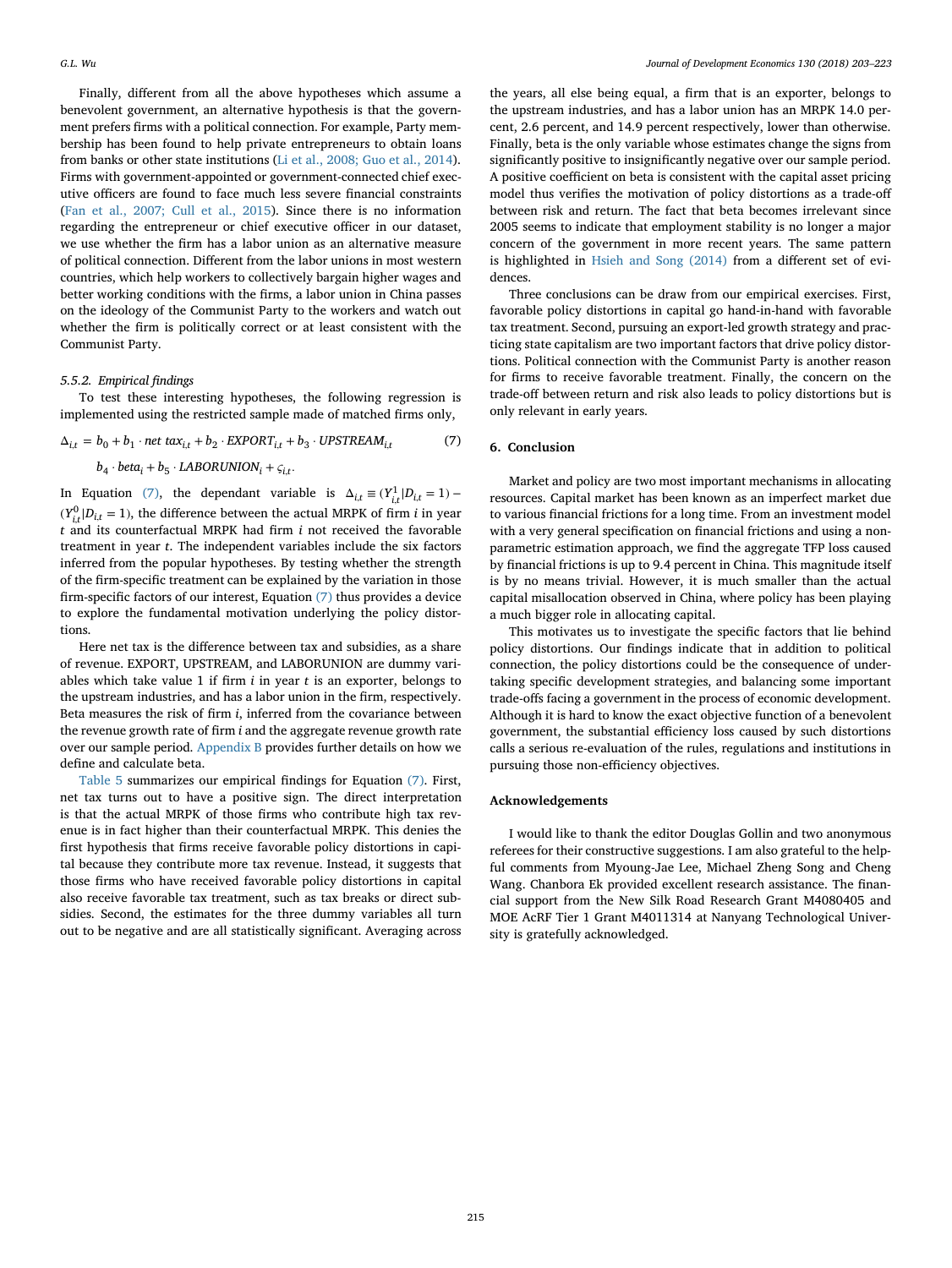# <span id="page-13-0"></span>**Appendix**

*Appendix A. Dynamic models*

Following the setup as in [Midrigan and Xu \(2014\)](#page-20-10) and [Moll \(2014\),](#page-20-26) each firm *i* is owned by entrepreneur *i*, who maximizes his life-time utility

$$
E_0\sum_{t=0}^{\infty}\beta^t u\left(C_{i,t}\right),\,
$$

where  $\beta$  is his discount factor;  $C_{i,t}$  is his consumption;  $u' > 0$  and  $u'' < 0$ . At each point in time *t*, an investment opportunity represented by a stochastic productivity parameter  $Z_{i,t}$  arrives for firm *i*. The firm employs capital  $K_{i,t}$  and labor  $L_{i,t}$  to produce revenue  $R_{i,t} = Z_{i,t}^{\eta_i} \Big(K_{i,t}^{\alpha_i} L_{i,t}^{1-\alpha_i}\Big)^{1-\eta_i}$  and generate instantaneous gross profits  $\pi_{i,t} = Z_{i,t}^{\gamma_i} K_{i,t}^{1-\gamma_i}$ . Besides the investment opportunity, entrepreneur *i* also has an amount  $W_{i,t}$  of internal funds available for investment.

Capital in this economy is accumulated by an intermediary, who rents it out to firms. To make the capital investment, entrepreneur *i* effectively pays a firm-specific after-tax rental price

$$
P_{i,t}^K = (1 + \tau_i) (r_t + \delta),
$$

where  $r_t$  is the interest rate and  $\delta$  is the depreciation rate of capital.  $\tau_i$  denotes the firm-specific rate of investment tax credit.

The optimization problem of entrepreneur *i* can be represented by the Bellman equation

$$
V(Z_{i,t}, W_{i,t}) = \max_{W_{i,t+1}, K_{i,t}} u(C_{i,t}) + \beta E(V(Z_{i,t+1}, W_{i,t+1})),
$$

The intertemporal budget constraint in a cost constrained model is

$$
W_{i,t+1} = \pi (Z_{i,t}, K_{i,t}) - (1 + \tau_i) (r_t + \delta) K_{i,t} - \theta_i \Lambda (K_{i,t}, W_{i,t}) + (1 + r_t) W_{i,t} - C_{i,t}.
$$

The optimal accumulation of internal funds leads to the Euler equation

$$
u'\left(C_{i,t}\right) = \beta E\left(u'\left(C_{i,t+1}\right)\left(1 + r_{t+1} - \theta_i \Lambda_W\left(K_{i,t+1}, W_{i,t+1}\right)\right)\right).
$$

The optimal capital investment  $K_{i,t}$  is governed by the first-order condition

$$
\pi_K\left(Z_i, K_{i,t}\right) = \left(1 + \tau_i\right)\left(r_t + \delta\right) + \theta_i \lambda\left(K_{i,t}, W_{i,t}\right),\tag{A.1}
$$

where  $\theta_i \lambda(K_{i,t}, W_{i,t}) \equiv \theta_i \Lambda_K(K_{i,t}, W_{i,t}) > 0$  is the marginal cost of external financing, with  $\lambda_K > 0$  and  $\lambda_W < 0$ . The intertemporal budget constraint in a quantity constrained model is

$$
W_{i,t+1} = \pi \left( Z_{i,t}, K_{i,t} \right) - \left( 1 + \tau_i \right) \left( r_t + \delta \right) K_{i,t} + \left( 1 + r_t \right) W_{i,t} - C_{i,t},
$$

together with the borrowing constraint

 $K_{i,t} - W_{i,t} \leq (1 - \phi_i) K_{i,t}.$ 

The optimal consumption path can be characterized by the Euler equation

$$
u'\left(C_{i,t}\right) = \beta E\left(u'\left(C_{i,t+1}\right)\left(1 + r_{t+1} + \mu\left(Z_{i,t+1}, W_{i,t+1}\right)\right)\right).
$$

The first-order condition for the optimal capital investment is given by

 $\pi_K (Z_i, K_{i,t}) = (1 + \tau_i) (r_t + \delta) + \phi_i \mu (Z_{i,t}, W_{i,t})$ 

where  $\mu(Z_{it}, W_{it}) > 0$  is the Lagrangian multiplier associated with the quantity constraint, with  $\mu_Z > 0$  and  $\mu_W < 0$ . We rewrite Equations [\(A.1\) and \(A2\)](#page-13-1) as follows:

$$
MRPK_{i,t} \equiv \pi_K (Z_{i,t}, K_{i,t}) = (1 + \tau_i) (r_t + \delta) + \theta_i \lambda (K_{i,t}, W_{i,t}) \equiv UC_{i,t}
$$
  

$$
MRPK_{i,t} \equiv \pi_K (Z_{i,t}, K_{i,t}) = (1 + \tau_i) (r_t + \delta) + \phi_i \mu (Z_{i,t}, W_{i,t}) \equiv UC_{i,t}
$$

which deliver the same implications on capital misallocation as in Equations [\(3\) and \(4\),](#page-2-5) despite in a dynamic setting.

#### *Appendix B. Recover firm-specific volatility and risk*

*Firm-Specific Volatility*

Assume the productivity  $Z_{i,t}$  is governed by the following process,

 $\log Z_{i,t} = \mu t + z_{i,t}$ 

$$
z_{i,t} = z_{i,t-1} + e_{i,t}
$$

where  $\mu$  is a trend growth rate and  $e_i$  is the productivity shock that firm *i* receives in year *t*. Firm-specific volatility implies that the variance of the productivity shocks is firm-specific,

 $e_{i,t} \stackrel{i.i.d.}{\sim} N(0, \sigma_i^2),$ 

<span id="page-13-1"></span>,  $(A.2)$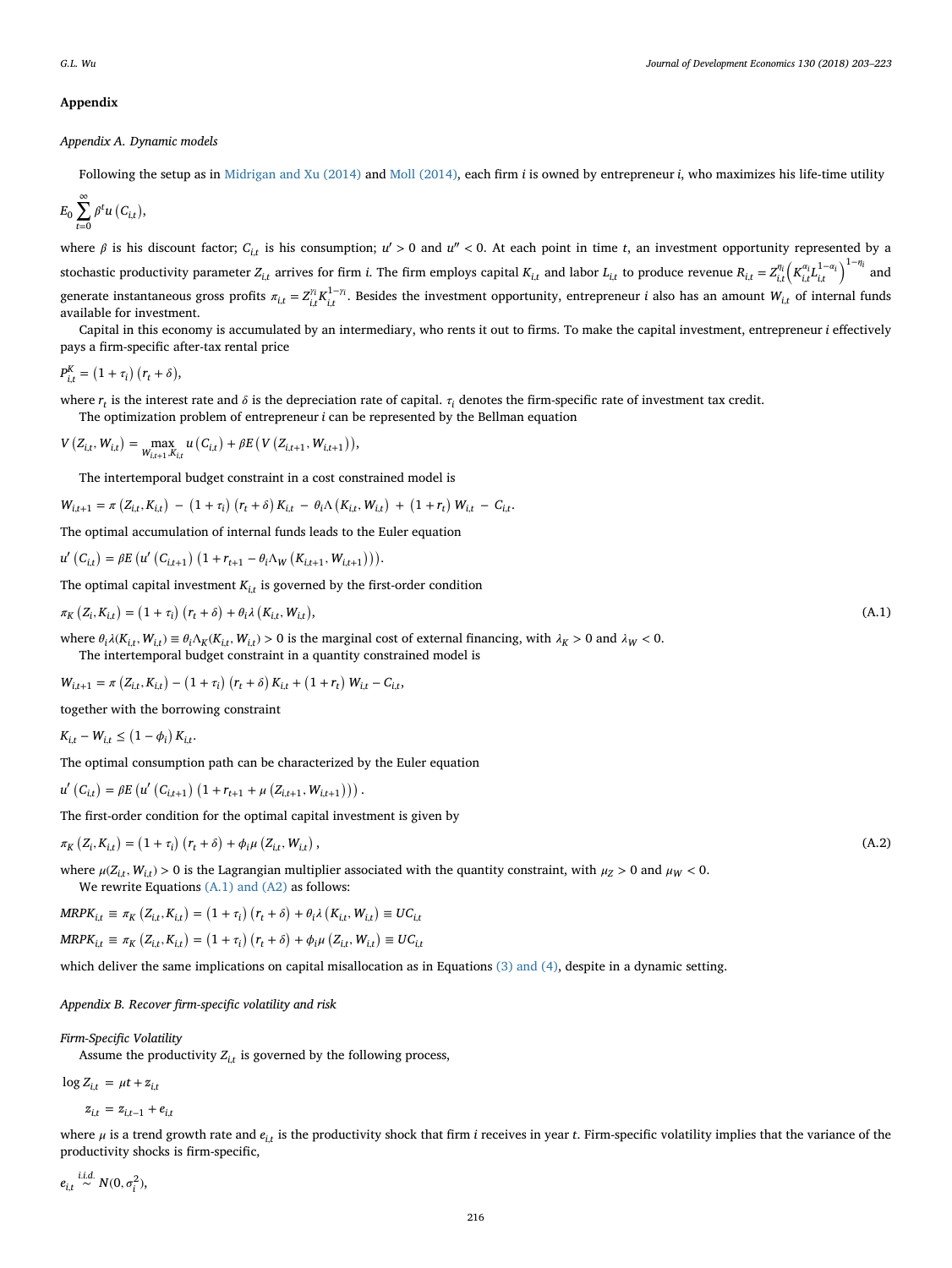where  $\sigma_i$  follows a certain distribution *D* so that

 $\sigma_i \stackrel{i.i.d.}{\sim} D(\mu_\sigma, \sigma_\sigma^2).$ 

Although the productivity shocks are unobservable, the observable revenue growth rates capture the useful information on productivity shocks. [Bloom \(2009\)](#page-20-45) shows that even if there is investment friction, in the long-run, both revenue and capital grow at the rate of  $\mu$  on average, essentially because the gap between frictionless and friction capital stock is bounded. This implies

$$
\Delta \log R_{i,t} = \Delta \log Z_{i,t}
$$
  
= 
$$
(\mu t + z_{i,t}) - (\mu (t - 1) + z_{i,t-1})
$$
  
= 
$$
\mu + z_{i,t} - z_{i,t-1}
$$
  
= 
$$
\mu + e_{i,t}.
$$

Therefore using our balanced panel data, the level of volatility of firm *i* can be obtained by calculating the standard deviation of the within-group revenue growth rate for firm *i* across the years,

 $\text{volatility}_i \equiv \text{wsd}(\Delta \log R_{i,t})$ 

$$
= wsd (\mu + e_{i,t})
$$

$$
= wsd (e_{i,t})
$$

$$
= \sigma_i.
$$

*Firm-Specific Risk*

Define the gross rate of return from investing in firm *i* in year *t* as

$$
1 + r_{i,t} = \frac{V_{i,t+1} + \pi_{i,t+1}}{V_{i,t}}.
$$

According to the consumption-capital asset pricing model, the expected rate of return  $E\left[r_{i,t}\right]$  must satisfy

$$
E[r_{i,t}]-r^f=\beta_i\left(E[r_{m,t}]-r^f\right),\,
$$

where  $r^f$  is the rate of return on risk free asset,  $r_{m,t}$  is the rate of return on the market, and  $\beta_i$  is defined as

$$
\beta_i = \frac{cov[r_{i,t}, r_{m,t}]}{var[r_{m,t}]}.
$$

Empirically if we have expected market rate of return, the riskless rate and the expected rate of return on each firm, we will be able to estimate  $\beta$ for each firm. However, by definition, such estimation requires information on firm value and expected firm value, which are not available in our data since most firms are not publicly traded.

To use information available in China's Annual Survey of Industry, we generalize the specification for *Zi,<sup>t</sup>* as follows,

$$
\log Z_{i,t} = \mu t + z_{i,t}
$$

$$
z_{i,t} = z_{i,t-1} + \lambda_i e_t + e_{i,t},
$$

where  $e_t$  is an aggregate productivity shock that is common to all the firms;  $-1 < \lambda_i < 1$  is a firm-specific factor loading; and  $e_i$ , is an idiosyncratic productivity shock. In this case, the revenue growth rate can be represented as

 $\Delta$ log  $R_{i,t} = \mu + \lambda_i e_t + e_{i,t}$ .

Therefore one feasible strategy is to proxy  $\beta_i$  using the covariance between the revenue growth rate of firm *i* and the aggregate revenue growth rate, or

$$
\beta_i = \frac{\text{cov}\left[\Delta \log R_{i,t}, \Delta \log R_t\right]}{\text{var}\left[\Delta \log R_t\right]}
$$

where

$$
\Delta \log R_t = \frac{1}{N} \sum_{i=1}^{N} \Delta \log R_{i,t} = \mu + e_t \frac{1}{N} \sum_{i=1}^{N} \lambda_i = \mu + \overline{\lambda} e_t
$$

The rationale is that a pro-cyclical firm  $(\lambda_i > 0)$  is a risky firm, so it has a positive beta and must pay a higher rate of return; in contrast, a counter-cyclical firm  $(i_i < 0)$  can hedge against low consumption, so it has a negative beta and consumers will require a lower rate of return.

# *Appendix C. Identification assumptions*

<span id="page-14-0"></span>Formally, under the assumption of **conditional independence**,

$$
Y^0 \perp D|X \tag{C.1}
$$

# and **common support**,

 $0 < \Pr(D = 1|X) < 1$  for all *X*, (C.2)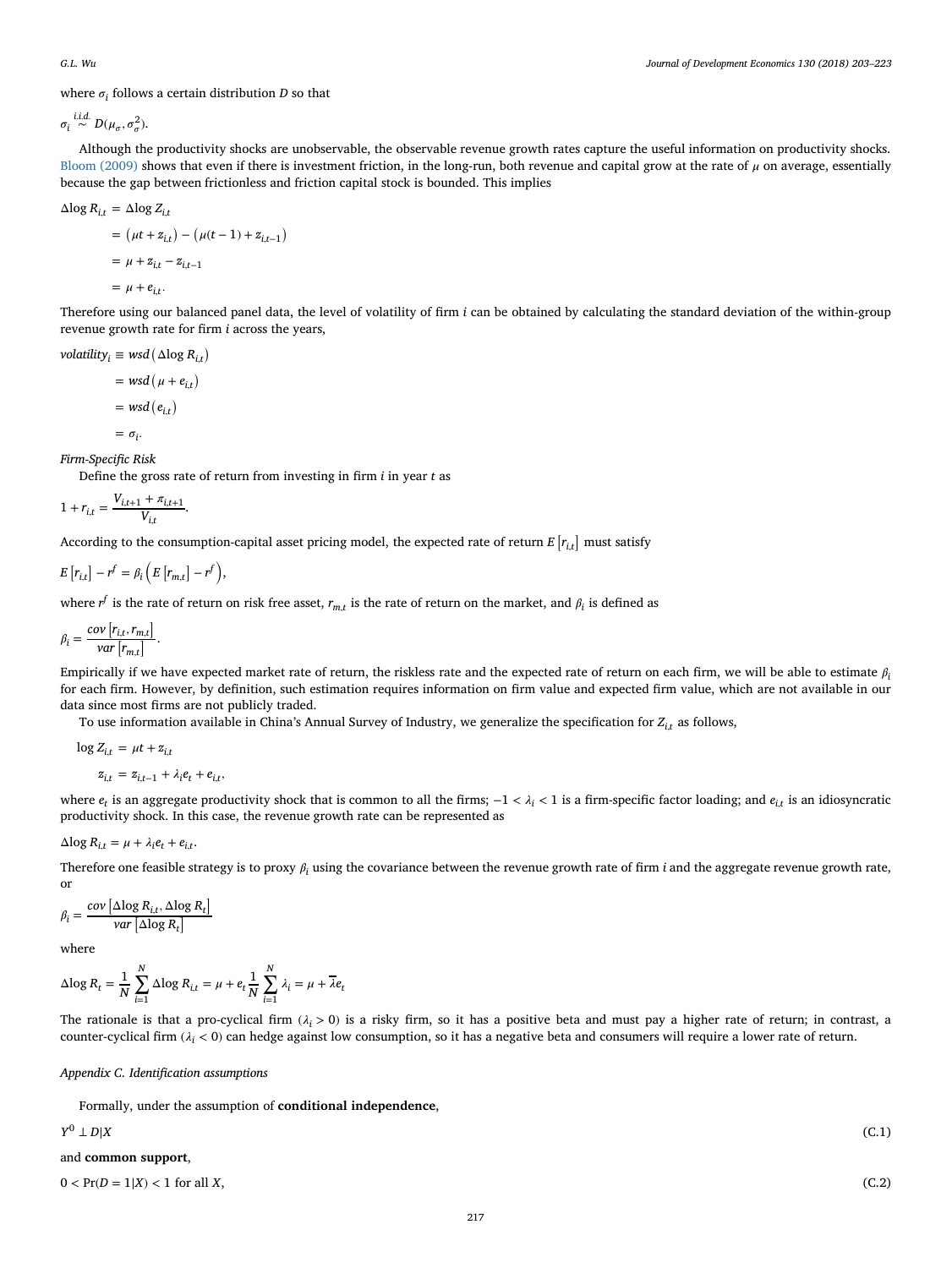we have

$$
E(Y|D = 1, X) - E(Y|D = 0, X) = E(Y^{1}|D = 1, X) - E(Y^{0}|D = 0, X)
$$
  
=  $E(Y^{1}|D = 1, X) - E(Y^{0}|D = 1, X)$   
=  $E(Y^{1} - Y^{0}|D = 1, X).$ 

Once this *X*-conditional effect is found, *X* can be integrated out to yield the ATT,

$$
E_S(Y^1 - Y^0 | D = 1) = \frac{\int_S E(Y^1 - Y^0 | D = 1, X) dF(X | D = 1)}{\int_S dF(X | D = 1)}
$$

where *S* is a subset of the support of *X* given  $D = 1$  and  $F(X|D = 1)$  is the distribution of  $X|D = 1$ .

The conditional independence assumption implies that

 $E(Y^0|D = 0, X) = E(Y^0|D = 1, X)$ 

a key step in deriving the matching estimator for the ATT. Intuitively, it says conditional on observed characteristics *X*, the MRPK of those untreated is on average the same as the MRPK of those treated would have been if they had not received the treatment. This assumption is also known as 'selection on observables', which means the only source of selection bias is via the observed covariates so that the selection into treatment is random once *X* is controlled for. This identifying condition is actually equivalent to the condition in parametric regression approaches that the treatment dummy be uncorrelated with the error term of the regression. Under this condition, the MRPK of those untreated whose *X* are similar to those treated can be taken as the missing counterfactual MRPK of the treated.

The common support assumption says the probability of receiving treatment conditional on each possible value of *X* is strictly within the unit interval. This condition ensures that there is sufficient overlap in the characteristics of the treated and the untreated so that it is possible to find adequate matches.

Matching that is conditioning on all relevant covariates is limited in the case of a high dimensional vector *X*. Thus we apply the propensity score matching proposed by [Rosenbaum and Rubin \(1983\)](#page-20-46) in our empirical exercises. Define the propensity score  $P(X) = Pr(D = 1|X)$ , the probability of being treated given observed characteristics *<sup>X</sup>*. [Rosenbaum and Rubin \(1983\)](#page-20-46) demonstrate that [\(C.1\) and \(C.2\)](#page-14-0) together imply that *<sup>Y</sup>*<sup>0</sup> *<sup>⊥</sup> <sup>D</sup>*|*<sup>P</sup>* (*X*), so that matching can be performed on  $P(X)$  alone to reduce the curse of dimensionality.

#### *Appendix D. Robustness checks*

A series of matching exercises are employed to check whether the findings in [Table 4](#page-10-0) are robust. First, we use log *ARPKi,<sup>t</sup>* instead of the backed out log *MRPKi,<sup>t</sup>* as a measure of the marginal revenue product of capital. As illustrated by [Table D.1,](#page-13-0) when log *ARPKi,<sup>t</sup>* is the outcome variable, we estimate both stronger ATE and ATT. But both the relative importance of policy distortions and financial frictions, and the over-time pattern of the effects are very similar to the benchmark case in using log *MRPKi,<sup>t</sup>* as the outcome variable.

**Table D** Robustness checks for the yearly point estimates for the ATE, ATT and the SB.

| -напет <i>п.</i> н                        |  |
|-------------------------------------------|--|
| When $log(ARPK)$ is the outcome variable. |  |

|      | SOE        |         | COE     |         |         | <b>HMT</b> |         |            | FIE  |            |         | <b>MIX</b> |            |         | <b>COMBINE</b> |         |         |         |
|------|------------|---------|---------|---------|---------|------------|---------|------------|------|------------|---------|------------|------------|---------|----------------|---------|---------|---------|
|      | <b>ATE</b> | ATT     | SB      | ATE     | ATT     | SB         | ATE     | <b>ATT</b> | SB   | <b>ATE</b> | ATT     | SB         | <b>ATE</b> | ATT     | SB             | ATE     | ATT     | SB      |
| 2000 | $-1.05$    | $-0.55$ | $-0.51$ | $-0.21$ | $-0.10$ | $-0.11$    | $-0.13$ | $-0.31$    | 0.19 | $-0.22$    | $-0.44$ | 0.22       | $-0.23$    | $-0.23$ | 0.00           | $-0.35$ | $-0.31$ | $-0.05$ |
| 2001 | $-0.99$    | $-0.58$ | $-0.40$ | $-0.21$ | $-0.14$ | $-0.07$    | $-0.10$ | $-0.36$    | 0.25 | $-0.19$    | $-0.46$ | 0.27       | $-0.24$    | $-0.25$ | 0.02           | $-0.32$ | $-0.34$ | 0.02    |
| 2002 | $-0.90$    | $-0.57$ | $-0.33$ | $-0.16$ | $-0.11$ | $-0.05$    | $-0.10$ | $-0.40$    | 0.30 | $-0.17$    | $-0.47$ | 0.29       | $-0.18$    | $-0.22$ | 0.04           | $-0.28$ | $-0.34$ | 0.06    |
| 2003 | $-0.90$    | $-0.61$ | $-0.29$ | $-0.13$ | $-0.10$ | $-0.03$    | $-0.04$ | $-0.33$    | 0.29 | $-0.10$    | $-0.39$ | 0.28       | $-0.14$    | $-0.17$ | 0.03           | $-0.23$ | $-0.30$ | 0.07    |
| 2004 | $-0.83$    | $-0.52$ | $-0.31$ | $-0.09$ | $-0.06$ | $-0.03$    | $-0.04$ | $-0.31$    | 0.27 | $-0.05$    | $-0.33$ | 0.29       | $-0.12$    | $-0.16$ | 0.04           | $-0.18$ | $-0.26$ | 0.08    |
| 2005 | $-0.82$    | $-0.54$ | $-0.27$ | $-0.17$ | $-0.14$ | $-0.03$    | $-0.05$ | $-0.31$    | 0.26 | $-0.09$    | $-0.37$ | 0.28       | $-0.16$    | $-0.21$ | 0.04           | $-0.21$ | $-0.29$ | 0.09    |
| 2006 | $-0.78$    | $-0.51$ | $-0.27$ | $-0.14$ | $-0.13$ | $-0.01$    | $-0.05$ | $-0.28$    | 0.22 | $-0.08$    | $-0.32$ | 0.24       | $-0.13$    | $-0.16$ | 0.03           | $-0.18$ | $-0.25$ | 0.08    |
| 2007 | $-0.71$    | $-0.47$ | $-0.25$ | $-0.07$ | $-0.05$ | $-0.02$    | $-0.06$ | $-0.31$    | 0.25 | $-0.07$    | $-0.35$ | 0.28       | $-0.10$    | $-0.14$ | 0.04           | $-0.14$ | $-0.24$ | 0.09    |
| Avg. | $-0.87$    | $-0.54$ | $-0.33$ | $-0.15$ | $-0.10$ | $-0.04$    | $-0.07$ | $-0.32$    | 0.25 | $-0.12$    | $-0.39$ | 0.27       | $-0.16$    | $-0.19$ | 0.03           | $-0.24$ | $-0.29$ | 0.05    |

Notes:

**Table D.1**

Estimates in Italic are not statistically different from zero at 5% significance level.

All other estimates for ATE and ATT are statistically different from zero at 5% significance level.

The second set of the checks is to use alternative measures of firm characteristics. [Tables D.2, D.3 and D.4](#page-13-0) respectively report the effects when firm size is measured using logarithm of total assets, when pledgeability is measured using tangible assets as a share of total assets and when net worth is measured using cash flow to capital stock ratio. The results are found to be very similar to those in [Table 4,](#page-10-0) both across columns and over years.

Benchmark results are reported in [Table 4.](#page-10-0)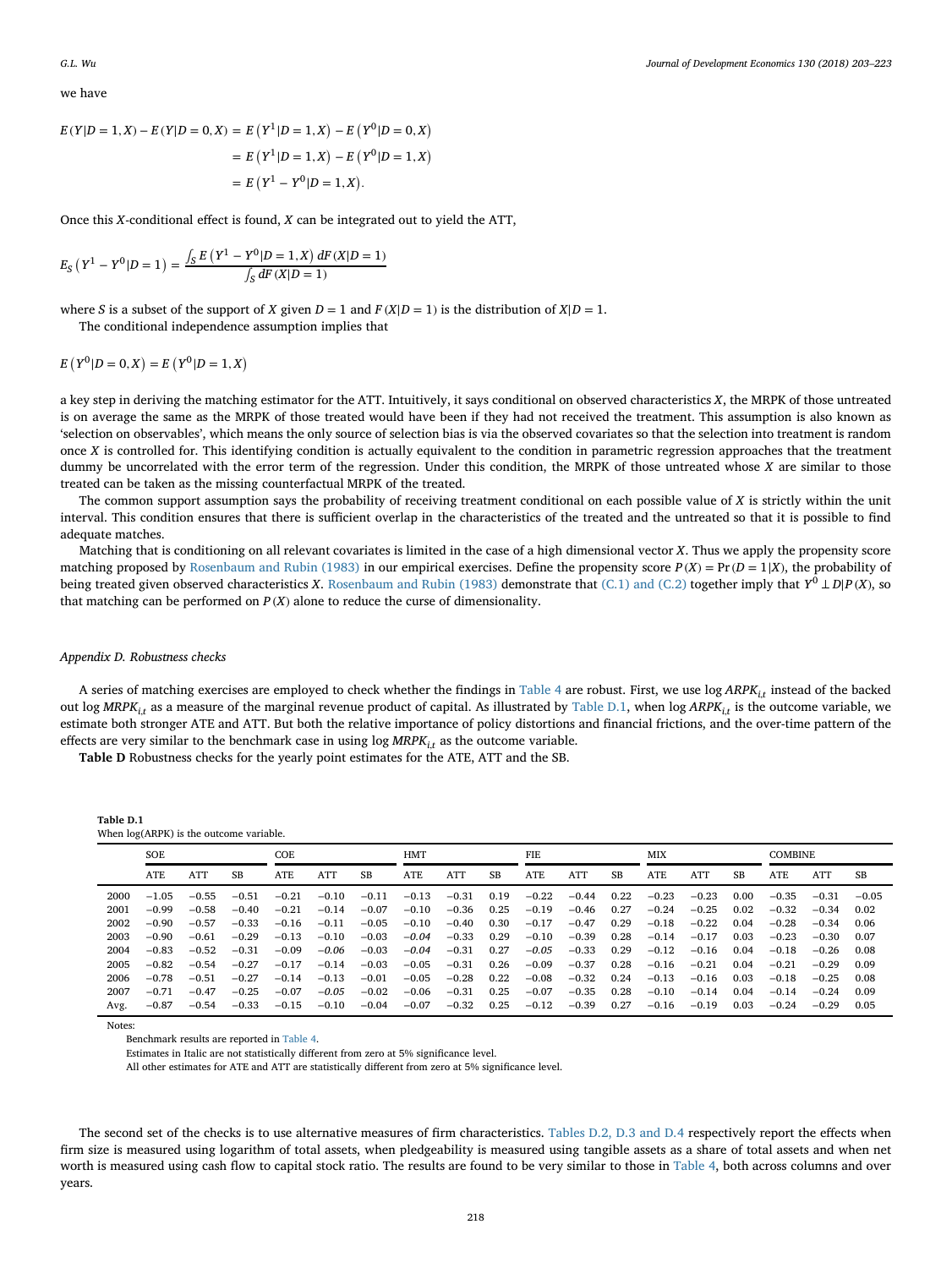| $\boldsymbol{M}$<br>'11<br>v |
|------------------------------|
|                              |

**Table D.2**

|      | When firm size is measured using logarithm of total assets. |            |         |            |         |         |            |            |      |            |            |      |            |         |         |                |         |         |
|------|-------------------------------------------------------------|------------|---------|------------|---------|---------|------------|------------|------|------------|------------|------|------------|---------|---------|----------------|---------|---------|
|      | <b>SOE</b>                                                  |            |         | COE        |         |         | <b>HMT</b> |            |      | <b>FIE</b> |            |      | <b>MIX</b> |         |         | <b>COMBINE</b> |         |         |
|      | ATE                                                         | <b>ATT</b> | SB      | <b>ATE</b> | ATT     | SB      | <b>ATE</b> | <b>ATT</b> | SB   | ATE        | <b>ATT</b> | SB   | ATE        | ATT     | SB      | ATE            | ATT     | SB      |
| 2000 | $-0.47$                                                     | $-0.16$    | $-0.31$ | $-0.04$    | 0.03    | $-0.07$ | $-0.11$    | $-0.15$    | 0.04 | $-0.06$    | $-0.10$    | 0.04 | $-0.01$    | 0.03    | $-0.04$ | $-0.13$        | $-0.06$ | $-0.07$ |
| 2001 | $-0.43$                                                     | $-0.17$    | $-0.26$ | $-0.02$    | 0.01    | $-0.04$ | $-0.08$    | $-0.18$    | 0.10 | $-0.03$    | $-0.12$    | 0.09 | $-0.04$    | $-0.01$ | $-0.03$ | $-0.11$        | $-0.08$ | $-0.02$ |
| 2002 | $-0.39$                                                     | $-0.16$    | $-0.23$ | 0.00       | 0.04    | $-0.03$ | $-0.06$    | $-0.18$    | 0.12 | $-0.02$    | $-0.13$    | 0.11 | 0.00       | 0.01    | $-0.01$ | $-0.08$        | $-0.08$ | 0.00    |
| 2003 | $-0.43$                                                     | $-0.25$    | $-0.18$ | 0.02       | 0.04    | $-0.02$ | $-0.02$    | $-0.15$    | 0.13 | 0.02       | $-0.09$    | 0.11 | 0.03       | 0.04    | $-0.01$ | $-0.06$        | $-0.07$ | 0.02    |
| 2004 | $-0.43$                                                     | $-0.24$    | $-0.19$ | 0.00       | 0.01    | $-0.01$ | $-0.05$    | $-0.18$    | 0.14 | 0.03       | $-0.08$    | 0.11 | 0.00       | 0.01    | $-0.01$ | $-0.06$        | $-0.08$ | 0.02    |
| 2005 | $-0.43$                                                     | $-0.25$    | $-0.17$ | $-0.04$    | $-0.03$ | $-0.01$ | $-0.05$    | $-0.21$    | 0.15 | $-0.03$    | $-0.18$    | 0.16 | $-0.02$    | $-0.04$ | 0.01    | $-0.08$        | $-0.13$ | 0.05    |
| 2006 | $-0.40$                                                     | $-0.21$    | $-0.19$ | $-0.04$    | $-0.05$ | 0.00    | $-0.05$    | $-0.16$    | 0.11 | 0.00       | $-0.10$    | 0.10 | $-0.01$    | $-0.02$ | 0.01    | $-0.07$        | $-0.09$ | 0.03    |
| 2007 | $-0.37$                                                     | $-0.19$    | $-0.17$ | $-0.01$    | 0.01    | $-0.02$ | $-0.06$    | $-0.22$    | 0.16 | $-0.03$    | $-0.20$    | 0.17 | 0.00       | $-0.02$ | 0.02    | $-0.06$        | $-0.12$ | 0.06    |
| Avg. | $-0.42$                                                     | $-0.20$    | $-0.21$ | $-0.02$    | 0.01    | $-0.02$ | $-0.06$    | $-0.18$    | 0.12 | $-0.02$    | $-0.13$    | 0.11 | $-0.01$    | 0.00    | $-0.01$ | $-0.08$        | $-0.09$ | 0.01    |

Notes:

Benchmark results are reported in [Table 4.](#page-10-0)

Estimates in Italic are not statistically different from zero at 5% significance level.

All other estimates for ATE and ATT are statistically different from zero at 5% significance level.

**Table D.3** When pledgeability is measured using tangible assets as a share of total assets.

|      | <b>SOE</b> |            | COE.    |         |         | HMT     |         |         | FIE  |         |         | MIX  |         |            | <b>COMBINE</b> |         |            |         |
|------|------------|------------|---------|---------|---------|---------|---------|---------|------|---------|---------|------|---------|------------|----------------|---------|------------|---------|
|      | ATE        | <b>ATT</b> | SB      | ATE     | ATT     | SB      | ATE     | ATT     | SB   | ATE     | ATT     | SB   | ATE     | <b>ATT</b> | <b>SB</b>      | ATE     | <b>ATT</b> | SB      |
| 2000 | $-0.47$    | $-0.20$    | $-0.28$ | $-0.04$ | 0.05    | $-0.09$ | $-0.12$ | $-0.25$ | 0.13 | $-0.06$ | $-0.24$ | 0.18 | $-0.02$ | $-0.02$    | 0.00           | $-0.13$ | $-0.11$    | $-0.02$ |
| 2001 | $-0.43$    | $-0.21$    | $-0.22$ | $-0.02$ | 0.03    | $-0.05$ | $-0.08$ | $-0.26$ | 0.17 | $-0.04$ | $-0.21$ | 0.17 | $-0.04$ | $-0.05$    | 0.01           | $-0.11$ | $-0.13$    | 0.02    |
| 2002 | $-0.40$    | $-0.19$    | $-0.20$ | 0.00    | 0.05    | $-0.05$ | $-0.07$ | $-0.25$ | 0.18 | $-0.03$ | $-0.21$ | 0.18 | $-0.01$ | $-0.02$    | 0.01           | $-0.09$ | $-0.12$    | 0.03    |
| 2003 | $-0.44$    | $-0.26$    | $-0.19$ | 0.01    | 0.04    | $-0.03$ | $-0.03$ | $-0.21$ | 0.18 | 0.01    | $-0.19$ | 0.19 | 0.02    | 0.01       | 0.01           | $-0.07$ | $-0.11$    | 0.05    |
| 2004 | $-0.43$    | $-0.22$    | $-0.20$ | 0.00    | 0.02    | $-0.03$ | $-0.05$ | $-0.21$ | 0.16 | 0.03    | $-0.16$ | 0.19 | 0.00    | $-0.01$    | 0.02           | $-0.06$ | $-0.10$    | 0.04    |
| 2005 | $-0.43$    | $-0.24$    | $-0.19$ | $-0.04$ | $-0.03$ | $-0.01$ | $-0.06$ | $-0.25$ | 0.18 | $-0.04$ | $-0.25$ | 0.21 | $-0.03$ | $-0.05$    | 0.03           | $-0.09$ | $-0.15$    | 0.07    |
| 2006 | $-0.40$    | $-0.20$    | $-0.21$ | $-0.05$ | $-0.06$ | 0.01    | $-0.07$ | $-0.20$ | 0.13 | $-0.01$ | $-0.17$ | 0.15 | $-0.02$ | $-0.03$    | 0.01           | $-0.08$ | $-0.12$    | 0.04    |
| 2007 | $-0.38$    | $-0.19$    | $-0.19$ | $-0.02$ | 0.01    | $-0.02$ | $-0.08$ | $-0.25$ | 0.17 | $-0.05$ | $-0.24$ | 0.18 | $-0.02$ | $-0.03$    | 0.01           | $-0.07$ | $-0.13$    | 0.06    |
| Avg. | $-0.42$    | $-0.21$    | $-0.21$ | $-0.02$ | 0.01    | $-0.03$ | $-0.07$ | $-0.23$ | 0.16 | $-0.03$ | $-0.21$ | 0.18 | $-0.01$ | $-0.03$    | 0.01           | $-0.09$ | $-0.12$    | 0.04    |

Notes:

Benchmark results are reported in [Table 4.](#page-10-0)

Estimates in Italic are not statistically different from zero at 5% significance level.

All other estimates for ATE and ATT are statistically different from zero at 5% significance level.

| Table D.4                                                          |  |  |  |
|--------------------------------------------------------------------|--|--|--|
| When net worth is measured using cash flow to capital stock ratio. |  |  |  |

|      | <b>SOE</b> |         |           | COE     |         |         | HMT     |            |      | FIE     |            |      | MIX     |         |      | <b>COMBINE</b> |         |         |
|------|------------|---------|-----------|---------|---------|---------|---------|------------|------|---------|------------|------|---------|---------|------|----------------|---------|---------|
|      | ATE        | ATT     | <b>SB</b> | ATE     | ATT     | SB      | ATE     | <b>ATT</b> | SB   | ATE     | <b>ATT</b> | SB   | ATE     | ATT     | SB   | ATE            | ATT     | SB      |
| 2000 | $-0.47$    | $-0.14$ | $-0.33$   | $-0.04$ | 0.02    | $-0.06$ | $-0.14$ | $-0.21$    | 0.08 | $-0.08$ | $-0.22$    | 0.14 | $-0.01$ | $-0.02$ | 0.01 | $-0.14$        | $-0.10$ | $-0.04$ |
| 2001 | $-0.44$    | $-0.18$ | $-0.27$   | $-0.04$ | $-0.01$ | $-0.03$ | $-0.09$ | $-0.19$    | 0.09 | $-0.06$ | $-0.24$    | 0.18 | $-0.04$ | $-0.06$ | 0.01 | $-0.12$        | $-0.12$ | 0.00    |
| 2002 | $-0.42$    | $-0.16$ | $-0.26$   | $-0.01$ | 0.03    | $-0.04$ | $-0.08$ | $-0.19$    | 0.12 | $-0.06$ | $-0.23$    | 0.18 | $-0.01$ | $-0.02$ | 0.01 | $-0.10$        | $-0.11$ | 0.01    |
| 2003 | $-0.43$    | $-0.18$ | $-0.25$   | 0.00    | 0.02    | $-0.02$ | $-0.03$ | $-0.17$    | 0.13 | $-0.02$ | $-0.21$    | 0.18 | 0.02    | $-0.01$ | 0.03 | $-0.07$        | $-0.10$ | 0.03    |
| 2004 | $-0.43$    | $-0.13$ | $-0.31$   | $-0.03$ | $-0.02$ | $-0.01$ | $-0.06$ | $-0.18$    | 0.12 | $-0.03$ | $-0.21$    | 0.18 | 0.00    | $-0.03$ | 0.03 | $-0.09$        | $-0.11$ | 0.02    |
| 2005 | $-0.43$    | $-0.13$ | $-0.30$   | $-0.08$ | $-0.04$ | $-0.03$ | $-0.06$ | $-0.18$    | 0.12 | $-0.07$ | $-0.25$    | 0.18 | $-0.03$ | $-0.06$ | 0.03 | $-0.10$        | $-0.13$ | 0.03    |
| 2006 | $-0.41$    | $-0.10$ | $-0.31$   | $-0.08$ | $-0.06$ | $-0.02$ | $-0.08$ | $-0.17$    | 0.09 | $-0.05$ | $-0.21$    | 0.15 | $-0.02$ | $-0.03$ | 0.01 | $-0.09$        | $-0.11$ | 0.01    |
| 2007 | $-0.39$    | $-0.07$ | $-0.32$   | $-0.05$ | $-0.01$ | $-0.03$ | $-0.06$ | $-0.17$    | 0.11 | $-0.06$ | $-0.23$    | 0.17 | $-0.01$ | $-0.01$ | 0.00 | $-0.07$        | $-0.10$ | 0.02    |
| Avg. | $-0.43$    | $-0.14$ | $-0.29$   | $-0.04$ | $-0.01$ | $-0.03$ | $-0.08$ | $-0.18$    | 0.11 | $-0.05$ | $-0.23$    | 0.17 | $-0.01$ | $-0.03$ | 0.02 | $-0.10$        | $-0.11$ | 0.01    |

Notes:

Benchmark results are reported in [Table 4.](#page-10-0)

Estimates in Italic are not statistically different from zero at 5% significance level.

All other estimates for ATE and ATT are statistically different from zero at 5% significance level.

The multiple categories of ownership in the Chinese manufacturing also allow us to check the robustness of the findings using alternative control groups and multiple ordered treatment groups. [Table D.5](#page-13-0) presents the effects when SOE is taken as the control group. Both the ATE and the SB are positive across each column of the table. This implies that first, on average SOEs have a lower MRPK among all type of firms; and second, part of the differences in the average MRPK can be explained by the advantageous firm characteristics of SOEs relative to other ownership types. The sign of the ATT are different across columns. When COE, DPE and MIX are taken as the treatment groups, the ATTs are positive and large, indicating the unfavorable treatment these type of firms have received due to policy distortions. In contrast, the ATTs when HMT and FIE are taken as the treatment are not substantially different from zero. These findings are completely consistent with what we have seen from [Table 4.](#page-10-0) [Table D.6](#page-13-0) presents the effects when MIX is taken as the control group. Once again, the negative ATTs when SOE, HMT and FIE are taken as the treatment and the positive SBs when HMT and FIE are taken as the treatment are consistent with those findings from [Table 4.](#page-10-0)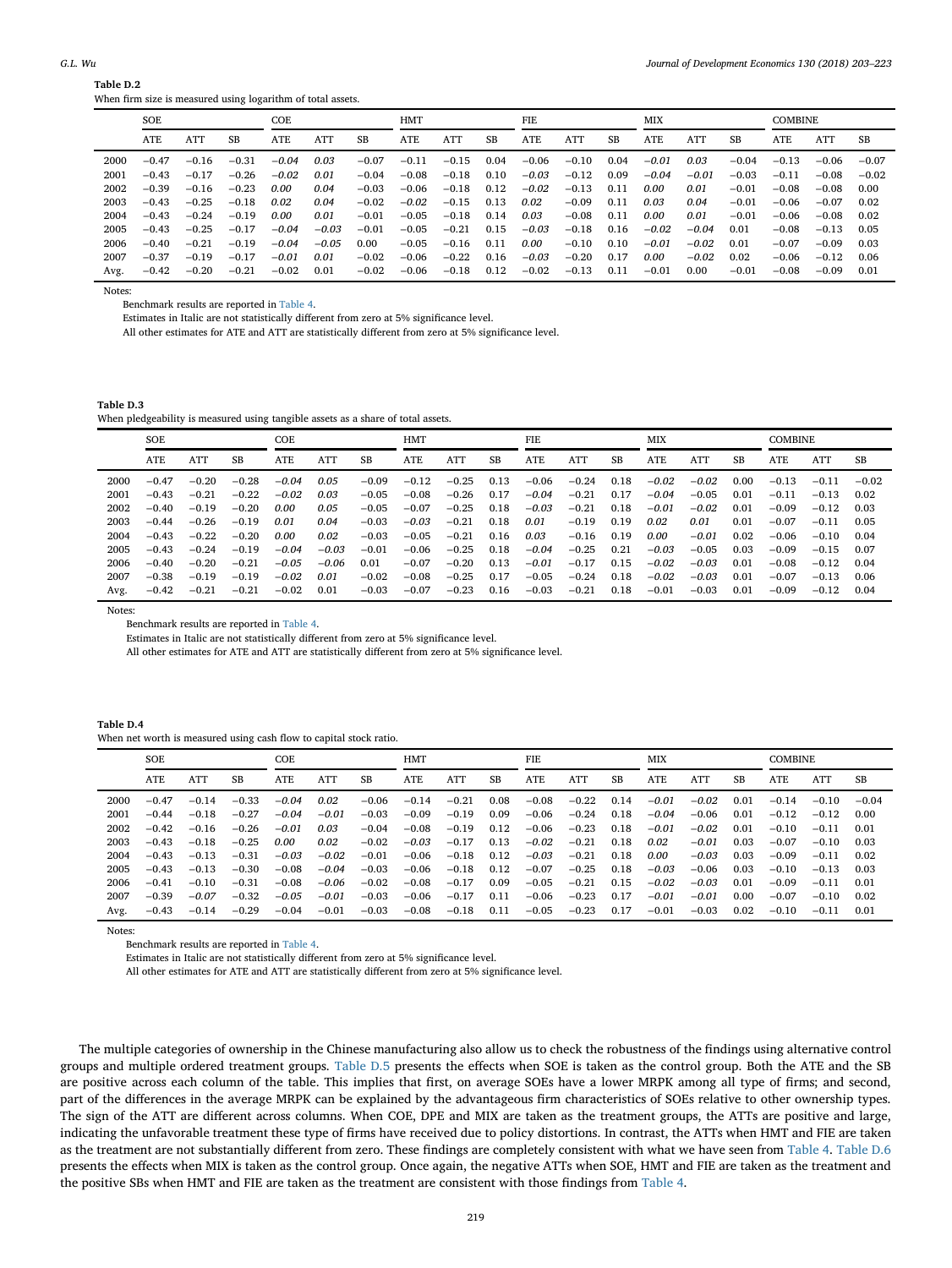| 1001 U.U |  |                                |  |
|----------|--|--------------------------------|--|
|          |  | When SOE is the control group. |  |

|      | COE. |            |           | DPE. |      |      | <b>HMT</b> |         |      | FIE. |         |      | <b>MIX</b> |            |           | <b>COMBINE</b> |      |           |
|------|------|------------|-----------|------|------|------|------------|---------|------|------|---------|------|------------|------------|-----------|----------------|------|-----------|
|      | ATE. | <b>ATT</b> | <b>SB</b> | ATE  | ATT  | SB   | ATE        | ATT     | SB   | ATE  | ATT     | SB   | ATE.       | <b>ATT</b> | <b>SB</b> | ATE.           | ATT  | <b>SB</b> |
| 2000 | 0.43 | 0.24       | 0.19      | 0.47 | 0.18 | 0.29 | 0.35       | $-0.05$ | 0.40 | 0.41 | $-0.01$ | 0.42 | 0.46       | 0.19       | 0.27      | 0.43           | 0.13 | 0.30      |
| 2001 | 0.40 | 0.24       | 0.17      | 0.43 | 0.20 | 0.23 | 0.35       | $-0.07$ | 0.42 | 0.40 | $-0.04$ | 0.43 | 0.39       | 0.15       | 0.24      | 0.40           | 0.11 | 0.28      |
| 2002 | 0.40 | 0.25       | 0.14      | 0.39 | 0.18 | 0.21 | 0.34       | $-0.04$ | 0.38 | 0.37 | 0.02    | 0.36 | 0.39       | 0.17       | 0.22      | 0.38           | 0.13 | 0.25      |
| 2003 | 0.45 | 0.29       | 0.16      | 0.43 | 0.23 | 0.20 | 0.41       | 0.04    | 0.37 | 0.45 | 0.10    | 0.35 | 0.46       | 0.25       | 0.21      | 0.44           | 0.19 | 0.25      |
| 2004 | 0.43 | 0.26       | 0.17      | 0.43 | 0.24 | 0.19 | 0.38       | 0.03    | 0.35 | 0.46 | 0.10    | 0.36 | 0.43       | 0.22       | 0.22      | 0.43           | 0.18 | 0.25      |
| 2005 | 0.39 | 0.23       | 0.15      | 0.43 | 0.22 | 0.21 | 0.38       | $-0.08$ | 0.45 | 0.40 | $-0.04$ | 0.44 | 0.40       | 0.16       | 0.25      | 0.41           | 0.12 | 0.29      |
| 2006 | 0.35 | 0.17       | 0.19      | 0.40 | 0.20 | 0.20 | 0.35       | 0.03    | 0.31 | 0.39 | 0.11    | 0.28 | 0.39       | 0.16       | 0.22      | 0.38           | 0.15 | 0.24      |
| 2007 | 0.36 | 0.22       | 0.14      | 0.37 | 0.20 | 0.16 | 0.31       | 0.00    | 0.30 | 0.33 | 0.03    | 0.30 | 0.36       | 0.17       | 0.19      | 0.35           | 0.14 | 0.21      |
| Avg. | 0.40 | 0.24       | 0.16      | 0.42 | 0.21 | 0.21 | 0.36       | $-0.02$ | 0.38 | 0.40 | 0.03    | 0.37 | 0.41       | 0.18       | 0.23      | 0.40           | 0.14 | 0.26      |

Notes:

**Table D.5**

Benchmark results are reported in [Table 4.](#page-10-0)

Estimates in Italic are not statistically different from zero at 5% significance level.

All other estimates for ATE and ATT are statistically different from zero at 5% significance level.

| Table D.6 |                                |  |
|-----------|--------------------------------|--|
|           | When MIX is the control group. |  |

|      | <b>SOE</b> |         |           | COE        |         |         | DPE.    |         |         | HMT     |         |      | FIE     |            |      | <b>COMBINE</b> |         |         |
|------|------------|---------|-----------|------------|---------|---------|---------|---------|---------|---------|---------|------|---------|------------|------|----------------|---------|---------|
|      | ATE        | ATT     | <b>SB</b> | <b>ATE</b> | ATT     | SB      | ATE     | ATT     | SB      | ATE     | ATT     | SB   | ATE     | <b>ATT</b> | SB   | ATE            | ATT     | SB      |
| 2000 | $-0.46$    | $-0.14$ | $-0.31$   | $-0.03$    | 0.04    | $-0.06$ | 0.01    | 0.00    | 0.01    | $-0.10$ | $-0.22$ | 0.12 | $-0.05$ | $-0.20$    | 0.15 | $-0.11$        | $-0.09$ | $-0.02$ |
| 2001 | $-0.39$    | $-0.12$ | $-0.27$   | 0.01       | 0.05    | $-0.04$ | 0.04    | 0.03    | 0.01    | $-0.04$ | $-0.19$ | 0.15 | 0.01    | $-0.16$    | 0.17 | $-0.05$        | $-0.06$ | 0.01    |
| 2002 | $-0.39$    | $-0.14$ | $-0.25$   | 0.01       | 0.05    | $-0.04$ | 0.00    | $-0.01$ | 0.01    | $-0.06$ | $-0.19$ | 0.14 | $-0.02$ | $-0.15$    | 0.13 | $-0.07$        | $-0.07$ | 0.00    |
| 2003 | $-0.46$    | $-0.25$ | $-0.21$   | $-0.01$    | 0.02    | $-0.03$ | $-0.03$ | $-0.03$ | 0.00    | $-0.05$ | $-0.20$ | 0.15 | $-0.01$ | $-0.17$    | 0.16 | $-0.09$        | $-0.11$ | 0.02    |
| 2004 | $-0.43$    | $-0.22$ | $-0.21$   | $-0.01$    | 0.02    | $-0.03$ | 0.00    | 0.00    | 0.00    | $-0.05$ | $-0.19$ | 0.14 | 0.03    | $-0.11$    | 0.14 | $-0.06$        | $-0.08$ | 0.02    |
| 2005 | $-0.40$    | $-0.22$ | $-0.19$   | $-0.02$    | 0.00    | $-0.02$ | 0.02    | 0.03    | $-0.01$ | $-0.03$ | $-0.15$ | 0.12 | 0.00    | $-0.15$    | 0.15 | $-0.04$        | $-0.07$ | 0.02    |
| 2006 | $-0.39$    | $-0.16$ | $-0.23$   | $-0.03$    | $-0.02$ | $-0.01$ | 0.01    | 0.03    | $-0.02$ | $-0.04$ | $-0.17$ | 0.13 | 0.01    | $-0.15$    | 0.15 | $-0.05$        | $-0.07$ | 0.02    |
| 2007 | $-0.36$    | $-0.15$ | $-0.21$   | 0.00       | 0.04    | $-0.04$ | 0.00    | 0.01    | $-0.01$ | $-0.06$ | $-0.20$ | 0.14 | $-0.03$ | $-0.18$    | 0.15 | $-0.05$        | $-0.08$ | 0.03    |
| Avg. | $-0.41$    | $-0.18$ | $-0.24$   | $-0.01$    | 0.03    | $-0.03$ | 0.01    | 0.01    | 0.00    | $-0.05$ | $-0.19$ | 0.14 | $-0.01$ | $-0.16$    | 0.15 | $-0.06$        | $-0.08$ | 0.01    |

Notes:

Benchmark results are reported in [Table 4.](#page-10-0)

Estimates in Italic are not statistically different from zero at 5% significance level.

All other estimates for ATE and ATT are statistically different from zero at 5% significance level.

The fourth robustness check is to define ownership by registration and keep all other aspects as the same as in [Table 4.](#page-10-0) The fact that some *de facto* DPEs are registered as COEs, HMTs and FIEs is an implicit sign of favorable policy distortions receiving by COEs, HMTs and FIEs relative to DPEs. Therefore when COEs, HMTs and FIEs are the treatment groups, we would expect stronger ATTs in [Table 4,](#page-10-0) where we define ownership according to contributed capital, than in [Table D.7,](#page-13-0) where we define ownership by registration. And this is indeed the pattern we observe by comparing the results in both tables.

| Table D.7                                                |  |  |
|----------------------------------------------------------|--|--|
| When ownership is defined by business registration type. |  |  |

|      | <b>SOE</b> |         |         | COE        |         |         | <b>HMT</b> |         |      | FIE     |         | <b>MIX</b> |            |         | <b>COMBINE</b> |         |         |         |
|------|------------|---------|---------|------------|---------|---------|------------|---------|------|---------|---------|------------|------------|---------|----------------|---------|---------|---------|
|      | <b>ATE</b> | ATT     | SB      | <b>ATE</b> | ATT     | SB      | <b>ATE</b> | ATT     | SB   | ATE     | ATI     | SB         | <b>ATE</b> | ATT     | SB             | ATE     | ATT     | SB      |
| 2000 | $-0.65$    | $-0.26$ | $-0.40$ | $-0.09$    | 0.04    | $-0.13$ | $-0.19$    | $-0.24$ | 0.05 | $-0.10$ | $-0.18$ | 0.07       | $-0.23$    | $-0.06$ | $-0.17$        | $-0.23$ | $-0.13$ | $-0.10$ |
| 2001 | $-0.60$    | $-0.25$ | $-0.35$ | $-0.08$    | 0.02    | $-0.10$ | $-0.15$    | $-0.25$ | 0.10 | $-0.10$ | $-0.22$ | 0.12       | $-0.24$    | $-0.09$ | $-0.14$        | $-0.21$ | $-0.16$ | $-0.05$ |
| 2002 | $-0.57$    | $-0.18$ | $-0.39$ | $-0.02$    | 0.06    | $-0.08$ | $-0.11$    | $-0.25$ | 0.13 | $-0.07$ | $-0.22$ | 0.15       | $-0.20$    | $-0.05$ | $-0.15$        | $-0.17$ | $-0.13$ | $-0.04$ |
| 2003 | $-0.59$    | $-0.27$ | $-0.32$ | $-0.02$    | 0.04    | $-0.06$ | $-0.12$    | $-0.24$ | 0.13 | $-0.05$ | $-0.20$ | 0.15       | $-0.22$    | $-0.09$ | $-0.13$        | $-0.17$ | $-0.16$ | $-0.02$ |
| 2004 | $-0.56$    | $-0.32$ | $-0.24$ | $-0.03$    | 0.02    | $-0.05$ | $-0.09$    | $-0.23$ | 0.14 | $-0.03$ | $-0.19$ | 0.16       | $-0.18$    | $-0.09$ | $-0.09$        | $-0.15$ | $-0.16$ | 0.01    |
| 2005 | $-0.58$    | $-0.35$ | $-0.23$ | $-0.05$    | $-0.03$ | $-0.01$ | $-0.09$    | $-0.23$ | 0.13 | $-0.08$ | $-0.25$ | 0.17       | $-0.21$    | $-0.13$ | $-0.08$        | $-0.17$ | $-0.19$ | 0.02    |
| 2006 | $-0.49$    | $-0.22$ | $-0.27$ | $-0.03$    | $-0.03$ | $-0.01$ | $-0.10$    | $-0.23$ | 0.13 | $-0.05$ | $-0.21$ | 0.16       | $-0.19$    | $-0.12$ | $-0.07$        | $-0.15$ | $-0.17$ | 0.02    |
| 2007 | $-0.50$    | $-0.27$ | $-0.23$ | $-0.03$    | $-0.01$ | $-0.01$ | $-0.12$    | $-0.27$ | 0.15 | $-0.09$ | $-0.27$ | 0.18       | $-0.21$    | $-0.14$ | $-0.08$        | $-0.17$ | $-0.20$ | 0.03    |
| Avg. | $-0.57$    | $-0.27$ | $-0.30$ | $-0.04$    | 0.01    | $-0.06$ | $-0.12$    | $-0.24$ | 0.12 | $-0.07$ | $-0.22$ | 0.14       | $-0.21$    | $-0.09$ | $-0.11$        | $-0.18$ | $-0.16$ | $-0.01$ |

Notes:

Benchmark results are reported in [Table 4.](#page-10-0)

Estimates in Italic are not statistically different from zero at 5% significance level.

All other estimates for ATE and ATT are statistically different from zero at 5% significance level.

The fifth set of robustness check is to add and deduct several variables in the benchmark set of covariates to test whether the six observed characteristics are "exhaustive" in determining the MRPK through which financial frictions operate. In particular, [Table D.8](#page-13-0) reports the results after deducting growth rate and net worth from the set of covariates; [Table D.9](#page-13-0) presents the results after deducting volatility and pledgeability; while [Table D.10](#page-13-0) summarizes the results by adding debt-to-assets ratio as an additional variable into the set of covariates. Taking [Table 4](#page-10-0) as the benchmark, it turns out that there are slight changes in the magnitude of the effects in [Table D.8;](#page-13-0) very little change in [Table D.9](#page-13-0) and virtually no change in [Table D.10.](#page-13-0) This implies that first, our set of covariates are quite exhaustive so that even the debt-to-assets ratio, a very common measure of financial status does not provide additional information. Second, among the six observed characteristics we considered, size and age are the most important financial characteristics. Omitting the state variables – growth rate and net worth – will affect the results to some extent. But volatility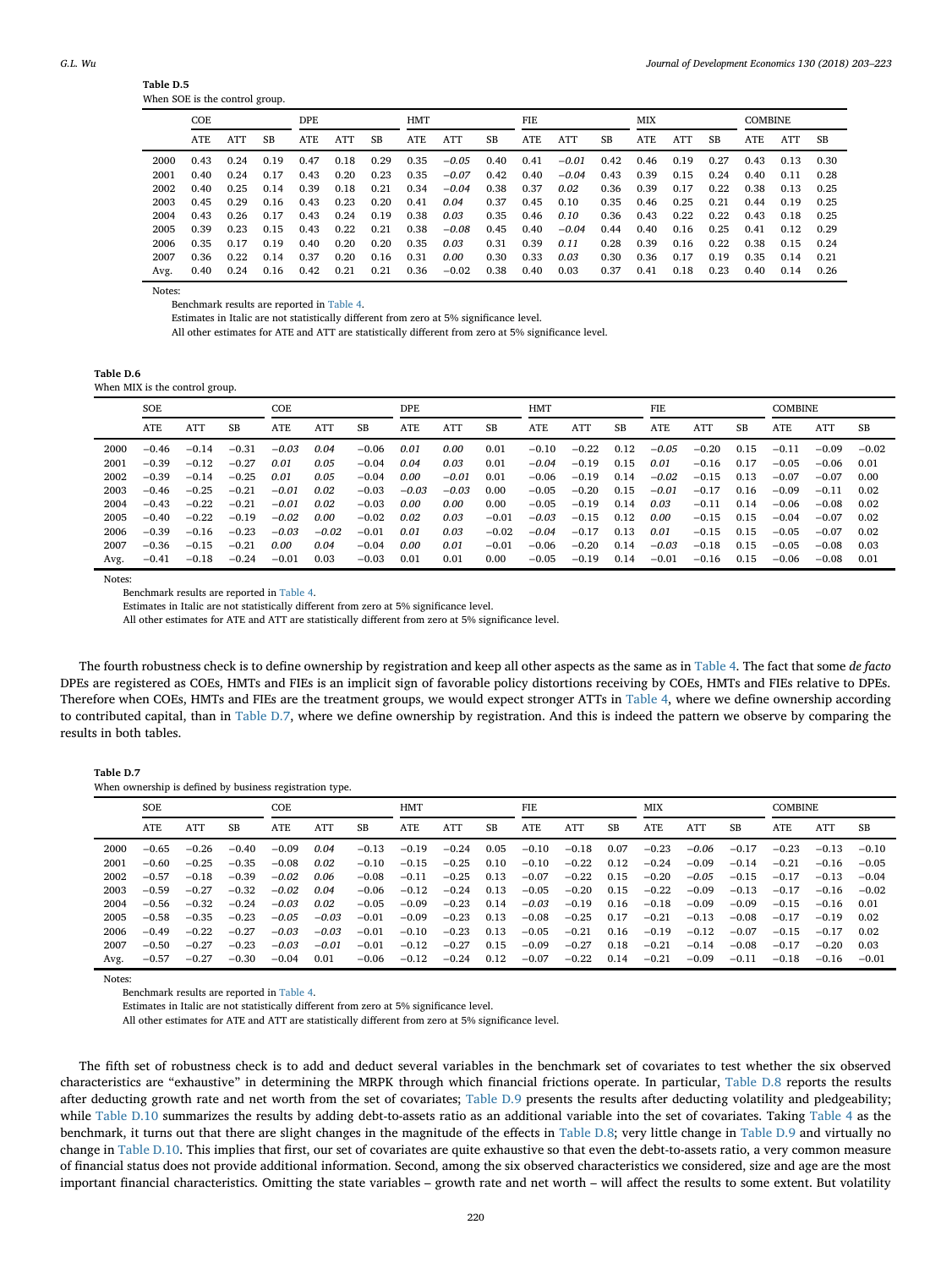and pledgeability play a much smaller role, at least in our sample. This is consistent with the fact in [Table 2.3](#page-6-1) that firms with different ownership do not seem to show substantial differences in volatility and pledgeability.

| Table D.8 |  |
|-----------|--|
|           |  |

| When growth rate and net worth is deducted from the covariates set. |
|---------------------------------------------------------------------|
|---------------------------------------------------------------------|

|      | SOE.    |         | COE     |         |         | <b>HMT</b> |            |         | FIE. |            | MIX     |           |         | <b>COMBINE</b> |      |         |         |      |
|------|---------|---------|---------|---------|---------|------------|------------|---------|------|------------|---------|-----------|---------|----------------|------|---------|---------|------|
|      | ATE     | ATT     | SB      | ATE     | ATT     | SB         | <b>ATE</b> | ATT     | SB   | <b>ATE</b> | ATT     | <b>SB</b> | ATE     | ATT            | SB   | ATE     | ATT     | SB   |
| 2000 | $-0.48$ | $-0.23$ | $-0.25$ | $-0.05$ | 0.00    | $-0.05$    | $-0.13$    | $-0.29$ | 0.17 | $-0.07$    | $-0.24$ | 0.17      | $-0.02$ | $-0.04$        | 0.02 | $-0.14$ | $-0.15$ | 0.01 |
| 2001 | $-0.46$ | $-0.26$ | $-0.19$ | $-0.04$ | $-0.02$ | $-0.02$    | $-0.10$    | $-0.27$ | 0.17 | $-0.04$    | $-0.23$ | 0.19      | $-0.04$ | $-0.07$        | 0.03 | $-0.12$ | $-0.16$ | 0.04 |
| 2002 | $-0.42$ | $-0.24$ | $-0.17$ | $-0.01$ | 0.02    | $-0.03$    | $-0.08$    | $-0.27$ | 0.20 | $-0.03$    | $-0.24$ | 0.21      | $-0.01$ | $-0.04$        | 0.03 | $-0.10$ | $-0.15$ | 0.05 |
| 2003 | $-0.45$ | $-0.30$ | $-0.15$ | 0.00    | 0.01    | $-0.01$    | $-0.04$    | $-0.23$ | 0.19 | 0.00       | $-0.20$ | 0.20      | 0.03    | $-0.01$        | 0.04 | $-0.07$ | $-0.14$ | 0.06 |
| 2004 | $-0.44$ | $-0.25$ | $-0.19$ | $-0.03$ | $-0.02$ | $-0.01$    | $-0.07$    | $-0.27$ | 0.19 | 0.01       | $-0.21$ | 0.22      | 0.00    | $-0.04$        | 0.04 | $-0.08$ | $-0.15$ | 0.07 |
| 2005 | $-0.44$ | $-0.26$ | $-0.18$ | $-0.06$ | $-0.04$ | $-0.02$    | $-0.07$    | $-0.25$ | 0.18 | $-0.04$    | $-0.24$ | 0.20      | $-0.01$ | $-0.04$        | 0.03 | $-0.09$ | $-0.16$ | 0.06 |
| 2006 | $-0.43$ | $-0.26$ | $-0.16$ | $-0.06$ | $-0.05$ | $-0.01$    | $-0.07$    | $-0.25$ | 0.18 | $-0.04$    | $-0.24$ | 0.20      | $-0.02$ | $-0.05$        | 0.03 | $-0.09$ | $-0.16$ | 0.07 |
| 2007 | $-0.42$ | $-0.27$ | $-0.15$ | $-0.03$ | $-0.03$ | 0.00       | $-0.07$    | $-0.27$ | 0.20 | $-0.06$    | $-0.28$ | 0.22      | $-0.02$ | $-0.05$        | 0.03 | $-0.08$ | $-0.17$ | 0.08 |
| Avg. | $-0.44$ | $-0.26$ | $-0.18$ | $-0.03$ | $-0.02$ | $-0.02$    | $-0.08$    | $-0.26$ | 0.18 | $-0.03$    | $-0.24$ | 0.20      | $-0.01$ | $-0.04$        | 0.03 | $-0.10$ | $-0.15$ | 0.06 |

Notes:

Benchmark results are reported in [Table 4.](#page-10-0)

Estimates in Italic are not statistically different from zero at 5% significance level.

All other estimates for ATE and ATT are statistically different from zero at 5% significance level.

**Table D.9**

When volatility and pledgeability is deducted from the covariates set.

|      | <b>SOE</b> |         |         | COE     |         |         | HMT     |         |      | FIE     |         |      | MIX     |         |      | <b>COMBINE</b> |         |         |
|------|------------|---------|---------|---------|---------|---------|---------|---------|------|---------|---------|------|---------|---------|------|----------------|---------|---------|
|      | ATE        | ATT     | SB      | ATE     | ATT     | SB      | ATE     | ATT     | SB   | ATE     | ATT     | SB   | ATE     | ATT     | SB   | ATE            | ATT     | SB      |
| 2000 | $-0.47$    | $-0.19$ | $-0.28$ | $-0.04$ | 0.04    | $-0.07$ | $-0.11$ | $-0.26$ | 0.14 | $-0.06$ | $-0.24$ | 0.18 | $-0.01$ | $-0.02$ | 0.01 | $-0.13$        | $-0.12$ | $-0.01$ |
| 2001 | $-0.43$    | $-0.22$ | $-0.21$ | $-0.02$ | 0.02    | $-0.04$ | $-0.08$ | $-0.26$ | 0.18 | $-0.03$ | $-0.22$ | 0.19 | $-0.04$ | $-0.05$ | 0.01 | $-0.11$        | $-0.13$ | 0.03    |
| 2002 | $-0.39$    | $-0.20$ | $-0.19$ | 0.00    | 0.04    | $-0.04$ | $-0.06$ | $-0.25$ | 0.19 | $-0.02$ | $-0.22$ | 0.20 | 0.00    | $-0.02$ | 0.02 | $-0.08$        | $-0.12$ | 0.04    |
| 2003 | $-0.43$    | $-0.26$ | $-0.17$ | 0.02    | 0.05    | $-0.03$ | $-0.02$ | $-0.20$ | 0.18 | 0.02    | $-0.18$ | 0.20 | 0.03    | 0.01    | 0.02 | $-0.06$        | $-0.11$ | 0.05    |
| 2004 | $-0.43$    | $-0.23$ | $-0.20$ | 0.00    | 0.02    | $-0.02$ | $-0.05$ | $-0.22$ | 0.17 | 0.03    | $-0.15$ | 0.18 | 0.00    | $-0.01$ | 0.02 | $-0.06$        | $-0.11$ | 0.05    |
| 2005 | $-0.43$    | $-0.24$ | $-0.19$ | $-0.04$ | $-0.02$ | $-0.02$ | $-0.05$ | $-0.23$ | 0.18 | $-0.03$ | $-0.23$ | 0.21 | $-0.02$ | $-0.05$ | 0.03 | $-0.08$        | $-0.15$ | 0.06    |
| 2006 | $-0.40$    | $-0.20$ | $-0.20$ | $-0.04$ | $-0.04$ | $-0.01$ | $-0.05$ | $-0.19$ | 0.14 | 0.00    | $-0.15$ | 0.14 | $-0.01$ | $-0.02$ | 0.01 | $-0.07$        | $-0.10$ | 0.04    |
| 2007 | $-0.37$    | $-0.18$ | $-0.19$ | $-0.01$ | 0.01    | $-0.02$ | $-0.06$ | $-0.22$ | 0.16 | $-0.03$ | $-0.22$ | 0.18 | 0.00    | $-0.02$ | 0.02 | $-0.06$        | $-0.12$ | 0.06    |
| Avg. | $-0.42$    | $-0.21$ | $-0.20$ | $-0.02$ | 0.02    | $-0.03$ | $-0.06$ | $-0.23$ | 0.17 | $-0.02$ | $-0.20$ | 0.19 | $-0.01$ | $-0.02$ | 0.02 | $-0.08$        | $-0.12$ | 0.04    |

Notes:

Benchmark results are reported in [Table 4.](#page-10-0)

Estimates in Italic are not statistically different from zero at 5% significance level.

All other estimates for ATE and ATT are statistically different from zero at 5% significance level.

#### **Table D.10**

|      | <b>SOE</b> |         |           | COE        |         |         | HMT     |            |           |         | FIE     |      |            | MIX        |           |         | <b>COMBINE</b> |         |  |
|------|------------|---------|-----------|------------|---------|---------|---------|------------|-----------|---------|---------|------|------------|------------|-----------|---------|----------------|---------|--|
|      | <b>ATE</b> | ATT     | <b>SB</b> | <b>ATE</b> | ATT     | SB      | ATE     | <b>ATT</b> | <b>SB</b> | ATE     | ATT     | SB   | <b>ATE</b> | <b>ATT</b> | <b>SB</b> | ATE     | ATT            | SB      |  |
| 2000 | $-0.47$    | $-0.19$ | $-0.28$   | $-0.04$    | 0.02    | $-0.06$ | $-0.11$ | $-0.24$    | 0.12      | $-0.06$ | $-0.22$ | 0.16 | $-0.01$    | $-0.02$    | 0.01      | $-0.13$ | $-0.11$        | $-0.02$ |  |
| 2001 | $-0.43$    | $-0.22$ | $-0.21$   | $-0.02$    | 0.01    | $-0.03$ | $-0.08$ | $-0.25$    | 0.18      | $-0.03$ | $-0.22$ | 0.20 | $-0.04$    | $-0.05$    | 0.02      | $-0.11$ | $-0.14$        | 0.03    |  |
| 2002 | $-0.39$    | $-0.21$ | $-0.18$   | 0.00       | 0.04    | $-0.03$ | $-0.06$ | $-0.26$    | 0.20      | $-0.02$ | $-0.23$ | 0.21 | 0.00       | $-0.03$    | 0.03      | $-0.08$ | $-0.13$        | 0.05    |  |
| 2003 | $-0.43$    | $-0.27$ | $-0.16$   | 0.02       | 0.04    | $-0.02$ | $-0.02$ | $-0.22$    | 0.20      | 0.02    | $-0.18$ | 0.21 | 0.03       | 0.00       | 0.03      | $-0.06$ | $-0.12$        | 0.06    |  |
| 2004 | $-0.43$    | $-0.23$ | $-0.20$   | 0.00       | 0.02    | $-0.02$ | $-0.05$ | $-0.23$    | 0.18      | 0.03    | $-0.17$ | 0.20 | 0.00       | $-0.02$    | 0.02      | $-0.06$ | $-0.12$        | 0.05    |  |
| 2005 | $-0.43$    | $-0.25$ | $-0.18$   | $-0.04$    | $-0.02$ | $-0.02$ | $-0.05$ | $-0.25$    | 0.19      | $-0.03$ | $-0.25$ | 0.22 | $-0.02$    | $-0.05$    | 0.03      | $-0.08$ | $-0.16$        | 0.07    |  |
| 2006 | $-0.40$    | $-0.21$ | $-0.19$   | $-0.04$    | $-0.04$ | 0.00    | $-0.05$ | $-0.20$    | 0.15      | 0.00    | $-0.18$ | 0.17 | $-0.01$    | $-0.03$    | 0.02      | $-0.07$ | $-0.12$        | 0.05    |  |
| 2007 | $-0.37$    | $-0.20$ | $-0.17$   | $-0.01$    | 0.01    | $-0.02$ | $-0.06$ | $-0.24$    | 0.18      | $-0.03$ | $-0.25$ | 0.21 | 0.00       | $-0.03$    | 0.03      | $-0.06$ | $-0.13$        | 0.07    |  |
| Avg. | $-0.42$    | $-0.22$ | $-0.20$   | $-0.02$    | 0.01    | $-0.03$ | $-0.06$ | $-0.24$    | 0.18      | $-0.02$ | $-0.21$ | 0.20 | $-0.01$    | $-0.03$    | 0.02      | $-0.08$ | $-0.13$        | 0.05    |  |

Notes:

Benchmark results are reported in [Table 4.](#page-10-0)

Estimates in Italic are not statistically different from zero at 5% significance level.

All other estimates for ATE and ATT are statistically different from zero at 5% significance level.

#### *Appendix E. Utilization of the panel structure*

The panel structure of the dataset also allows us to conduct a set of interesting exercises. First, [Table E.1](#page-13-0) decomposes the total effect of the policy intervention as a direct effect and an indirect effect, using a sub-sample made of firms that have the constant ownership over the ten years. Here the indirect effect is the average difference in MRPK that can be explained by the average differences in covariates across the treatment and control groups, which captures the effect of financial frictions on average MRPK dispersion across ownership. The direct effect is the average difference in MRPK had firms in the treatment and control groups share the same covariates on average, which captures the effect of policy distortions on average MRPK dispersion across ownership.

Similar patterns are found in [Table E.1](#page-13-0) and [Table 4](#page-10-0) in terms of the sign of the effects. But the magnitudes of the direct effect from [Table E.1](#page-13-0) are larger than the corresponding ATT from [Table 4.](#page-10-0) This suggests the effects of policy distortions are even stronger among firms with constant ownership. This also suggests that the *de nova* DPEs face more unfavorable policy distortions than those DPEs switched from other ownerships in later years, an implication consistent with the finding from [Table 4](#page-10-0) that all non-DPEs have received favorable policy distortions relative to DPEs.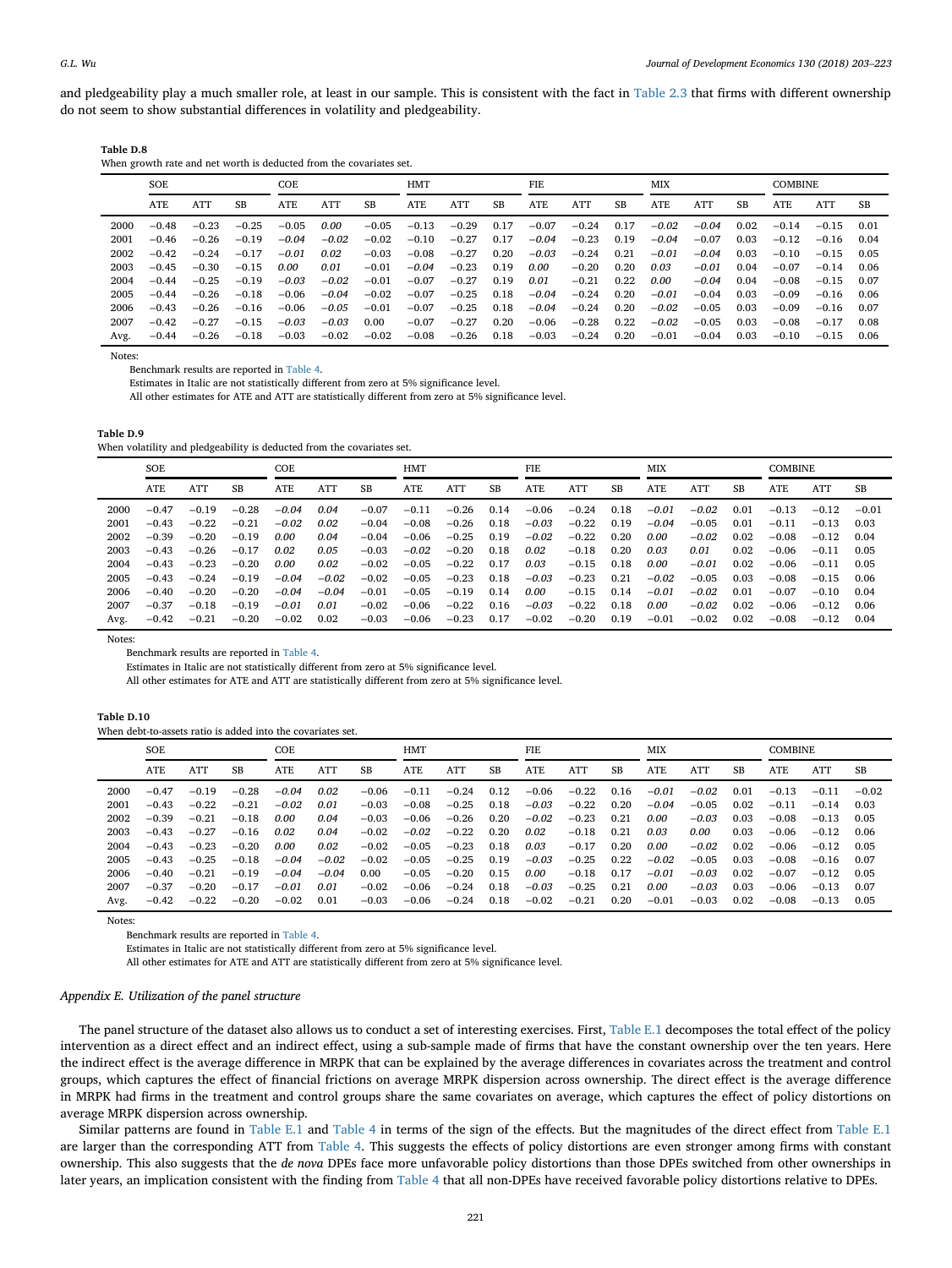More interestingly, the magnitudes of the indirect effect from [Table E.1](#page-13-0) are also larger than the corresponding SB from [Table 4.](#page-10-0) Recall that the SB and the indirect effect capture the effect of financial frictions in case A and case B, respectively. The difference lies in that in case A the covariates *Xi,t*−<sup>1</sup> are exogenous or predetermined to the policy intervention in year *t*; in case B, the covariates *Xi,t*−<sup>1</sup> are themselves affected by the policy intervention from year 1 to year *t* − 1. Thus, a stronger effect of financial frictions found in case B suggests that the effect of policy distortions is exacerbated by the presence of financial frictions.

**Table E** Utilization of the panel structure to estimate the ATE, ATT and the SB.

| Table E.1                                                                                         |  |
|---------------------------------------------------------------------------------------------------|--|
| When de novo DPE is the control group, de novo SOE, COE, HMT, FIE and MIX is the treatment group. |  |

|      | SOE10   |            | COE10   |            | HMT10      |         | FIE10      |            | MIX10 |            | <b>COMBINE</b> |      |            |            |      |            |         |         |
|------|---------|------------|---------|------------|------------|---------|------------|------------|-------|------------|----------------|------|------------|------------|------|------------|---------|---------|
|      | ATE     | <b>ATT</b> | SB      | <b>ATE</b> | <b>ATT</b> | SB      | <b>ATE</b> | <b>ATT</b> | SB    | <b>ATE</b> | ATT            | SB   | <b>ATE</b> | <b>ATT</b> | SB   | <b>ATE</b> | ATT     | SB      |
| 2000 | $-0.57$ | $-0.23$    | $-0.34$ | $-0.13$    | 0.01       | $-0.14$ | $-0.13$    | $-0.26$    | 0.13  | $-0.02$    | $-0.18$        | 0.16 | $-0.06$    | $-0.09$    | 0.03 | $-0.18$    | $-0.17$ | $-0.01$ |
| 2001 | $-0.54$ | $-0.24$    | $-0.30$ | $-0.10$    | 0.00       | $-0.09$ | $-0.12$    | $-0.25$    | 0.13  | $-0.04$    | $-0.17$        | 0.13 | $-0.07$    | $-0.10$    | 0.03 | $-0.17$    | $-0.17$ | 0.00    |
| 2002 | $-0.53$ | $-0.30$    | $-0.23$ | $-0.06$    | $-0.02$    | $-0.04$ | $-0.06$    | $-0.20$    | 0.14  | $-0.03$    | $-0.19$        | 0.16 | $-0.04$    | $-0.10$    | 0.05 | $-0.14$    | $-0.18$ | 0.04    |
| 2003 | $-0.53$ | $-0.29$    | $-0.24$ | $-0.07$    | 0.02       | $-0.08$ | $-0.06$    | $-0.22$    | 0.16  | 0.02       | $-0.17$        | 0.20 | 0.00       | $-0.02$    | 0.02 | $-0.13$    | $-0.17$ | 0.04    |
| 2004 | $-0.55$ | $-0.32$    | $-0.23$ | $-0.09$    | $-0.01$    | $-0.07$ | $-0.11$    | $-0.25$    | 0.14  | $-0.01$    | $-0.19$        | 0.19 | $-0.02$    | $-0.04$    | 0.01 | $-0.15$    | $-0.19$ | 0.04    |
| 2005 | $-0.57$ | $-0.40$    | $-0.17$ | $-0.05$    | 0.00       | $-0.05$ | $-0.13$    | $-0.29$    | 0.16  | $-0.07$    | $-0.31$        | 0.23 | $-0.06$    | $-0.10$    | 0.04 | $-0.18$    | $-0.26$ | 0.08    |
| 2006 | $-0.49$ | $-0.29$    | $-0.21$ | $-0.07$    | $-0.04$    | $-0.03$ | $-0.10$    | $-0.27$    | 0.17  | $-0.04$    | $-0.25$        | 0.22 | $-0.09$    | $-0.12$    | 0.02 | $-0.15$    | $-0.22$ | 0.07    |
| 2007 | $-0.51$ | $-0.30$    | $-0.21$ | $-0.12$    | $-0.04$    | $-0.08$ | $-0.17$    | $-0.33$    | 0.16  | $-0.12$    | $-0.32$        | 0.20 | $-0.04$    | $-0.09$    | 0.05 | $-0.20$    | $-0.26$ | 0.06    |
| Avg. | $-0.54$ | $-0.29$    | $-0.24$ | $-0.08$    | $-0.01$    | $-0.07$ | $-0.11$    | $-0.26$    | 0.15  | $-0.04$    | $-0.22$        | 0.19 | $-0.05$    | $-0.08$    | 0.03 | $-0.16$    | $-0.20$ | 0.04    |

Second, since most of the ownership type variation happens when a SOE was privatized as a DPE, we further restrict our exercises to *de nova* DPEs, *de nova* SOEs, and those DPEs that were privatized from SOEs. Though ownership switching is likely related to some unobserved shocks, it is one way to check against any permanent heterogeneity, such as entrepreneur's ability and managerial practice, that may confound our earlier ATT estimates. [Table E.2](#page-13-0) presents the estimates when *de nova* SOEs are taken as the control group while SOEs-switched-DPEs and *de nova* DPEs are taken as the treatment groups, respectively. [Table E.3](#page-13-0) provides the results when we reverse the exercises. That is to take *de nova* DPEs as the control group and take the SOEs-switched-DPEs and *de nova* SOEs as the treatment groups, respectively. In both cases, the magnitudes for ATT are smaller for those ownership switching firms than for those firms that have been DPEs or SOEs for ten years. This pattern is consistent with our earlier findings that SOEs do receive favorable policy distortions. And it further indicates the persistency of such distortions.

**Table E.2** When SOE10 is the control group.

|      | SOE-switched-DPE |            |      | DPE10      |            |      |  |  |
|------|------------------|------------|------|------------|------------|------|--|--|
|      | <b>ATE</b>       | <b>ATT</b> | SB   | <b>ATE</b> | <b>ATT</b> | SВ   |  |  |
| 2000 | 0.18             | 0.13       | 0.05 | 0.57       | 0.20       | 0.37 |  |  |
| 2001 | 0.18             | 0.14       | 0.05 | 0.54       | 0.21       | 0.33 |  |  |
| 2002 | 0.20             | 0.12       | 0.08 | 0.53       | 0.17       | 0.36 |  |  |
| 2003 | 0.21             | 0.17       | 0.04 | 0.53       | 0.16       | 0.36 |  |  |
| 2004 | 0.20             | 0.16       | 0.05 | 0.55       | 0.21       | 0.34 |  |  |
| 2005 | 0.17             | 0.13       | 0.03 | 0.57       | 0.21       | 0.35 |  |  |
| 2006 | 0.11             | 0.07       | 0.04 | 0.49       | 0.18       | 0.32 |  |  |
| 2007 | 0.07             | 0.02       | 0.04 | 0.51       | 0.20       | 0.30 |  |  |
| Avg. | 0.16             | 0.12       | 0.05 | 0.54       | 0.19       | 0.34 |  |  |

| Table E.3 |  |                                  |  |
|-----------|--|----------------------------------|--|
|           |  | When DPE10 is the control group. |  |

|      | SOE-switched-DPE |            |         | SOE10   |            |         |  |  |  |
|------|------------------|------------|---------|---------|------------|---------|--|--|--|
|      | ATE              | <b>ATT</b> | SB.     | ATE     | <b>ATT</b> | SB      |  |  |  |
| 2000 | $-0.39$          | $-0.11$    | $-0.28$ | $-0.57$ | $-0.23$    | $-0.34$ |  |  |  |
| 2001 | $-0.36$          | $-0.11$    | $-0.25$ | $-0.54$ | $-0.24$    | $-0.30$ |  |  |  |
| 2002 | $-0.33$          | $-0.08$    | $-0.25$ | $-0.53$ | $-0.30$    | $-0.23$ |  |  |  |
| 2003 | $-0.32$          | $-0.10$    | $-0.21$ | $-0.53$ | $-0.29$    | $-0.24$ |  |  |  |
| 2004 | $-0.35$          | $-0.13$    | $-0.22$ | $-0.55$ | $-0.32$    | $-0.23$ |  |  |  |
| 2005 | $-0.40$          | $-0.25$    | $-0.15$ | $-0.57$ | $-0.40$    | $-0.17$ |  |  |  |
| 2006 | $-0.38$          | $-0.17$    | $-0.21$ | $-0.49$ | $-0.29$    | $-0.21$ |  |  |  |
| 2007 | $-0.44$          | $-0.22$    | $-0.22$ | $-0.51$ | $-0.30$    | $-0.21$ |  |  |  |
| Avg. | $-0.37$          | $-0.15$    | $-0.22$ | $-0.54$ | $-0.29$    | $-0.24$ |  |  |  |

Notes:

Benchmark results are reported in [Table 4.](#page-10-0)

Estimates in Italic are not statistically different from zero at 5% significance level. All other estimates for ATE and ATT are statistically different from zero at 5% significance level.